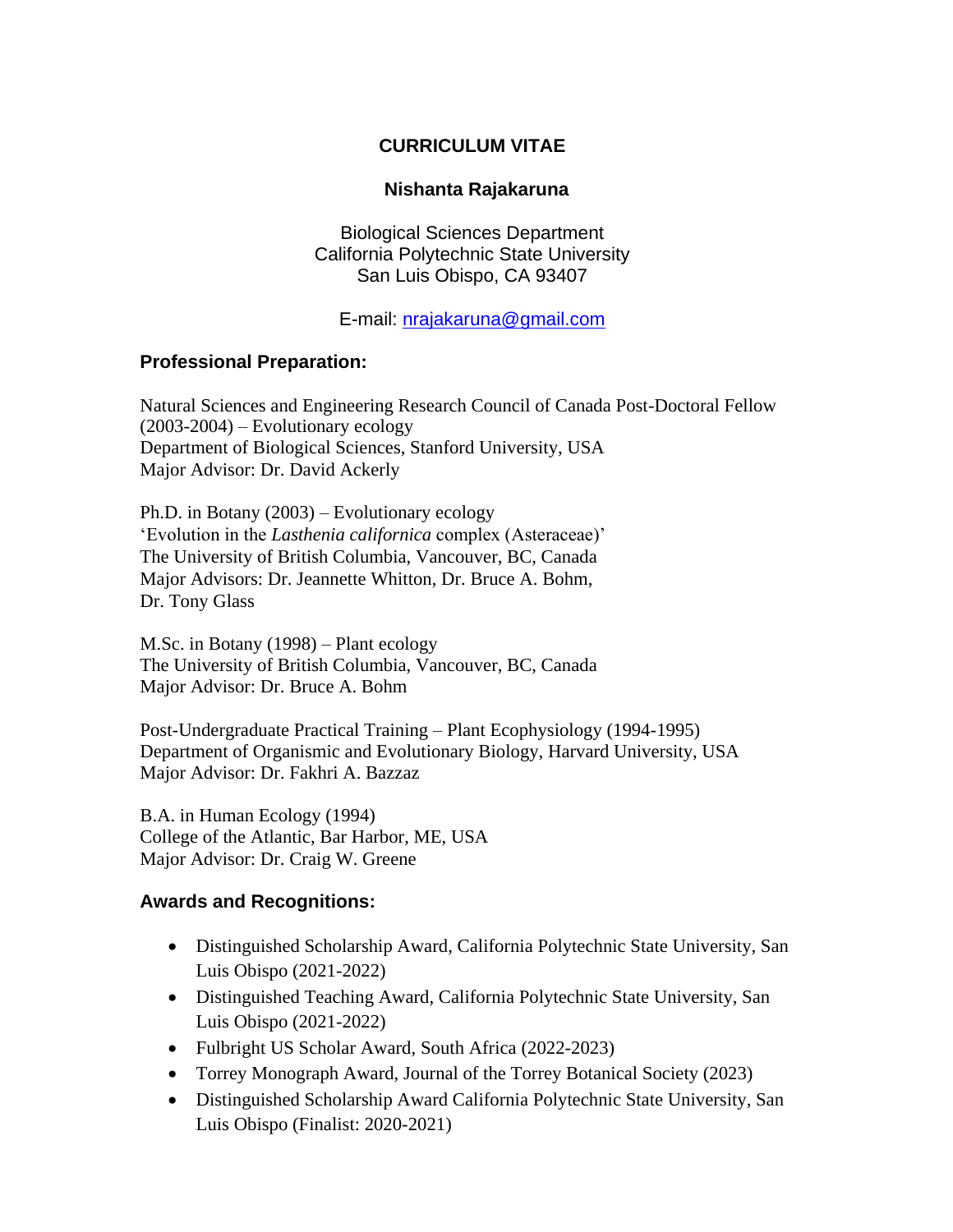- Outstanding Faculty Advisor Award (2019-2020), California Polytechnic State University, San Luis Obispo
- Terrance Harris Excellence in Mentorship Award (2020), California Polytechnic State University, San Luis Obispo
- Academic Partner of the Year (2018-2019), University Housing, California Polytechnic State University, San Luis Obispo
- Faculty Partner of the Year (2018-2019), University Housing, California Polytechnic State University, San Luis Obispo
- South and Central Asia Regional Travel Grant, The United States-India Educational Foundation (02/19-03/04, 2017)
- Fulbright US Scholar Award, Sri Lanka (09/2016-06/2017)
- Honorable Mention, Merritt Lyndon Fernald Award, New England Botanical Club, Best Paper Published in *Rhodora* 2009 (111: 417-448)
- Best Overall Botany-Related Oral Presentation, Northeast Natural History Conference X, Albany, NY; 2008
- NSERC Doctoral Prize 2004 Nominee, Dept. of Botany, University of British Columbia
- New Phytologist Trust Travel Grant, Plant Speciation Conference; 2003
- NSERC Post-Doctoral Fellowship, Natural Sciences and Engineering Research Council Canada; 2003-2005
- Faculty of Science Graduate Teaching Award Nominee, Dept. Botany, University of British Columbia; 2001-2002
- University Graduate Fellowships, University of British Columbia; 2001-2002, 1998-2000, 1995-1997
- Garden Club of Mount Desert Memorial and Tribute Fund Scholarship; 1993
- International Student Scholarship, College of the Atlantic; 1990-1994

# **Professional Experience:**

- Professor of Plant Biology, Biological Sciences Department, California Polytechnic State University, San Luis Obispo, CA, USA (September 2021-)
- Extraordinary Professor, School of Environmental Sciences and Development, North-West University, Potchesftroom Campus, South Africa (2020-2023)
- Research Associate, College of the Atlantic, Maine, USA (Summer 2020-current)
- Senior Editor, *Rhodora*, New England Botanical Club, MA, USA (Oct '19-Dec. '19)
- Faculty-in-Residence, University Housing, California Polytechnic State University, San Luis Obispo, CA, USA (September 2018-)
- Associate Professor of Plant Biology, Biological Sciences Department, California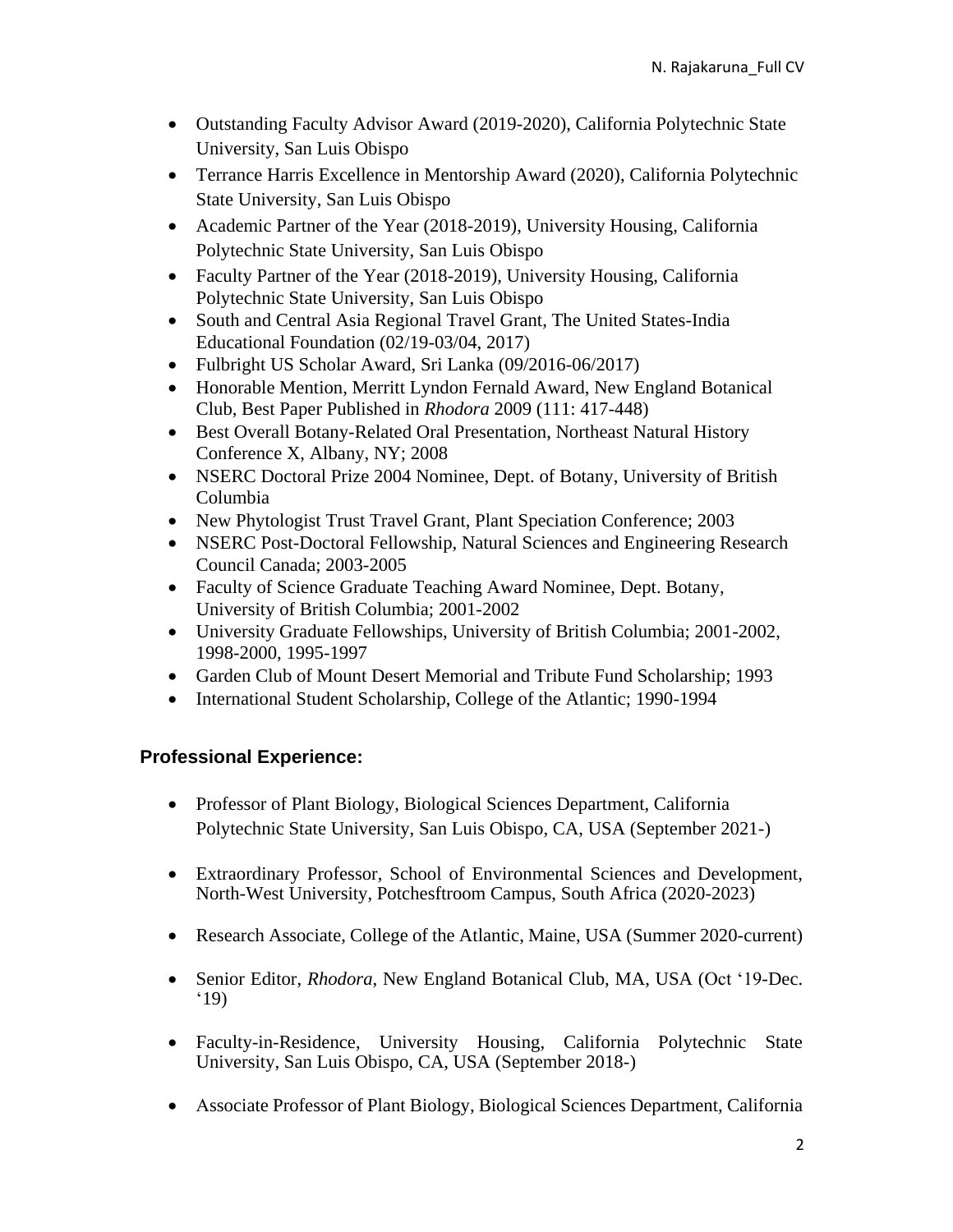Polytechnic State University, San Luis Obispo, CA, USA (Sept. 2017-Sept. 2021)

- Fulbright Research Scholar, Institute of Fundamental Studies, Kandy, Sri Lanka (September 2016-May 2017)
- Editor-in-Chief, *Rhodora*, New England Botanical Club, MA, USA (Sep.'14-Sep. '19)
- Professor of Botany, College of the Atlantic, Bar Harbor, ME, USA (September 2010-June 2016)
- Director, College of the Atlantic Herbarium, Bar Harbor, ME, USA (January 2011-June 2016)
- Adjunct Associate Professor in Plant Biology, Department of Biological Sciences, San José State University, San Jose, CA, USA (August 2010-Fall 2017)
- Assistant Professor in Plant Biology, Department of Biological Sciences, San José State University, San Jose, CA, USA (August 2008-August 2010)
- Director of the Carl W. Sharsmith Herbarium, Department of Biological Sciences, San José State University, San José, CA, USA (Fall 2008-September 2015)
- Professor of Botany, College of the Atlantic, Bar Harbor, ME, USA (September 2004-June 2008)

### **Visiting Research/Teaching Appointments:**

Visiting Scientist, School of Environmental Sciences and Management, North-West University, Potchesftroom Campus, South Africa (April 22-May 10 2020; Visit postponed due to pandemic)

Visiting Researcher, Charles Darwin Foundation, Puerto Ayora, Galápagos, Ecuador (April 1-14 2020; Visit postponed due to pandemic)

Guest Lecturer and Visiting Scientist, Department of Botany, Institute of Natural Sciences, Ural Federal University, Lenin av. 51, 620000, Yekaterinburg, Russia (June 17-27 2019)

Visiting Scientist, Department of Botany, Aligarh Muslim University, India (02/19/16-03/04/16)

Visiting Scientist, Laboratories of Dr. M. C. M. Iqbal & Dr. M. Vithanage, National Institute of Fundamental Studies, Kandy, Sri Lanka (09/16-06/17)

Visiting Scientist, Unit of Environmental Sciences and Management, North-West University, Potchefstroom Campus, South Africa (February 2016)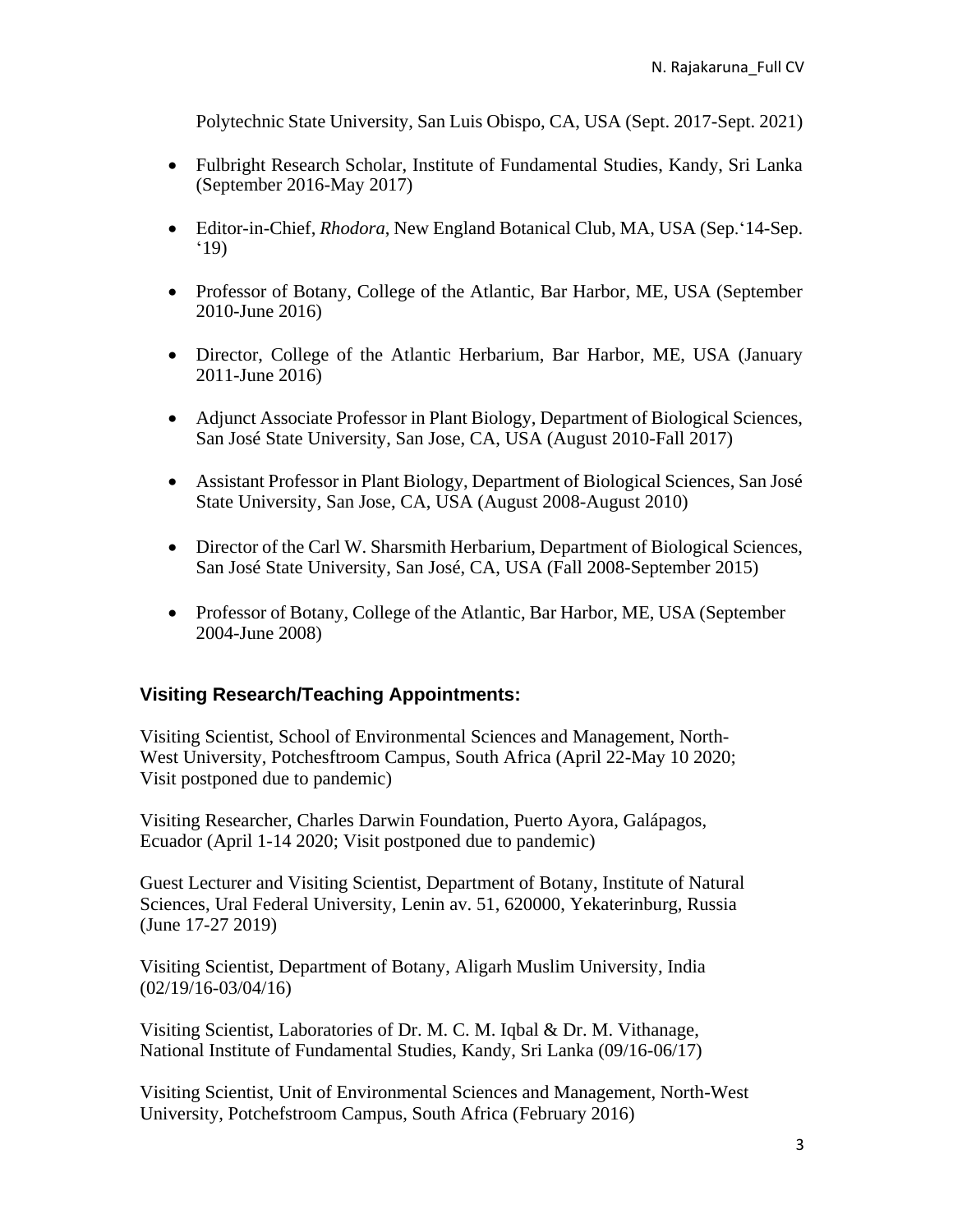Guest Lecturer and Visiting Scientist, Department of Botany, Institute of Natural Sciences, Ural Federal University, Lenin av. 51, 620000, Yekaterinburg, Russia (October 16-25 2014)

Extraordinary Associate Professor, School of Environmental Sciences and Management, North-West University, Potchesftroom Campus, South Africa (2014-2020)

Visiting Scientist, Laboratory of Dr. M. C. M. Iqbal, Institute of Fundamental Studies, Kandy, Sri Lanka (01/14-03/14)

Visiting Scientist, Materials Research Department, iThemba Laboratory for Accelerator Based Sciences, National Research Foundation, South Africa (Feb 15-23 2012)

Visiting Scientist, School of Environmental Sciences and Management, North-West University, Potchesftroom Campus, South Africa (January 21-February 15 2012)

Adjunct Faculty member in Botany, College of the Atlantic, Bar Harbor, ME, USA (September 2008-August 2010)

Visiting Scientist, Laboratory of Dr. M. C. M. Iqbal, Institute of Fundamental Studies, Kandy, Sri Lanka (09/05-08/08)

### **Research-Teaching Grants:**

• Bureau of Land Management, United States Department of the Interior (2017) "San Joaquin Woolly Threads, Seed Longevity and Climate Tolerance Study." Principal Investigator: N. Rajakaruna. **\$30,000**

• National Geographic Society, Research and Exploration Grant (2017) "Plant-manganese nutritional dynamics along a climatic gradient of disjunct serpentine ecosystems." Principal Investigator: Denise R. Fernando; Project Investigator: N. Rajakaruna. **\$5500**

• National Geographic Society, Research and Exploration Grant (2015) "Examining the role of substrate chemistry and climate on the diversity of lichen species in South Africa." Principal Investigator: N. Rajakaruna; Project Investigators: A. M. Fryday, S. J. Siebert, I. D. Medeiros, R. B. Boneschans, and N. Pope. **\$17,850**

• Maine Sea Grant Program Development Fund (2014) "Investigating Metal Accumulation by Seaweeds at the Callahan Mine Superfund Site, Brooksville, Hancock Co., Maine, USA." Principal Investigators: I. D. Medeiros and N. Rajakaruna. **\$2050**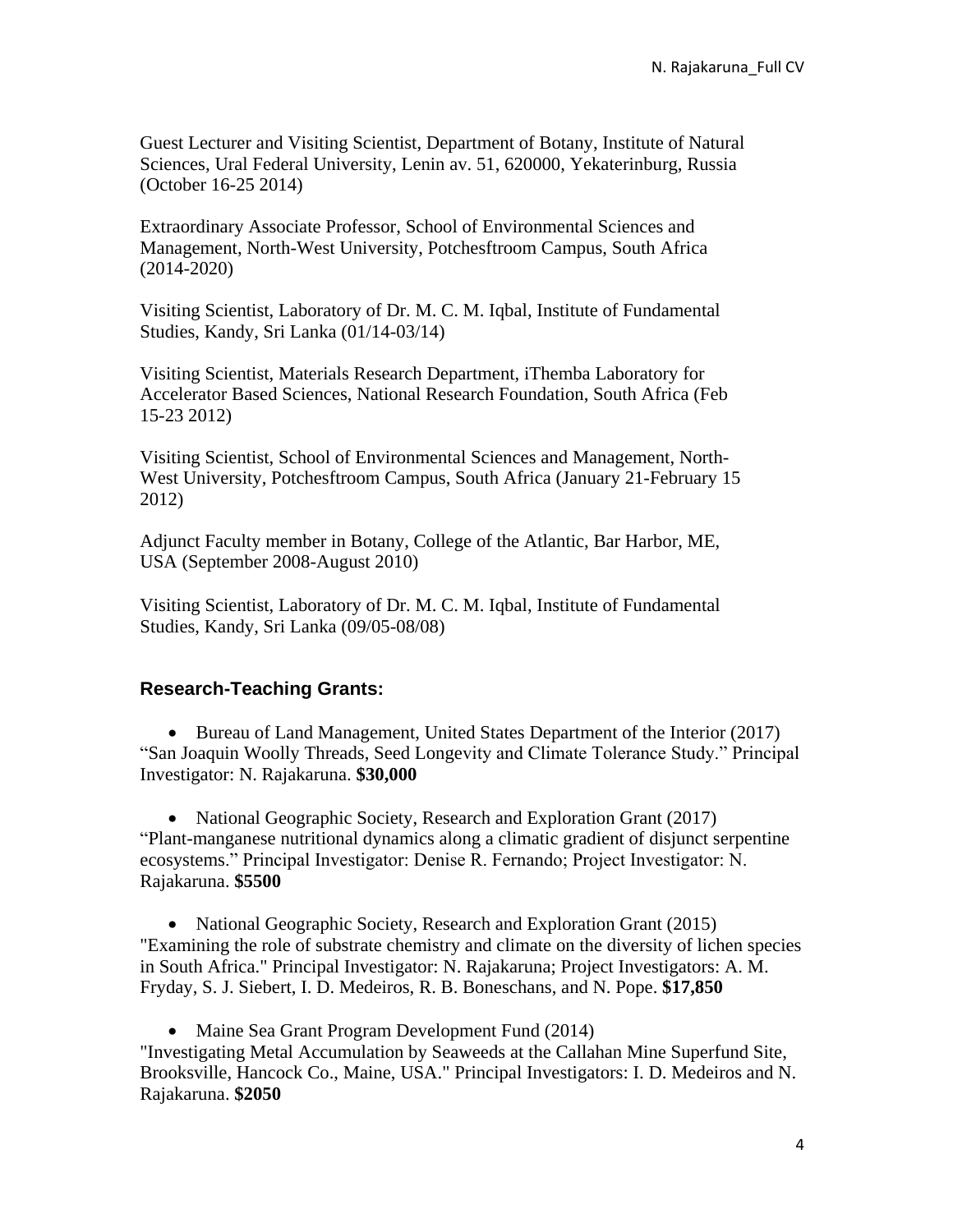• The Department of the Interior, National Park Service (2014)

"Train Students in Herbarium Management and Catalog Herbarium Specimens for Public Education and Research" Principal Investigator: N. Rajakaruna. **\$24,400**

• Davis Educational Foundation (2013) "Transforming Ecology Education through Interdisciplinary Landscape Level Research" Principal Investigators J. Anderson, D. Cass, N. Rajakaruna, and S. Hall. **\$ 146,032**

• National Science Foundation (2012)

"Macrofungi Collection Consortium: Unlocking a Biodiversity Resource for Understanding Biotic Interactions, Nutrient Cycling and Human Affairs" Principal Investigator for College of the Atlantic: N. Rajakaruna. **\$ 12, 477**

• The Department of the Interior, National Park Service (2010) "Catalog Herbarium Specimens at College of the Atlantic to Provide Access for Research and Education" Principal Investigator: N. Rajakaruna. **\$16,100**

• National Science Foundation (2010)

"Collaborative Research: Harnessing the power of herbaria to understand the changing flora of California: A biodiversity hotspot in peril" Principal Investigator for San José State University: N. Rajakaruna. **\$55,490**

• California Environmental Protection Agency (2009)

"Race, ethnicity, and exposure to heavy metals by urban gardeners." Principal Investigator: O'Malley, R.; Research Assistant: J. Gorospe; Technical Advisors: N. Rajakaruna and M. McGowan. **\$19,343**

• Stanley Smith Horticultural Trust, California Academy of Sciences (2009) "California endemics in an urban garden: developing an internship program in using California native plants in horticulture." Principal Investigators: Lambrecht, S., Rajakaruna, N. and J. Cross. **\$19,900**

• Maine Space Grant Consortium Seed Research Grant (2009) "Effect of a catastrophic storm surge on the guano-tolerant plant community of Mt. Desert Rock" Principal Investigators: Anderson, J. and N. Rajakaruna. **\$5000**

• National Science Foundation (2009)

"Is postfire recruitment of chaparral shrubs constrained by local adaptation to soils (serpentine vs sandstone) or microclimates (north vs south slopes)?" Principal Investigator: Rajakaruna, N. **\$30,000**

• US Forest Service, Region 5 (2009)

"Conservation Biology and Fire Ecology of Rare Serpentine Plants of Plumas National Forest, California." **\$404, 800**.

Principle Investigators: Rajakaruna, N. and S. P. Harrison (University of California, Davis).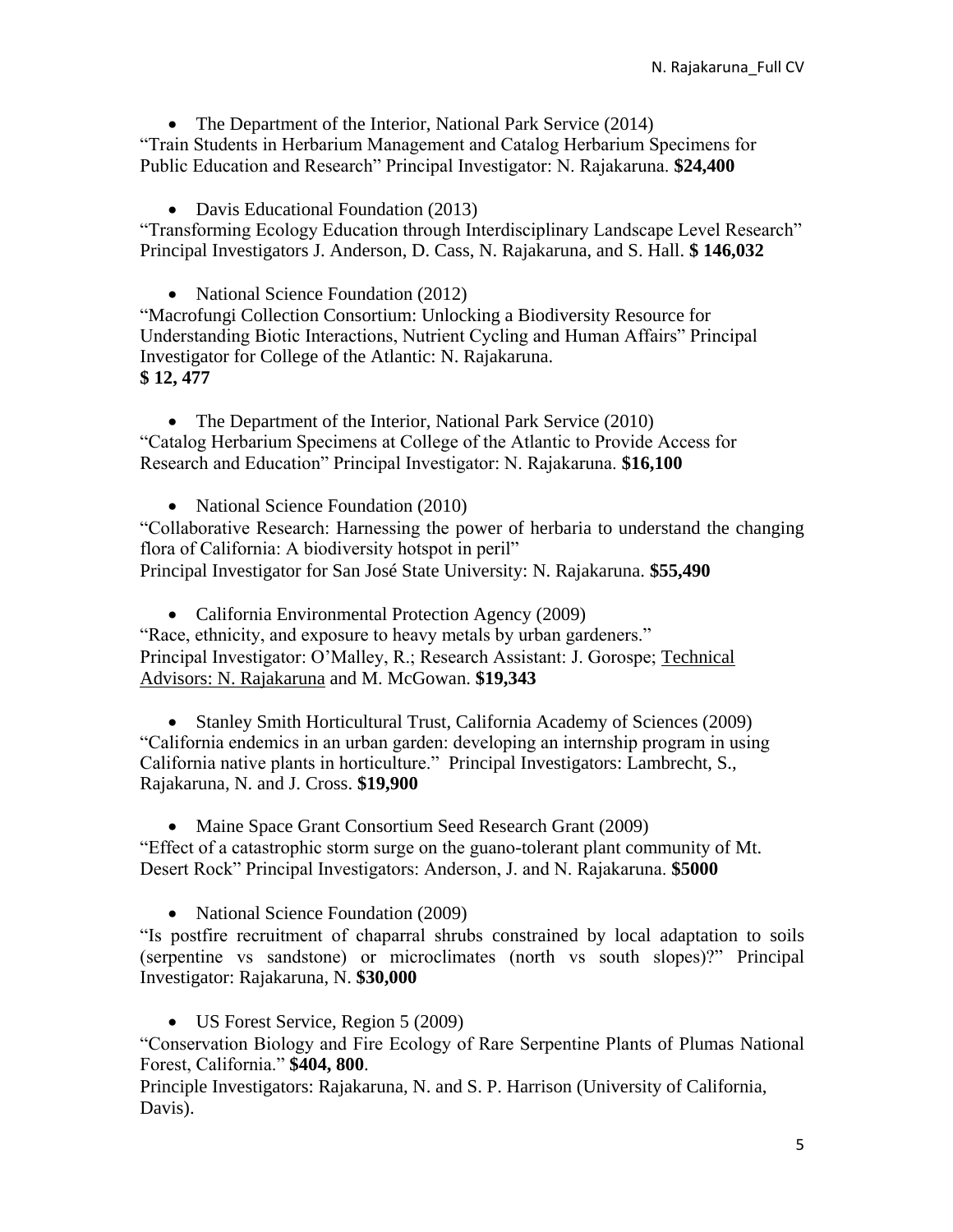• Junior Faculty Career Development Grant, San José State University (2009) "Evolutionary ecology of *Lasthenia californica* (Asteraceae)." **\$1500**

• California State University Research Fund Grant (2008)

"Impacts of multiple nutrient element enrichment on native and alien plant species in California's serpentine grasslands: Implications for better management of a threatened habitat." **\$7500**

• Maine Space Grant Consortium Research Fellowship (2006) "Geobotany of Maine: exploring plant-soil relations on extreme geoedaphic habitats." **\$5000**

• Maine Space Grant Consortium Research Fellowship (2006) Grant to conduct a 2-day workshop on plants that grow on heavy metal-rich soils. **\$2500**

• Maine Space Grant Consortium Research Fellowship (2006) "Screening for Metal Tolerance in Lichens and Higher Plants from Mine Spoil." **\$5000**

• National Park Service: LL Bean Acadia Research Fellowship (2006) "Conservation Biology of Rare Plants of Acadia National Park: A proposal to conduct ecological and physiological studies to better inform rare plant monitoring and management protocols." **\$5000**

• National Park Service (2006)

"Assessment of natural resources and watershed conditions in and adjacent to Acadia National Park." Principal Investigators: P. Vaux (U of Maine), S. Nelson (U of Maine), N. Rajakaruna (College of the Atlantic), J. Peckenhem (U of Maine), K. Bell (U of Maine), G. Mittlehauser (Humboldt Field Research Institute), B. Kopp (USGS). **\$49, 987**

• Maine Space Grant Consortium EPSCoR Collaborate Seed Grant Program (2005) "Extremophile Botany: Evolutionary and applied ecology of plants on heavy metal-rich, extreme soils of Hancock County, Maine." **\$17,000**

• Maine Sea Grant Program Development Fund (2005) "Metalliferous Plants of the Callahan Mine: Plant Diversity, Heavy Metal Tolerance, and Potential for Phytoremediation." **\$5600**

• Maine Space Grant Consortium Research Fellowship (2005) "Physiology, Evolution and Applied Ecology of Plants on Metal-Rich Soils." **\$2500**

• Maine Space Grant Consortium Research Fellowship (2005) "Geobotanical Explorations on Metal-Rich Extreme Soils." **\$2500**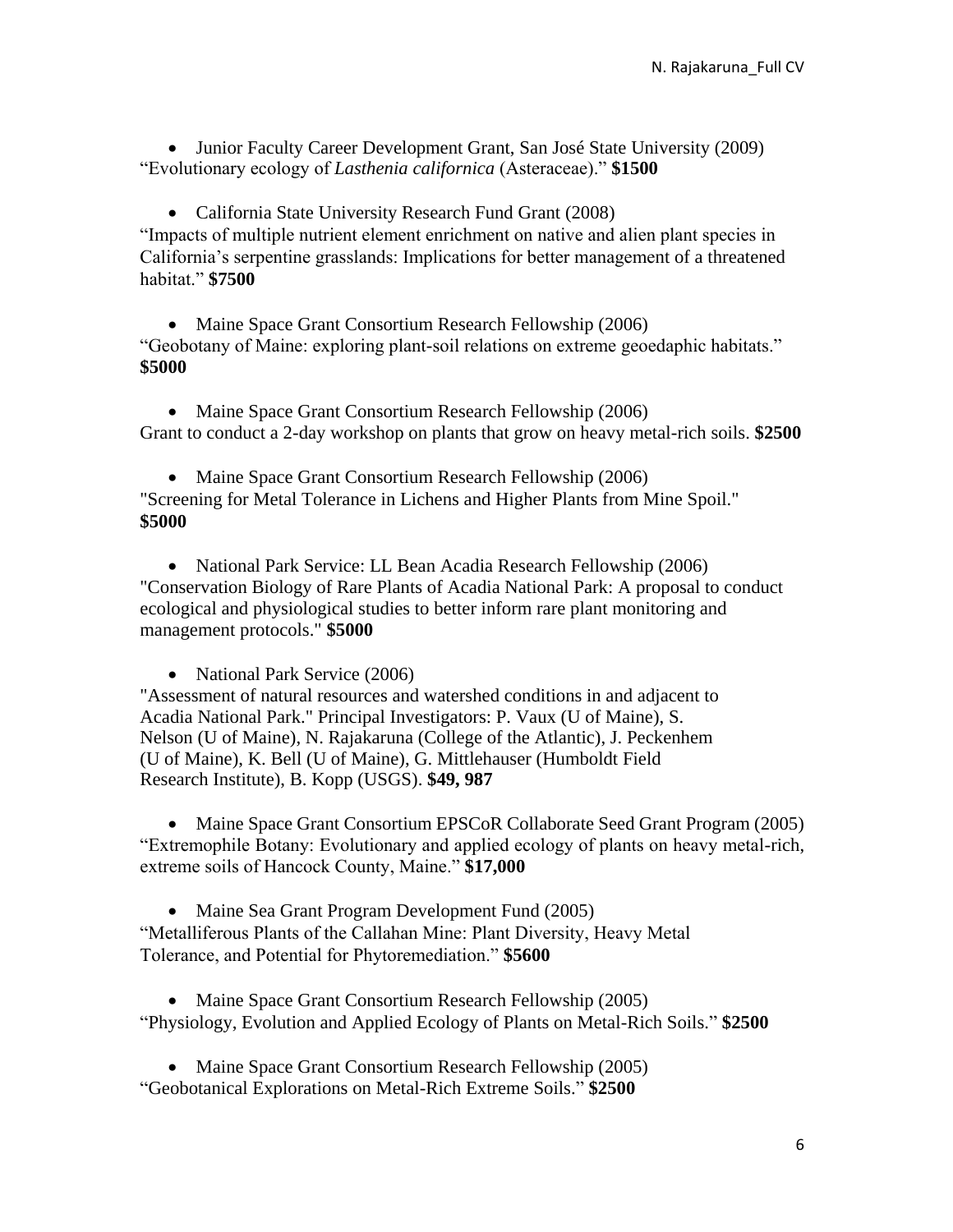• National Science and Engineering Research Council (NSERC) Canada Post-Doctoral Research Fellowship (2003-2004)

"Community assembly on serpentine chaparral in California." **\$70,000**

### **Additional Teaching Experience:**

*Instructor:* Summer Course, College of the Atlantic, Bar Harbor, Maine. Course: Field Botany: Plants of New England (Aug 2-15, 2020; course postponed to 2021 due to pandemic)

*Instructor*: Summer Course, College of the Atlantic, Bar Harbor, Maine. Course: Field Botany: Plants of New England (July 27-Aug 10, 2019)

*Instructor*: Summer Courses for K-12 Teachers, College of the Atlantic, Bar Harbor, Maine. Course: Field Botany (July 01-05, 2013)

*Instructor*: Summer Courses for K-12 Teachers, College of the Atlantic, Bar Harbor, Maine. Course: Field Botany (July 13-26, 2008)

*Instructor*: Summer Courses for K-12 Teachers, College of the Atlantic, Bar Harbor, Maine. Course: Woody Plants of Mount Desert Island (July 9-22, 2006)

*Instructor*: From Cell to System, a Collaborative Science Learning Initiative for 6-12 Teachers, College of the Atlantic, Bar Harbor, Maine. Workshop title: Plants on metal-rich soils (August 23-25, 2005)

*Instructor*: Downeast Senior College, University College at Ellsworth. Course: Botanical Hikes, Trees in the Four Seasons. A field botany course aimed at teaching trees and shrubs of Maine to senior citizens (2004-2005, twice a month)

*Teaching Assistant*: Departments of Botany & Soil Science, University of British Columbia, Canada. Courses: Seed Plant Taxonomy, Introduction to Vascular Plants, Plants and People, Introduction to Soil Science. Supervisors: Shona Ellis (Botany), Maja Krzic (Soil Science) 1996-2002; 15 hrs. per week

*Teaching Assistant in Geobotany*: Siskiyou Field Institute, Cave Junction, Oregon, USA. Supervisors: A. R. Kruckeberg (Univ. of Washington), R. G. Coleman (Stanford University). 06/99; 1 week, full-time

### **Relevant Work Experience:**

*Botanical Consultant*: Pottinger & Gaherty Environmental Consultants Ltd., Vancouver, Canada. Risk assessment study of copper mine tailings. 02/00-04/00; parttime

*Biodiversity Consultant*: Sinharaja Village Trust, Sinharaja Rainforest, Sri Lanka. Conservation and ecodevelopment. Supervisor: Dr. Larry Simon, Brandeis University and Ms. Neela de Zoysa, University of Massachusetts,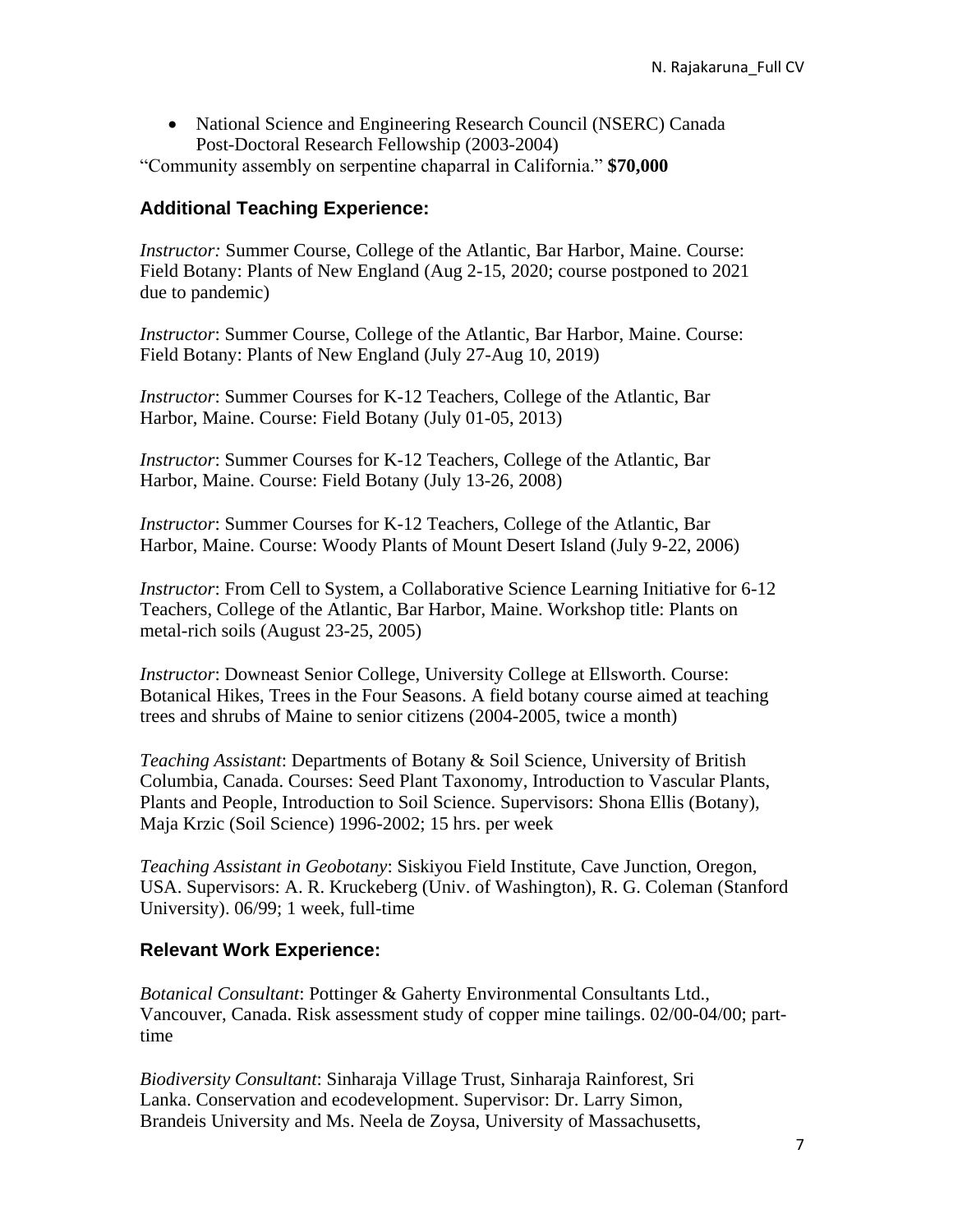Amherst. 12/98-04/99; full-time

*Research Assistant in Plant Eco-Physiology*: Department of Organismic and Evolutionary Biology, Harvard University, MA, USA. Supervisor: Dr. Fakhri A. Bazzaz, Harvard University. 94-95; full-time

*Botanist*: Acadia National Park, Bar Harbor, ME, USA. Updated field information on rare and endangered plants of Mount Desert Island. Supervisors: Dr. Craig Greene, College of the Atlantic and Ms. Linda Gregory, Acadia National Park. 06-08/93; fulltime

*Assistant Field Coordinator*: Sinharaja Rainforest, Sri Lanka. Established a 25-hectare forest dynamics plot for the Center for Tropical Forest Science, Smithsonian Tropical Research Institute (STRI). Supervisors: Dr. Peter Ashton, Harvard University and Drs. Nimal and Savitri Gunatilleke, University of Peradeniya, Sri Lanka. 08/93-01/94; fulltime

*Coordinator*: *A Field Guide to the Common Trees and Shrubs of Sri Lanka*. Coordinated research and illustrations for the field guide published by Wild Life Heritage Trust, Sri Lanka. Supervisors: Ms. Neela de Zoysa, Harvard University/University of Massachusetts, Amherst and Dr. Mark Ashton, Yale University. 1991-1992; part-time

### **Peer-Reviewed Publications:**

Garnica-Díaz C, Berazaín Iturralde R, Cabrera B, Calderón Morales E, Felipe Tamé FL, García R, Gómez Hechavarría JL, Guimarães AF, Medina E, Paul ALD, Rajakaruna N, Restrepo C, Siebert SJ, van den Berg E, Van der Ent A, Velasquez G, and CM Hulshof. 2022. Global plant ecology of tropical ultramafic ecosystems. *The Botanical Review*; https://doi.org/10.1007/s12229-022-09278-2

Mulroy, M., Fryday, A. M., Gersoff, A., Dart, J., Næsborg, R. R., and N. Rajakaruna. 2022. Lichens of Ultramafic Substrates in North America: A Review. *Botany*; https://doi.org/10.1139/cjb-2021-0187

Fernando, D. R., A. van der Ent, M., H. A. S. Weerasinghe, D. S. A. Wijesundera, G. W. A. R. Fernando, A. E. Fernando, M. C.M. Iqbal, C. H. Miranda, J. M. Gosse, Y. A. S. Samithri and N. Rajakaruna. 2021. Assessment of plant diversity and foliar chemistry on the Sri Lankan ultramafics reveals inconsistencies in the metal hyperaccumulator trait. *Ecological Research*; https://doi.org/10.1111/1440-1703.12282

Adhikari, S., J. M. Silva, N. Rajakaruna, and S. J. Siebert. 2021. Influence of land use and topography on distribution and bioaccumulation of potentially toxic metals in soil and plant leaves: A case study from Sekhukhuneland, South Africa. *Science of the Total Environment* 806, Part 2; https://doi.org/10.1016/j.scitotenv.2021.150659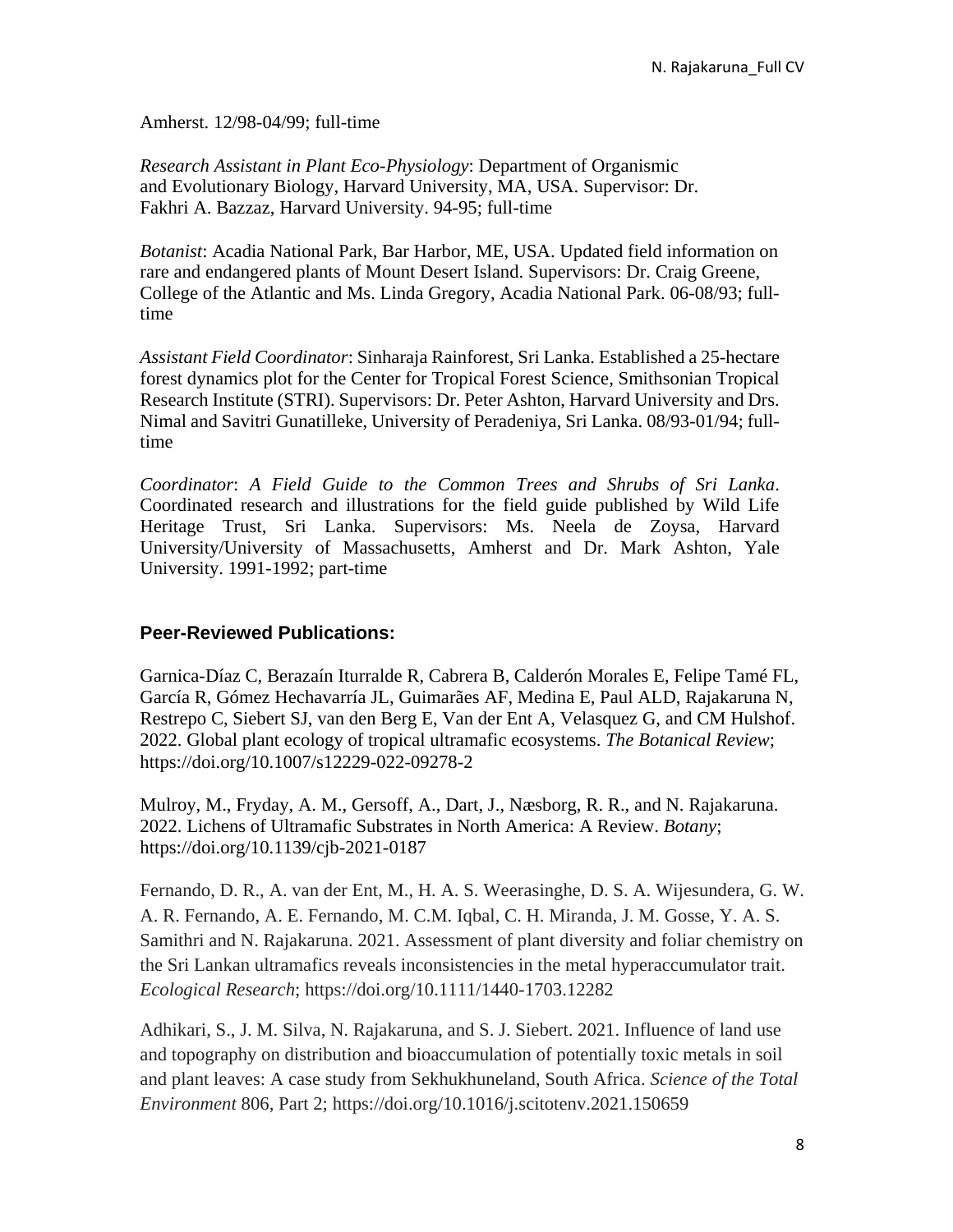Naikoo, M. I., Khan F, A., Noureldeen, A., Rinklebe, J., Sonne, C., Rajakaruna, N., Ahmad, P. 2021. Biotransfer, Bioaccumulation and Detoxification of Nickel along the Soil- Faba Bean-Aphid-Ladybird Food Chain. *Science of the Total Environment* 785; DOI: https://doi.org/10.1016/j.scitotenv.2021.147226

Yu, A. C., M. Reinhart, R. Hunter, K. Lu, K. Maikawa, N. Rajakaruna, J. Acosta, Stubler, C. Appel, E. Appel. 2021. Seasonal impact of phosphate-based fire retardants on soil chemistry following prophylactic treatment of vegetation. *Environmental Science and Technology* 55: 2316–2323.

Fryday, A. M., Medeiros, I., Pope, N., Siebert, S. and N. Rajakaruna. 2020. *Burrowsia*, a new genus of lichenized fungi (Caliciaceae), plus the new species *B. cataractarum* and *Scoliciosporum fabisporum*, from Mpumalanga, South Africa. *South African Journal of Botany* 121: 471-481.

Gunarathne, V., A. U. Rajapaksha, M. Vithanage, N. Adassooriya, A. Cooray, S. Liyanage, B. Athapattu, N. Rajakaruna, A. D. Igalavithana, D. Hou, D. S. Alessi, and Y. S. Ok. 2019. Heavy Metal Dissolution Mechanisms from Electrical Industrial Sludge. *Science of the Total Environment* 696; https://doi.org/10.1016/j.scitotenv.2019.133922

Paukov, A., A. Teptina, M. Morozova, E. Kruglova, S. Favero-Longo, C. Bishop and N. Rajakaruna. 2019. The effects of edaphic and climatic factors on secondary lichen chemistry—a case study using saxicolous lichens. *Diversity* 11, 94; doi:10.3390/d11060094

Naikoo, M. I., M. I. Dar, F. A. Khan, F. Raghib, and N. Rajakaruna. 2019. Trophic transfer and bioaccumulation of lead along soil - plant – aphid - ladybird food chain. *Environmental Science and Pollution Research* 26: 23460–23470.

Gunarathne, V., N. Rajakaruna, U. Gunarathne, J. K. Biswas, Z. A. Raposo, and M. Vithanage. 2019. Influence of soil water content and soil amendments on trace metal release and seedling growth in serpentine soil. *Journal of Soils and Sediments* 19:3908– 3921.

Ul Kalam, S., F. Naushin, F. A. Khan, and N. Rajakaruna. 2019. Long term phytoremediating abilities of *Dalbergia sissoo* Roxb. (Fabaceae). *SN Applied Sciences* 1: 501; https://doi.org/10.1007/s42452-019-0510-8

Echevarria, G., A. J. M. Baker, R. S. Boyd, A. van der Ent, T. Mizuno, N. Rajakaruna, S. Sakaguchi, and A. Bani. 2018. A global forum on ultramafic ecosystems: from ultramafic ecology to rehabilitation of degraded environments. *Ecological Research* 33: 517-522.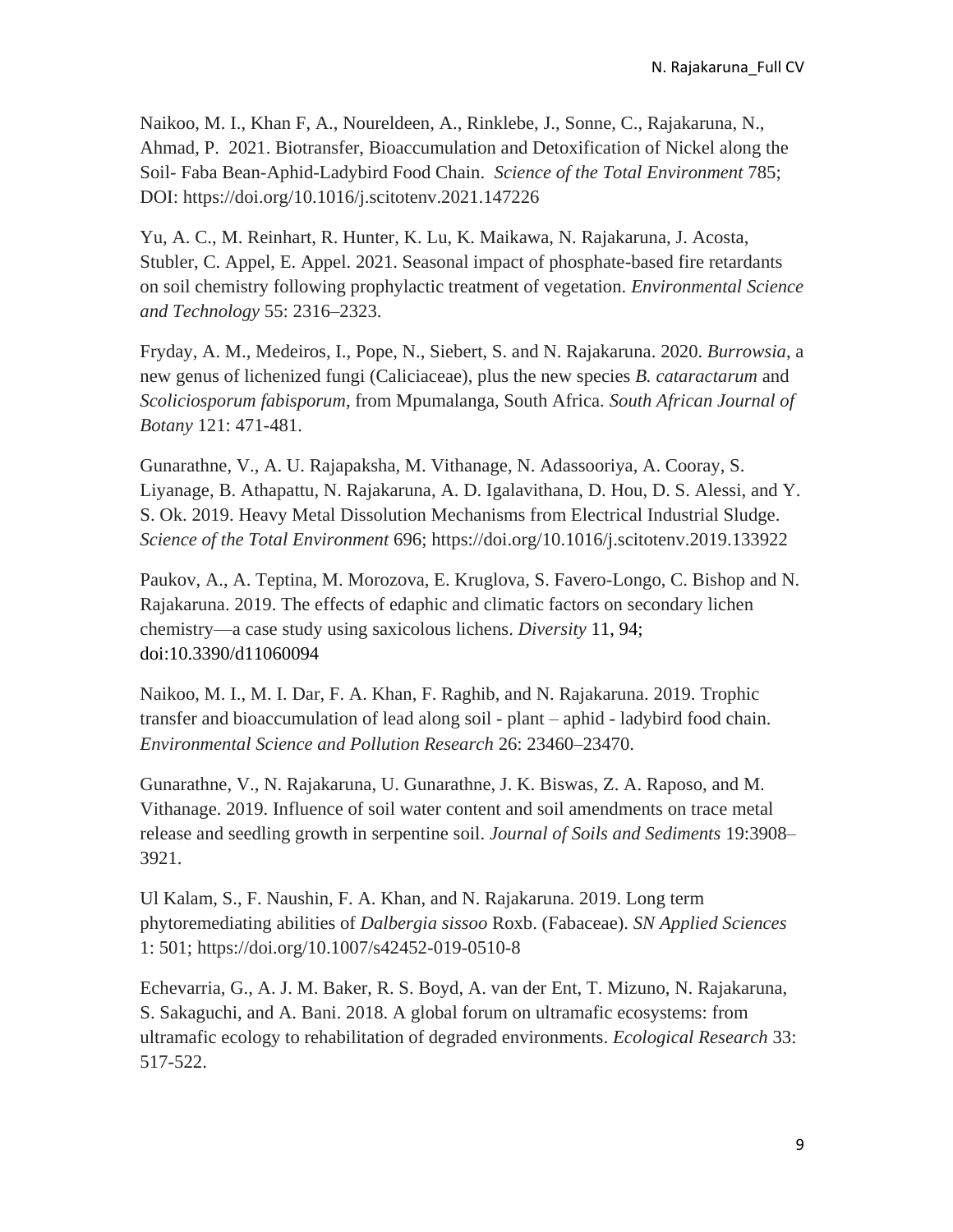Kay, K.M., Woodhouse, S., Smith, B.A., Pope, N., and Rajakaruna, N. 2018. Sympatric serpentine endemic *Monardella* (Lamiaceae) species maintain habitat differences despite hybridization. *Molecular Ecology* 27: 2302-2316.

Teptina, A., A. Paukov, and N. Rajakaruna. 2018. Ultramafic vegetation and soils in the circumboreal region of the Northern Hemisphere. *Ecological Research* 33: 609-628.

Favero Longo, S. E., E. Matteucci, P. Giordani, A. Paukov, and N. Rajakaruna. 2018. Diversity and functional traits of lichens in ultramafic areas: a literature-based worldwide analysis integrated by field data at the regional scale. *Ecological Research* 33: 593-608.

Ghasemi, R., H. Share, R. Sharifi, R. S. Boyd, N. Rajakaruna. 2018. Inducing Ni sensitivity in the Ni hyperaccumulator plant *Alyssum inflatum* Nyárády (Brassicaceae) by transforming with CAX1, a vacuolar membrane calcium transporter. *Ecological Research* 33: 737:747.

Venter, A., S. J. Siebert, N. Rajakaruna, S. Barnard, A. Levanets, A. Ismail, M. Allam, B. Peterson, T. Sanko. 2017. Biological crusts of serpentine and non-serpentine soils from the Barberton Greenstone Belt of South Africa. *Ecological Research* 33: 629-640.

Siebert, S. J., Schutte, N. C., Bester, S. P., Komape, D. M., and N. Rajakaruna. 2017. *Senecio conrathii* N.E.Br. (Asteraceae), a new hyperaccumulator of nickel from serpentinite outcrops of the Barberton Greenstone Belt, South Africa. *Ecological Research* 33: 651-658.

Rajakaruna, N. 2018. Lessons on evolution from the study of edaphic specialization. *The Botanical Review* 84: 39-78; DOI 10.1007/s12229-017-9193-2

Seneviratne, M. N. Rajakaruna, M. Rizwan, S. Madawala, Y. S. Ok, and M. Vithanage. 2017. The effects of heavy metal-induced oxidative stress on seed germination and seedling development: A critical review. *Environmental Geochemistry and Health* 41:1813-1831.

Galey, M. L., A. van der Ent, M. C.M. Iqbal, and N. Rajakaruna. 2017. Serpentine geoecology of South and Southeast Asia. *Botanical Studies* 58: 18; DOI 10.1186/s40529-017-0167-9

Medeiros, I. D., Mathieson, A. C., and N. Rajakaruna. 2017. Heavy Metals in Seaweeds from a Polluted Estuary in Coastal Maine. *Rhodora* 979: 201-211.

Urban, A. J., Mittelhauser, G. H., Dickinson, M., and N. Rajakaruna. 2017. The Alpine Vascular Plants of Baxter State Park, Maine, USA. *Rhodora* 978: 110-131.

Seneviratne, M., S. Gunaratne, T. Bandara, L. Weerasundara, N. Rajakaruna, H.M.S.P. Madawala, G. Seneviratne, and M. Vithanage. 2016. Plant growth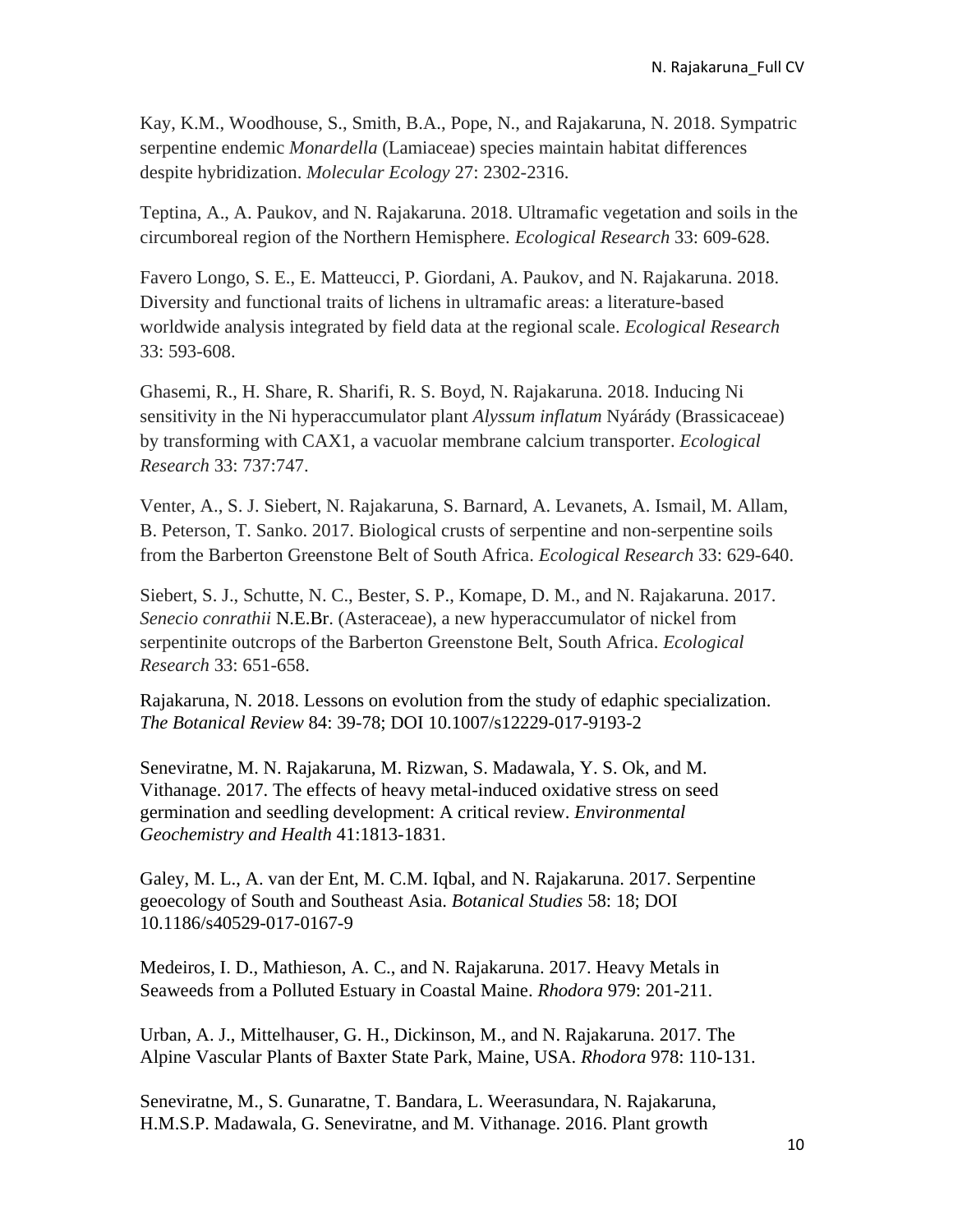promotion by *Bradyrhizobium japonicum* under heavy metal stress. *South African Journal of Botany* 105: 19-24.

Stern, M., Medeiros, I. D., Negoita, L., and N. Rajakaruna. 2016. Limestone flora of the Simonton Corner Quarry Preserve, Rockport, Maine, USA. *Rhodora* 118: 206- 226.

Negoita, L., Dickinson, M., Mittelhauser, G. H. and Rajakaruna, N. 2016. A Comparative Study of the Flora and Soils of Great Duck and Little Duck Islands, Maine, USA. *Rhodora* 118: 46-85.

Bandara, T., I. Herath, P. Kumarathilaka, M. Seneviratne, G. Seneviratne, N. Rajakaruna, and M.Vithanage. 2015. Role of woody biochar and fungal-bacterial coinoculation on soil enzyme activity and heavy metal immobilization in serpentine soil. *Journal of Soils and Sediments*; DOI 10.1007/s11368-015-1243-y

Van der Ent, A., N. Rajakaruna, R. S. Boyd, G. Echevarria, R. Repin, and D. Williams. 2015. Global research on ultramafic (serpentine) ecosystems (8th International Conference on Serpentine Ecology in Sabah, Malaysia). *Australian Journal of Botany* 63: iii-iv

Burgess, J.L., Szlavecz, K., Rajakaruna, N., and Swan, C.M. 2015. Ecotypic Differentiation of mid-Atlantic *Quercus* species in response to Ultramafic Soils. *Australian Journal of Botany* 63: 308-323

Gall, J. E., Boyd R. S., and N. Rajakaruna. 2015. Transfer of heavy metals through terrestrial food webs: A review. *Environmental Monitoring and Assessment* 187: 201; DOI 10.1007/s10661-015-4436-3

Van der Ent, A., N. Rajakaruna, R. S. Boyd, G. Echevarria, R. Repin, and D. Williams. 2015. Global Research on the Ecology of Ultramafic (Serpentine) Ecosystems (8th International Conference in Serpentine Ecology, Sabah, Malaysia): a summary and synthesis. *Australian Journal of Botany* 63: 1-16

Seneviratne, M., Seneviratne,G., Madawala, H.M.S.P. Iqbal, M.C.M., Rajakaruna, N. and Vithanage, M. 2015. Role of bacterial-fungal interactions on heavy metal phytotoxicity in serpentine soil. *Australian Journal of Botany* 63: 261-268

Medeiros, I. D., Rajakaruna, N. and Alexander, E. B. 2015. Gabbro Soil-Plant Relations in the California Floristic Province. *Madrono* 62: 75-87

Venter, A., A. Levanets, S. Siebert, and N. Rajakaruna. 2015. A preliminary survey of the diversity of soil algae and cyanoprokaryotes on mafic and ultramafic substrates in South Africa. *Australian Journal of Botany* 63: 341-352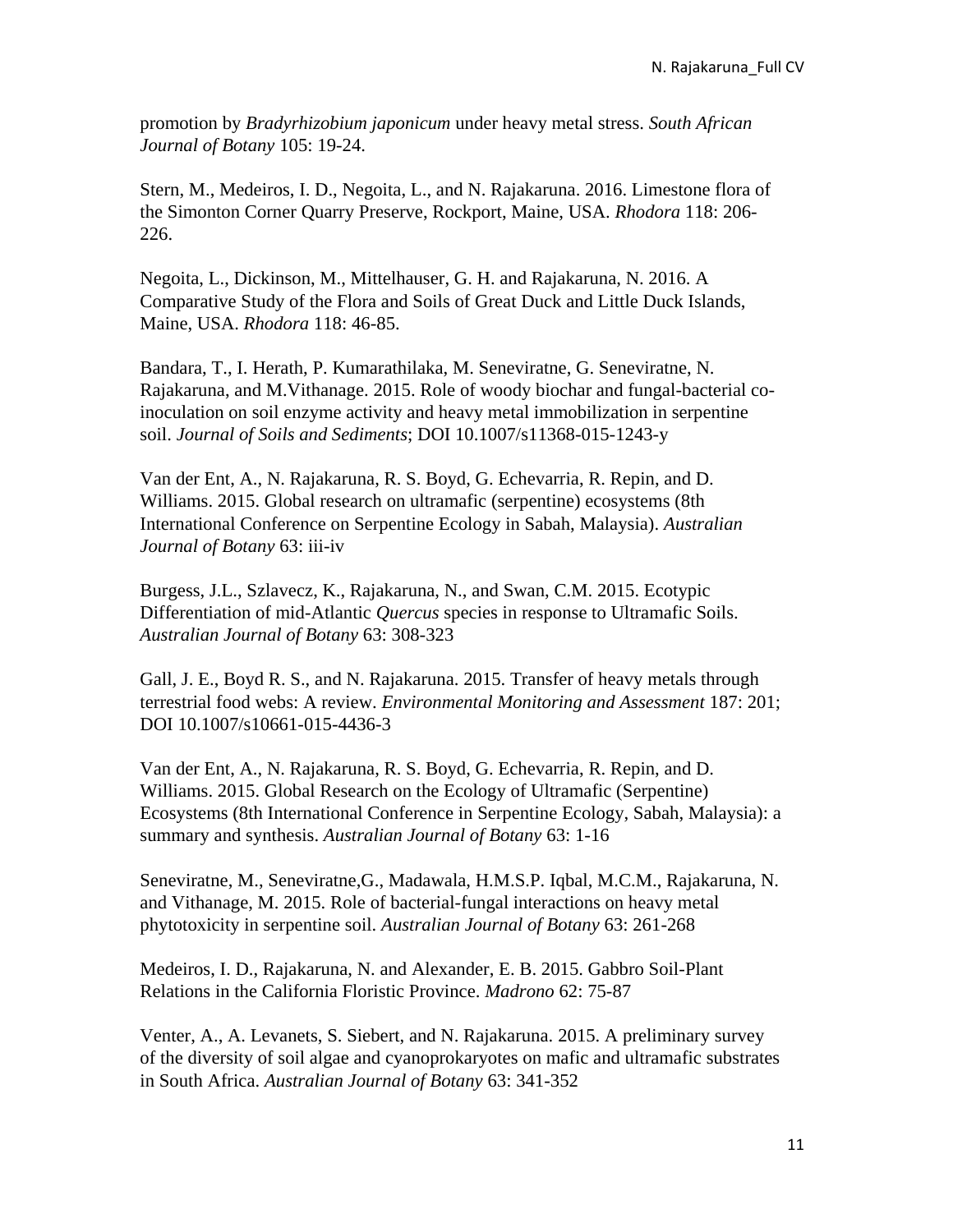Chathuranga, P. K. D., S. K. A. T. Dharmasena, N. Rajakaruna, and M. C. M. Iqbal. 2015. Growth and nickel uptake by serpentine and non-serpentine populations of *Fimbristylis ovata* (Cyperaceae) from Sri Lanka. *Australian Journal of Botany* 63: 128-133

Ghasemi, R., Z. Zare Chavoshi, R. S. Boyd, and N. Rajakaruna. 2015. Calcium:magnesium ratio affects environmental stress sensitivity in the serpentine endemic *Alyssum inflatum* Nyár. (Brassicaceae). *Australian Journal of Botany* 63: 39- 46

Burgess, J.L., Szlavecz, K., Rajakaruna, N., Lev, S. and Swan, C.M. 2015. Vegetation Dynamics and Mesophication in Response to Conifer Encroachment within an Ultramafic System. *Australian Journal of Botany* 63: 292-307

Herath, I., P. Kumarathilaka, A. Navaratne, N. Rajakaruna, and M. Vithanage. 2015. Immobilization and phytotoxicity reduction of heavy metals in serpentine soil using biochar. *Journal of Soils and Sediments* 15: 126-138*,* DOI 10.1007/s11368-014-0967- 4

Medeiros, I. D., Fryday, A. M., and N. Rajakaruna. 2014. Additional lichen records and mineralogical data from metal-contaminated sites in Maine. *Rhodora* 116: 323- 347.

Mansfield, M., Pope, N., Mittlehauser, G., and N. Rajakaruna. 2014. Diversity and Soil-Tissue Elemental Relations of Vascular Plants of Callahan Mine, Brooksville, Maine, USA. *Rhodora* 116: 283-322.

Ghasemi, R., Chavoshi, Z. Z., Boyd, R. S., and N. Rajakaruna. 2014. A preliminary study of the role of nickel in enhancing flowering of the nickel hyperaccumulating plant *Alyssum inflatum* Nyár. (Brassicaceae). *South African Journal of Botany* 92: 47- 52.

Vithanage, M., Rajapaksha, A. U, Oze, C., Rajakaruna, N. and C.B. Dissanayake. 2014. Metal release from serpentine soils in Sri Lanka. *Environmental Monitoring and Assessment*, DOI: 10.1007/s10661-014-3626-8

Barton, J., Ciccotelli, B., Gall, J. E., Olday, F. C., Connery, B., T. B. Harris, A. M. Fryday, and N. Rajakaruna. 2014. Lichens of six vernal pools in Acadia National Park, ME, USA. *Evansia* 31: 31-39

Pope, N., Fong, M., Boyd, R., and N. Rajakaruna. 2013. The role of elevation and soil chemistry in the distribution and ion accumulation of floral morphs of *Streptanthus polygaloides* Gray (Brassicaceae), a Californian nickel hyperaccumulator. *Plant Ecology and Diversity* 7: 421-432, DOI:10.1080/17550874.2013.783141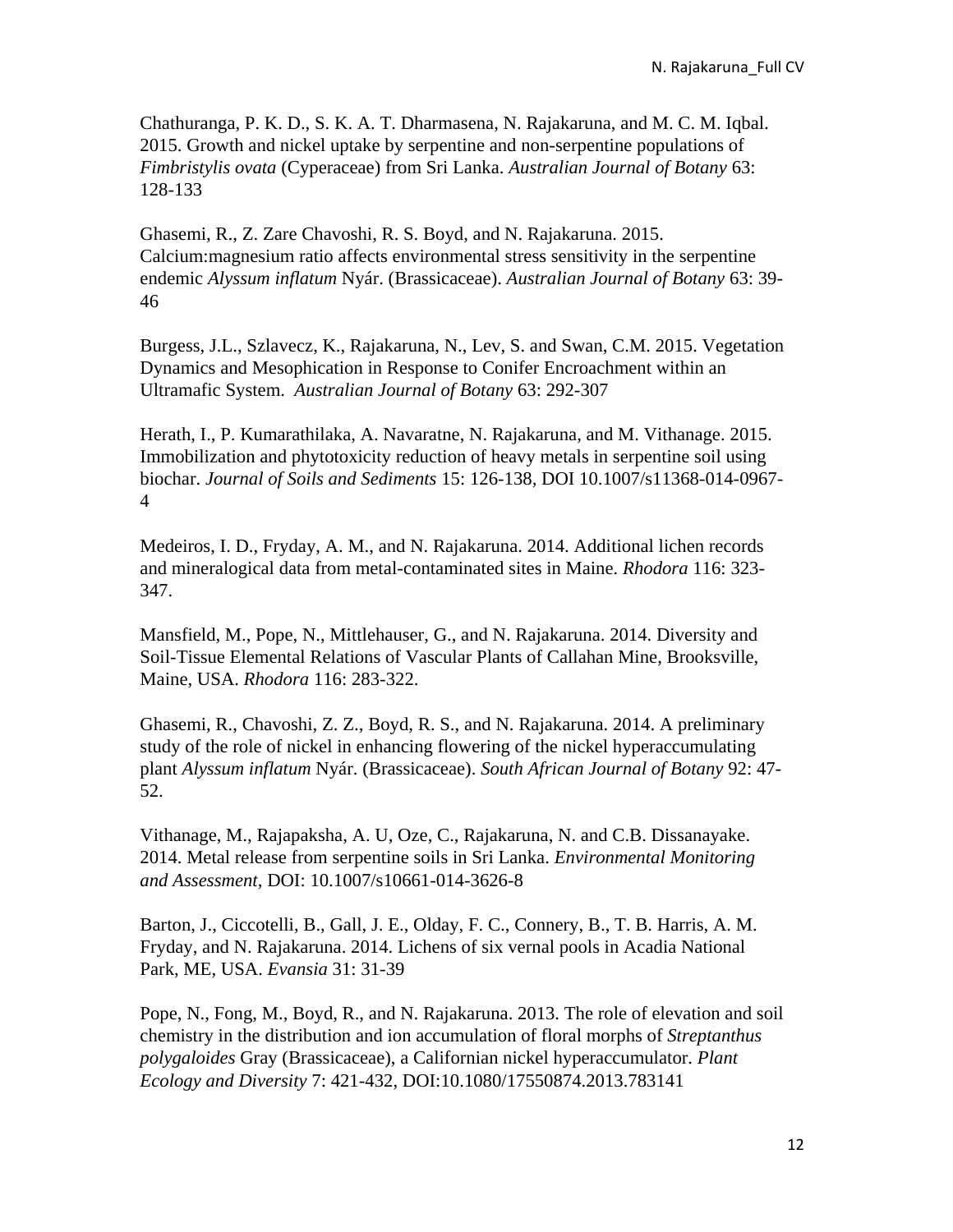Harris, T. B., N. Rajakaruna, S. J. Nelson, and P. D. Vaux. 2012. Stressors and Threats to the Flora of Acadia National Park, Maine: Current Knowledge, Information Gaps, and Future Directions. *Journal of the Torrey Botanical Society* 139: 323-344.

Davoodian, N., J. Bosworth, and N. Rajakaruna. 2012. Mycorrhizal colonization of common St. John's wort (*Hypericum perforatum*) on adjacent serpentine and granite outcrops on the Deer Isles, Maine, USA. *Northeastern Naturalist* 19: 517-526.

Yost, J. M., Berry, T., Kay, K.M. and N. Rajakaruna. 2012. Edaphic adaptation maintains the coexistence of two cryptic species on serpentine soil. *American Journal of Botany* 99 (5): 890-897.

Bieger, A., S. P. Harrison, and N. Rajakaruna. 2012. Little evidence for local adaptation to soils or microclimate in the postfire recruitment of three Californian shrubs. *Plant Ecology and Diversity* 7: 411-420, DOI:10.1080/17550874.2012.701670

Rajakaruna, N., Knudsen, K., Fryday, A.,O'Dell, R. E., Pope, N. Olday, F. C., and S. Woolhouse. 2012. Investigation of the importance of rock chemistry for saxicolous lichen communities of the New Idria serpentinite mass, San Benito County, California, USA. *The Lichenologist* 44: 695-714, DOI: http://dx.doi.org/10.1017/S0024282912000205

Anacker, B. L., N. Rajakaruna, D. D. Ackerly, S. P. Harrison, J. E. Keeley, and M. C. Vasey. 2011. Ecological strategies in California chaparral: Interacting effects of soils, climate, and fire on specific leaf area. *Plant Ecology and Diversity* 4: 179-188, DOI: 10.1080/17550874.2011.633573.

Ciccotelli, B., T. B. Harris, B. Connery, and N. Rajakaruna. 2011. A preliminary study of the vegetation of vernal pools of Acadia National Park, Mount Desert Island, Maine, USA. *Rhodora* 113: 260-279.

Rajakaruna, N., T. B. Harris, S. Clayden, A. Dibble, and F. S. Olday. 2010. Lichens of Callahan Mine, a Copper and Zinc enriched superfund site in Brooksville, Maine, U.S.A. *Rhodora* 113: 1-31.

Pope, N., T. B. Harris, and N. Rajakaruna. 2010. Vascular plants of adjacent serpentine and granite outcrops on the Deer Isles, Maine, USA. *Rhodora* 112: 105- 141.

Rajakaruna, N., N. Pope, J. Perez-Orozco, and T. B. Harris. 2009. Ornithocoprophilous Plants of Mount Desert Rock, a Remote Bird-Nesting Island in the Gulf of Maine, USA. *Rhodora* 111: 417-448.

R. S. Boyd, Kruckeberg, A. R. and N. Rajakaruna. 2009. Biology of ultramafic rocks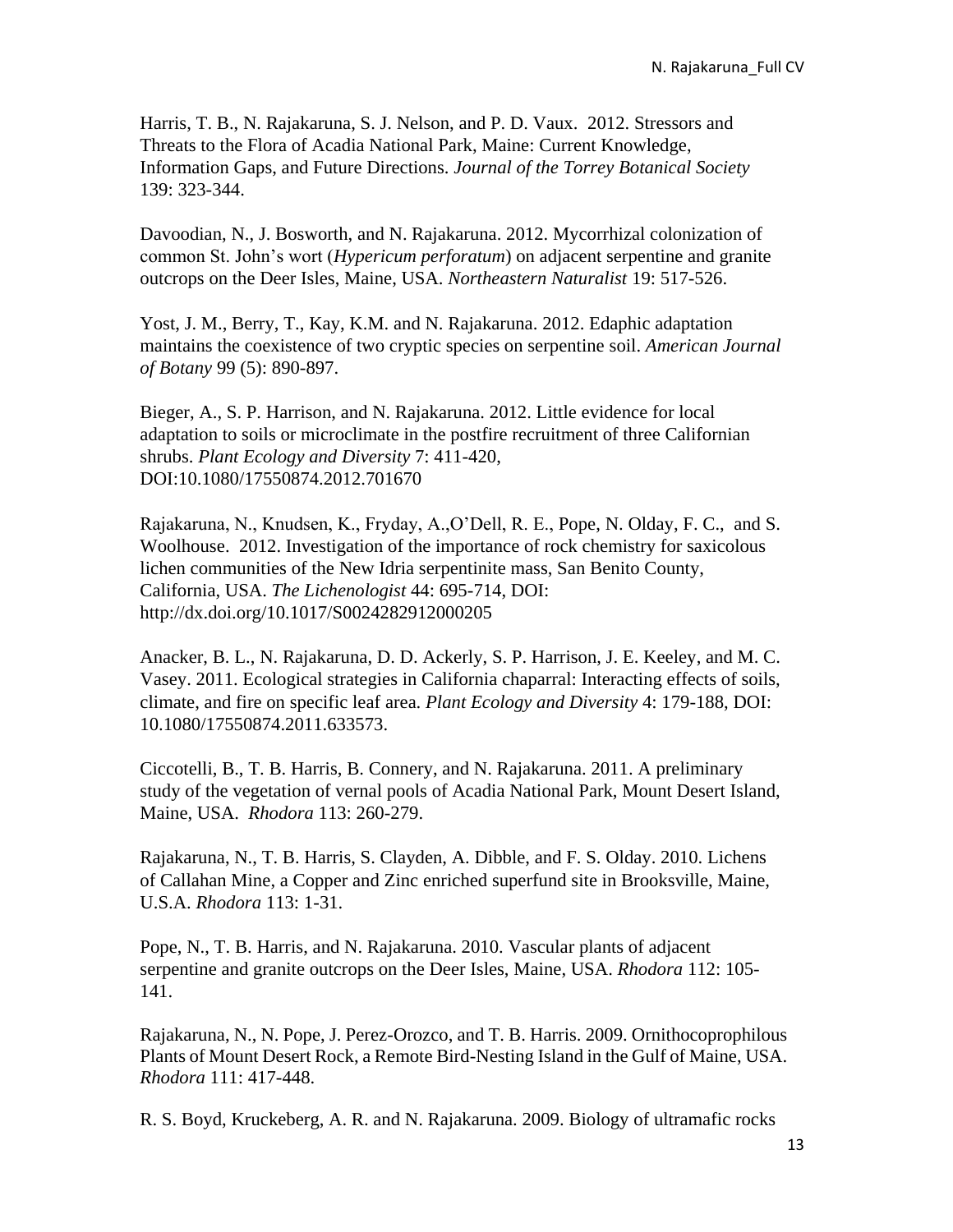and soils: research goals for the future. *Northeastern Naturalist* 16: 422-440.

N. Rajakaruna and R. S. Boyd. 2009. Advances in serpentine geoecology: A retrospective. *Northeastern Naturalist* 16: 1-7.

Harris, T. B. and N. Rajakaruna. 2009. *Adiantum viridimontanum*, *Aspidotis densa*, *Minuartia marcescens*, and *Symphyotrichum rhiannon*: Additional Serpentine Endemics from Eastern North America. *Northeastern Naturalist* 16: 111-120.

Rajakaruna, N., T. B. Harris, and E. B. Alexander. 2009. Serpentine geoecology of eastern North America: a review. *Rhodora* 111: 21-108.

Briscoe, L. R. E., Harris, T. B., Dannenberg, E., Broussard, W., Olday, F. C., and N. Rajakaruna. 2009. Bryophytes of adjacent serpentine and granite outcrops on the Deer Isles, Maine, USA. *Rhodora* 111: 1-20.

Harris, T. B., Olday, F. C., and N. Rajakaruna. 2007. Lichens of Pine Hill, a peridotite outcrop in eastern North America. *Rhodora* 109: 430-447.

Bohm, B. A. and N. Rajakaruna. 2006. The *Lasthenia californica* story: It started with flavonoids. *Natural Product Communications* 11: 1013-1022.

Rajakaruna, N., Tompkins, K. M., and P. G. Pavicevic. 2006. Phytoremediation: An affordable green technology for the clean-up of metal contaminated sites in Sri Lanka. *Ceylon Journal of Science* 35: 25-39.

Rajakaruna, N. and A. J. M. Baker. 2004. Serpentine: A model habitat for botanical research in Sri Lanka. *Ceylon Journal of Science* 32: 1-19.

Rajakaruna, N. 2004. The edaphic factor in the origin of species. *International Geology Review* 46: 471-478.

Rajakaruna, N. 2003. Edaphic differentiation in *Lasthenia*: A model for studies in evolutionary ecology. *Madroño* 50: 34-40.

Rajakaruna, N., Baldwin, B. G., Chan, R., Desrochers, A. M., Bohm, B. A., and J. Whitton. 2003. Edaphic races and phylogenetic taxa in the *Lasthenia californica* complex (Asteraceae: Heliantheae): An hypothesis of parallel evolution. *Molecular Ecology* 12: 1675-1679.

Rajakaruna, N., Bradfield, G. E., Bohm, B. A., and J. Whitton. 2003. Adaptive differentiation in response to water stress by edaphic races of *Lasthenia californica* (Asteraceae). *International Journal of Plant Sciences* 164: 371-76.

Rajakaruna, N., Siddiqi, M. Y., Whitton, J., Bohm, B. A., and A. D. M. Glass. 2003. Differential responses to Na<sup>+</sup>/K<sup>+</sup> and Ca<sup>2+</sup>/Mg<sup>2+</sup> in two edaphic races of the *Lasthenia californica* complex (Asteraceae): A case for parallel evolution of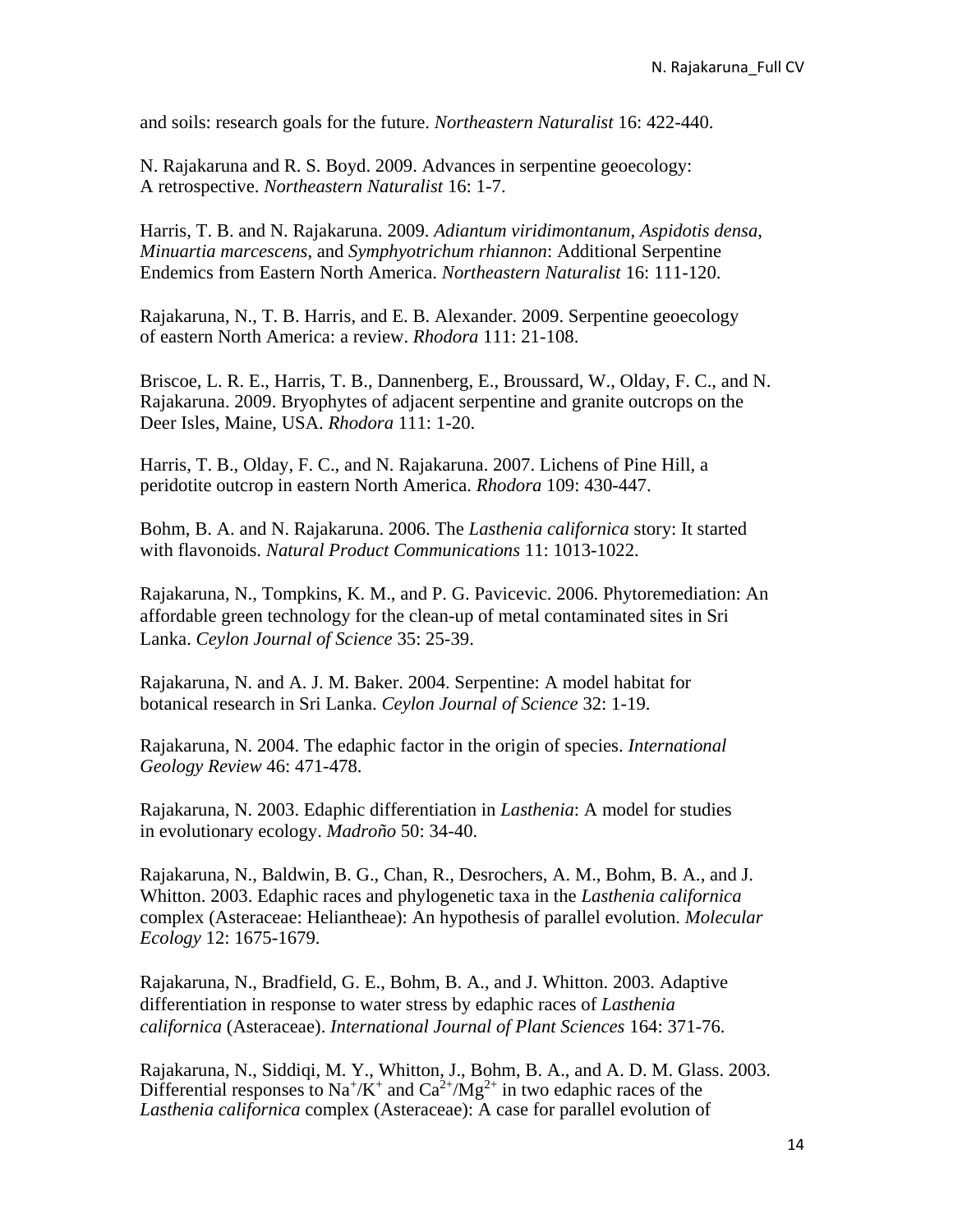physiological traits. *New Phytologist* 157: 93-103.

Rajakaruna, N. and B. A. Bohm. 2002. Serpentine and its vegetation: A preliminary study from Sri Lanka. *Journal of Applied Botany* 76: 20-28.

Rajakaruna, N., Harris, C. S., and G.H.N. Towers. 2002. Antimicrobial activity of plants collected from serpentine outcrops in Sri Lanka. *Pharmaceutical Biology* 40: 235-244.

Rajakaruna, N. and B.A. Bohm. 1999. The edaphic factor and patterns of variation in *Lasthenia californica* (Asteraceae). *American Journal of Botany* 86:1576-1596.

Bernston, G.M, Rajakaruna, N., and F.A. Bazzaz. 1998. Growth and nitrogen uptake of an experimental community of annuals exposed to elevated atmospheric CO2. *Global Change Biology* 4: 607-627.

# **Books and Book Chapters:**

Samojedny, T.J.., Devlin, M., Shane, R., and Rajakaruna, N. 2022. The effects of nitrogen enrichment on low nutrient environments: Insights from studies of serpentine soil-plant relations. In: *Contaminants in Agriculture: Sources, Impacts, and Management*. Volume 2. Naeem, M., Ansari. A. A., and Gill, S. S. (Eds). Springer International (invited book chapter, in press)

Ferrero, A., Walsh, P., and Rajakaruna, N. 2020. The physiology, genetics, adaptive significance and biotechnology of Ni-hyperaccumulating plants. In: *Physiological and Biotechnological Aspects of Extremophiles*, pp. 327-347. Richa Salwan, Vivek Sharma (Eds.), Elsevier Publishers (invited book chapter)

Boyd, R. S., Krell, N. T., and Rajakaruna, N. 2016. Extreme Environments. In: Oxford Bibliographies in Ecology. Ed. David Gibson. New York: Oxford University Press; DOI: 10.1093/obo/9780199830060-0152

Trau, M., Owings, R., and N. Rajakaruna. 2016. Implementing Traditional Ecological Knowledge in Conservation Efforts. In Plant Biodiversity: Monitoring, Assessment and Conservation, pp. 525-535, Eds. A. A. Ansari and S. S. Gill. CAB International

Van der Ent, A., N. Rajakaruna, R. S. Boyd, G. Echevarria, and R. Repin. Eds. 2015. *Ultramafic Ecosytems*. Proceedings of the Eighth International Conference on Serpentine Ecology. *Australian Journal of Botany* 63 (Special Issues 1-4; Parts 1, 2)

Rajakaruna, N., R. S. Boyd, and T. B. Harris. 2014. Synthesis and Future Directions: What have harsh environments taught us about ecology, evolution, conservation and restoration. In *Plant Ecology and Evolution in Harsh Environments*. Pp. 393-409. Nova Science Publishers, Inc., NY, USA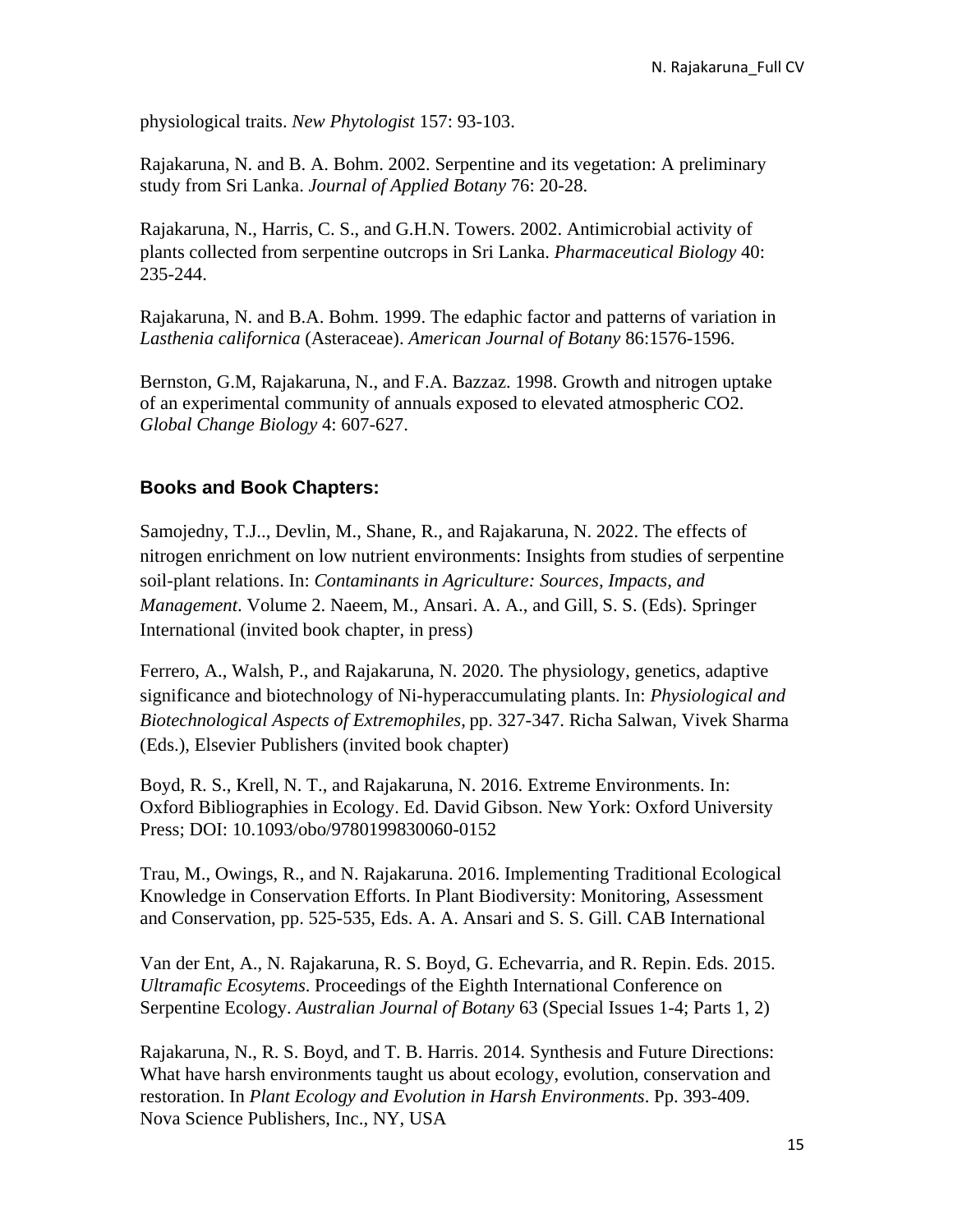Rajakaruna, N., R. S. Boyd, and T. B. Harris, eds., 2014. *Plant Ecology and Evolution in Harsh Environments*. Nova Science Publishers, Inc., NY, USA. 426p.

N. Rajakaruna and R. S. Boyd. 2014. Geoecology. In *Oxford Bibliographies in Ecology*. Ed. David Gibson. New York: Oxford University Press. DOI 10.1093/OBO/9780199830060-0125

N. Rajakaruna and R. S. Boyd. 2014. Serpentine Soil. In *Oxford Bibliographies in Ecology*. Ed. David Gibson. New York: Oxford University Press. DOI: 10.1093/OBO/9780199830060-0055

Neilson, S. and N. Rajakaruna. 2014. Phytoremediation of Agricultural Soils: Using plants to clean metal-contaminated arable lands. In: *Phytoremediation: Management of Environmental Contaminants*, pp. 159-168. Eds. A. A. Ansari, S. S. Gill, G. R. Lanza, and L. Newman. Springer. DOI 10.1007/978-3-319-10395-2\_11

Boyd, R. S. and N. Rajakaruna. 2013. Heavy Metal Tolerance. In *Oxford Bibliographies in Ecology*. Ed. David Gibson. New York: Oxford University Press. DOI: 10.1093/OBO/9780199830060-0137

Rajakaruna, N. and R. S. Boyd. 2013. Edaphic Factor. In Reference Module in Earth Systems and Environmental Sciences. Ed. Scott A. Elias. Elsevier, Oxford, United Kingdom (article reproduced from Encyclopedia of Ecology, 2008, Pages 1201–1207)

Gall, J. E. and N. Rajakaruna. 2013. The physiology, functional genomics, and applied ecology of heavy metal-tolerant Brassicaceae In: *Brassica*: *Characterization, Functional Genomics and Health Benefits*, Minglin Lang, ed., pp. 121-148. Nova Science Publishers, Inc., NY, USA.

Neilson, S. and N. Rajakaruna. 2012. Roles of rhizospheric processes and plant physiology in phytoremediation of contaminated sites using oilseed Brassicas. In: Anjum N. A., Ahmad I., Pereira M. E., Duarte A. C., Umar S., Khan N. A. (Eds.) The *Plant Family Brassicaceae: Contribution Towards Phytoremediation*, pp. 313-330. Environmental Pollution Book Series, Vol. 21, Springer (Science + Business Media), Dordrecht, The Netherlands.

S. P. Harrison and N. Rajakaruna. 2011. What have we learned from serpentine about evolution, ecology, and other sciences? In: Harrison, S. P. and N. Rajakaruna (Eds.). 2010. *Serpentine: Evolution and Ecology in a Model System*, pp. 417-427. University of California Press, Berkeley, CA, USA.

R. E. O'Dell and N. Rajakaruna. 2011. Intraspecific variation, adaptation, and evolution. In: Harrison, S. P. and N. Rajakaruna (Eds.). 2010. *Serpentine: Evolution and Ecology in a Model System*, pp. 97-137. University of California Press, Berkeley, CA, USA.

Harrison, S. P. and N. Rajakaruna (Eds.). 2011. *Serpentine: Evolution and Ecology in*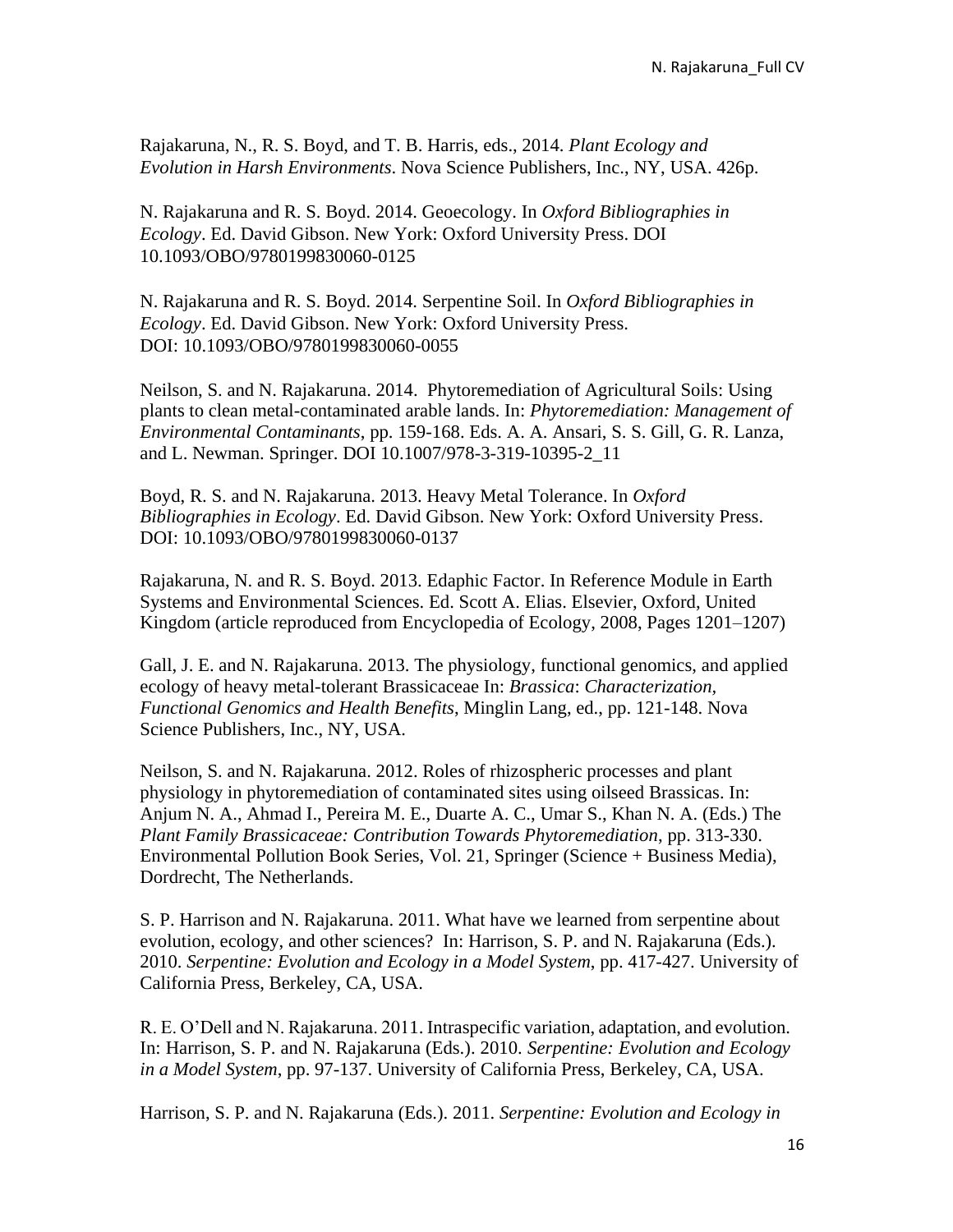*a Model System*. University of California Press, Berkeley, CA, USA. 440p.

Rajakaruna, N., and R. S. Boyd (Eds.). 2009. *Soil and Biota of Serpentine: A World View. Proceedings of the Sixth International Conference on Serpentine Ecology*. *Northeastern Naturalist* 16 (Special Issue 5).

Rajakaruna, N. and R.S. Boyd. 2008. The edaphic factor. Pp. 1201–1207, In S.E. Jorgensen and B. Fath (Eds.). *The Encyclopedia of Ecology*. Volume 2. Elsevier, Oxford, United Kingdom.

Vaux, P. D., Nelson, S. J., Rajakaruna, N. Mittelhauser, G., Bell, K., Kopp, B., Peckenham, J. and G. Longsworth. 2008. *Assessment of natural resources and watershed conditions in and adjacent to Acadia National Park*. Natural Resource Technical Report NPS/HTLN/NRTR—2006/001. National Park Service, Fort Collins, Colorado, USA.

Rajakaruna, N. and J. Whitton. 2004. Trends in the evolution of edaphic specialists with an example of parallel evolution in the *Lasthenia californica* complex. In: *Plant Adaptation: Molecular Biology and Ecology*, Q.C.B. Cronk, J. Whitton , R. Ree and I.E.P. Taylor, (Eds), pp. 103-110, NRC Research Press, Ottawa, Ontario, Canada.

Whitton, J. and N. Rajakaruna. 2000. Plant biodiversity - an overview. In: S.L. Levin (Ed.). *Encyclopedia of Biodiversity*, pp. 621-630. Academic Press, San Diego, CA

### **Popular Journal Articles:**

Fryday, A. M., Siebert, S. J., N. Rajakaruna. 2021. Scoring a lichen hat-trick. *Veld & Flora* June Issue 26-31.

Siebert, S. J., N. Rajakaruna, A. M. Fryday. 2020. Two is company – the discovery of a new symbiotic relationship between a fungus and an alga. *Envira*, UESM Newsletter, North-West University (Spring Edition): 21-22.

Rajakaruna, N. 2016. *In Memoriam*. Arthur Rice Kruckeberg: Geobotanist Extraordinaire (1920-2016). *Madroño* 63: 367-370.

Rajakaruna, N. 2010. An encounter with the First People of Sri Lanka. *COA Magazine* 6 (2): 51.

Rajakaruna, N. 2009. Serpentinophiles from California and across the world gather in Maine to highlight recent research on soil-biota relations of serpentine outcrops *Fremontia* 37 (1): 21-24.

Woolhouse, S. and N. Rajakaruna. 2009. The SJSU Botany Garden Makeover: Volunteers gather from around campus and San José to clean-up and restore SJSU's home for native plants. *The Scientist*, The College of Science Newsletter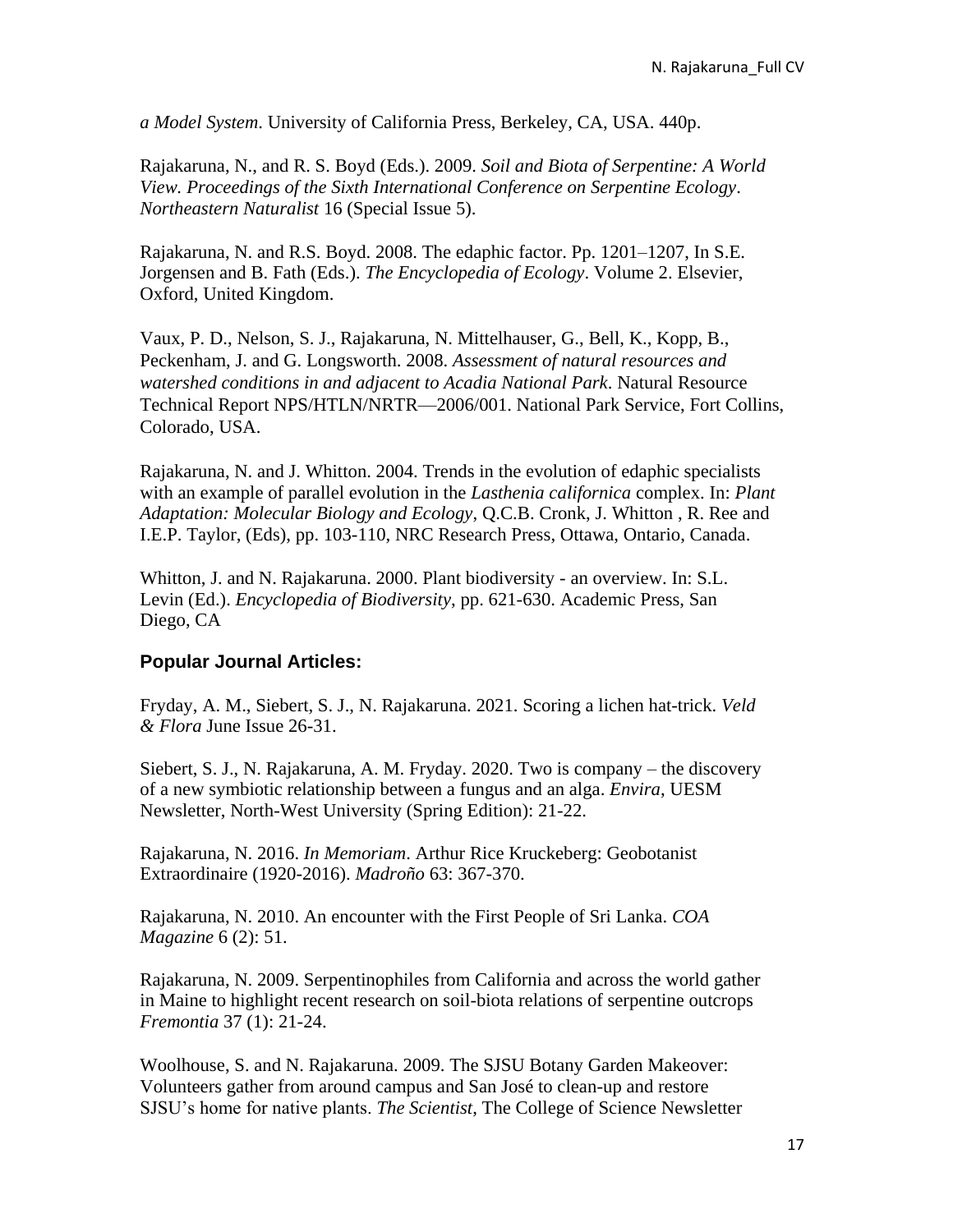13 (1): 2-3.

Woolhouse, S. and N. Rajakaruna. 2009. The SJSU Botany Garden Makeover: Volunteers gather to help restore a native plant garden. *The Blazing Star*, California Native Plant Society, Santa Clara Valley Chapter Newsletter, March-April 2009.

Rajakaruna, N. 2003. The common goldfields (*Lasthenia californica* s.lat.) of California: A species complex for the study of adaptive differentiation and parallel speciation. *Botanical Electronic News* 313.

Rajakaruna, N. 2000. Goldfields in the world of serpentine. *Botanical Electronic News* 245.

Rajakaruna, N. 1994. Dream come true. Sri Lankan returns to Sinharaja to coordinate plot work. *Inside CTFS*, Fall.

# **Invited Talks:**

### **2022**

Why Serpentine Rocks: Serpentine Plant-Soil Relations in California and Beyond. A Zoom presentation to the San Luis Obispo Botanical Garden, San Luis Obispo, CA (June 11)

Why Serpentine Rocks: Serpentine Plant-Soil Relations in California and Beyond. A Zoom presentation to the Five Cities Orchid Society, San Luis Obispo, CA (June 9)

The soil-plant relationship: How do soils influence the diversity and ecology of plants. Guest Lecture and Field Trip for BIO 326 (Plant Ecology), California Polytechnic State University, San Luis Obispo, CA (May 12, 13)

Life on the Rocks: Serpentine as a model habitat for ecological research. Guest Lecture for BIO 222 (Biodiversity of California), California Polytechnic State University, San Luis Obispo, CA (May 4)

### **2021**

Opportunities for undergraduate, graduate and postdoctoral education in the United States. Virtual seminar to the Faculty of Allied Health Sciences, Ruhuna University, Sri Lanka (September 17)

Serpentine Plant-Soil Relations: A World View. A Zoom presentation for Love Where You Live Webinar Series: Why Serpentine Rocks Part 1. Klamath-Siskiyou Wildlands Center, Ashland, OR (July 15)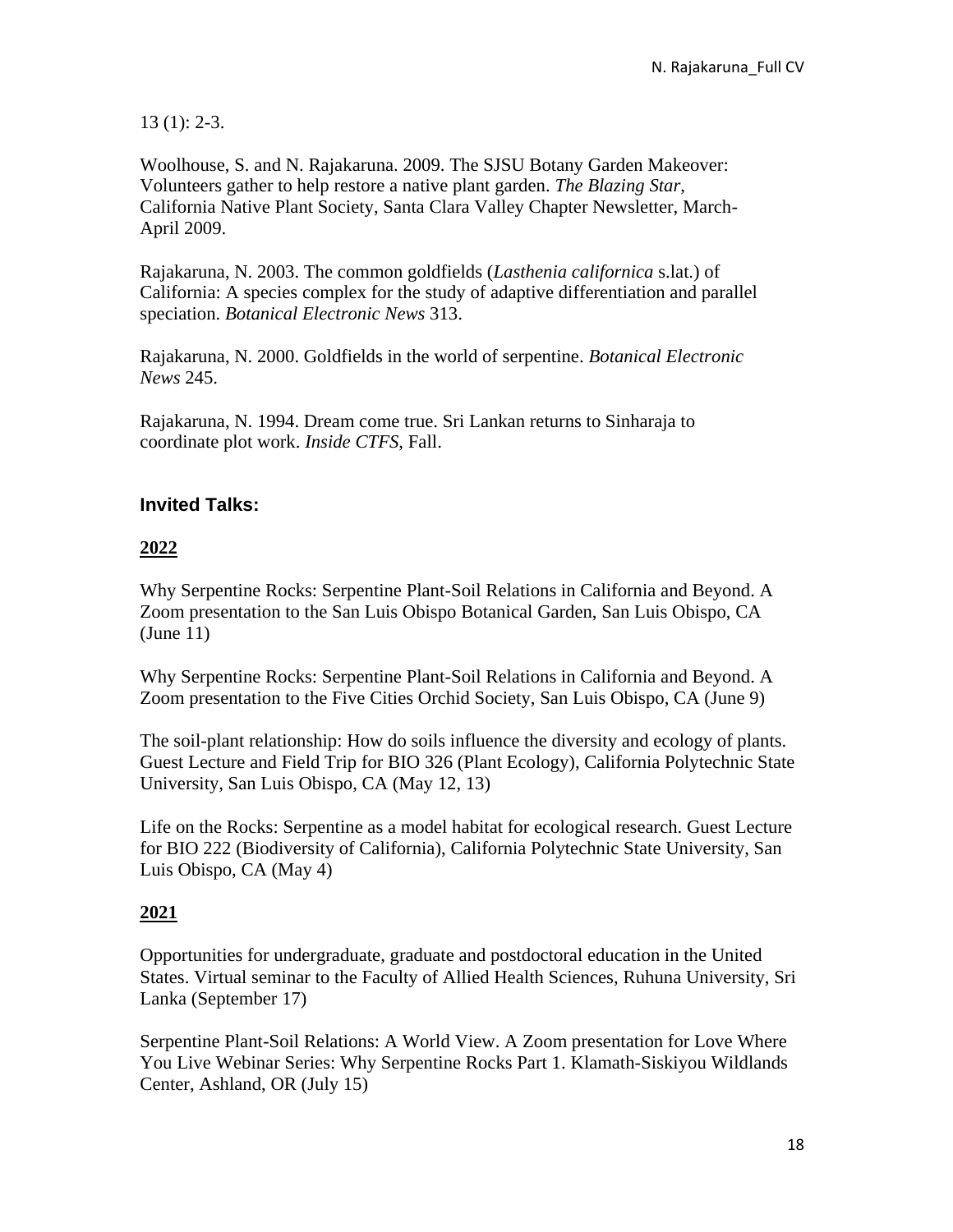Serpentine Plant-Soil Relations: A World View. A Zoom presentation at the Spring Wildflower Show of the North Coast Chapter of the California Native Plant Society (April 25)

Life on the Rocks: What plants on harsh substrate 'islands' can teach us about diversity, ecology, evolution, and conservation and restoration practices. A Zoom presentation for the Department of Biological Sciences, Wichita State University, Kansas (April 5)

### **2020**

Journey to the West: From Sri Lanka to Cal Poly. A Zoom presentation for parents of freshmen during the Mustang Family Week, California Polytechnic State University, San Luis Obispo, CA (October 24)

Life on the Rocks: What plants on harsh substrate 'islands' can teach us about diversity, ecology, evolution, and conservation and restoration practices. Keynote Presentation at the session on Plant life on atypical substrates in Mediterranean-Type Ecosystems, MEDECOS 2020 (International Society of Mediterranean Ecology), Langebaan, Western Cape, South Africa. September 7-12 (rescheduled for September 6-10, 2021 due to COVID-19 travel disruptions)

Agromining: a green technology to clean the environment and make money. A Zoom presentation to the Zero Waste Club, California Polytechnic State University, San Luis Obispo, CA (May 7)

### **2019**

Evolutionary Ecology of Serpentine Plants. A seminar for the Department of Botany, Institute of Natural Sciences, Ural Federal University, Yekaterinburg, Russia (June 20)

Life on the Rocks: Plants on Serpentine and Other 'Harsh' Rock Outcrop Plant Communities. A presentation to the California Native Plant Society, Santa Clara Valley Chapter, San Jose, CA (May 17)

Serpentine: A model habitat for ecological, evolutionary and applied research. Central Coast Biological Society, Spring Meeting. 7 Sisters Brewing Company, San Luis Obispo (May 14)

The Soil-Plant Relationship: How do soils influence the ecology of plants and their communities. A guest lecture for the *Plant Ecology* course (BOT 326) at California Polytechnic State University, San Luis Obispo, CA (Jan 22)

### **2018**

Travels of a Naturalist: Close encounters with plants and animals from Sri Lanka to North America and beyond. A seminar to students and staff of Cerro Vista Dormitory, California Polytechnic State University Housing, San Luis Obispo, CA (May 14)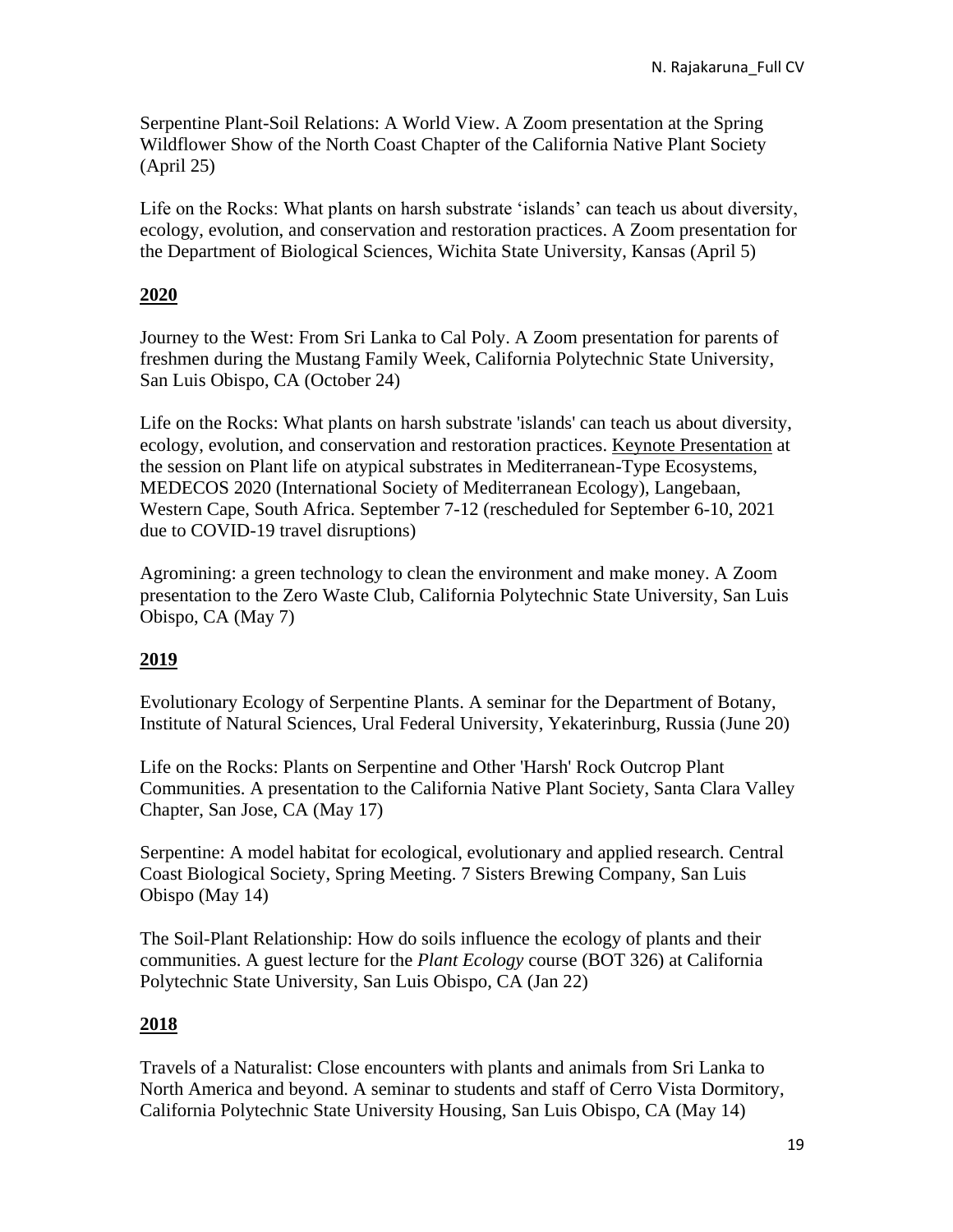Travels of a Botanist: Following a passion for plants from Sri Lanka to North America and beyond. A seminar to the Horticultural Club, Department of Horticulture and Crop Science, California Polytechnic State University, San Luis Obispo, CA (May 9)

Plants on Harsh Soils: Models for Evolutionary Studies. Guest lecture for Bio 414 (*Evolution*), Biological Sciences Department, California Polytechnic State University, San Luis Obispo, CA (Apr 2)

Soil and Biota of Serpentine: A World View. A Presentation to California Native Plant Society, Channel Islands Chapter Meeting at Sedgewick Preserve, University of California, Santa Barbara (May 12)

The Ecology of Rock Outcrop Plant Communities. A guest lecture for the *Ecology* course (NR 306) at California Polytechnic State University, San Luis Obispo, CA (Feb 14)

Travels of a Botanist: Following my passion for plants from Sri Lanka to North America and beyond. A guest lecture for the *Environmental Science Club* at California Polytechnic State University, San Luis Obispo, CA (Feb 8)

The Ecology of Plants of Serpentine and Other Harsh Soils. A guest lecture for the *Plant Ecology* course (BOT 326) at California Polytechnic State University, San Luis Obispo, CA (Jan 23)

### **2017**

Travels with a geobotanist: Plant life on serpentine and other harsh soils. California Native Plant Society, San Luis Obispo Chapter Meeting (December 07)

Flowers. A guest lecture for the *Biology of Sex* course at California Polytechnic State University, CA, USA (August 17)

Rock Outcrop Plant Communities: Models Habitats for Ecological, Evolutionary, and Applied Research. Seminar to Department of Botany, University of Peradeniya, Sri Lanka (May 19)

Serpentine: A model habitat for ecological, evolutionary, and applied research. A seminar to the Department of Plant Sciences, University of Colombo. Seminar organized by Plant Sciences Special students as part of a Mini Symposium on Serpentine Ecology (May 16)

Travels of a Botanist: Following my passion for plants from Sri Lanka to North America and Beyond. Asian and Pacific American Heritage Month Speaker Program, American Corner, Kandy, Sri Lanka (May 12)

Geobotany: Interdisciplinary Studies on the Geology-Plant Relationship. Public lecture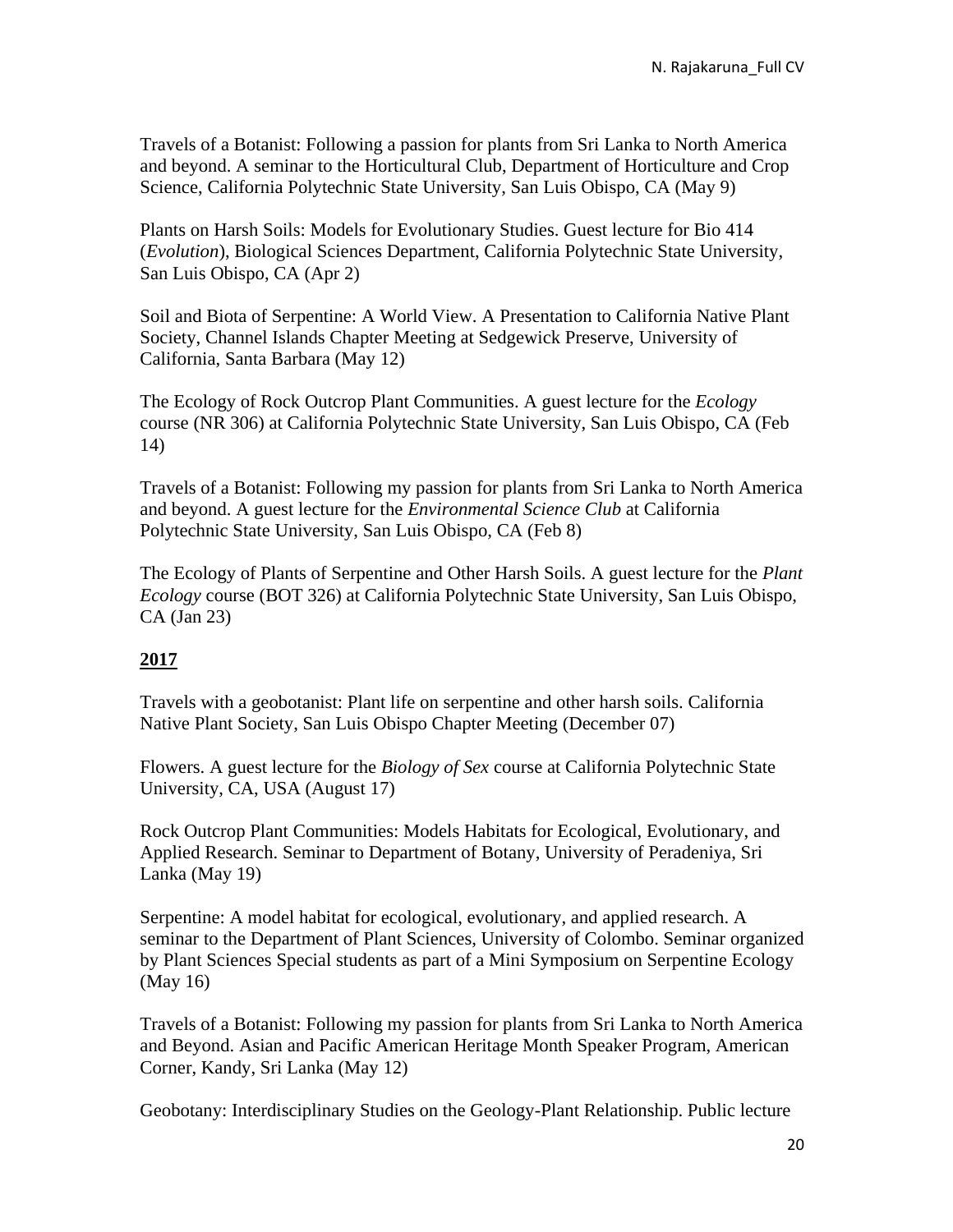for the Geological Society of Sri Lanka. Department of Geology, University of Peradeniya, Sri Lanka (May 4)

Phytoremediation and Phytomining: Green technologies for cleaning contaminated soils and mining precious metals. Guest lecture for the Department of Chemistry, Faculty of Science, University of Ruhuna, Sri Lanka (April 25)

Close Encounters with the Floral Kind: Following my passion for plants from Sri Lanka to North America. Seminar for first year botany students, Department of Botany, Faculty of Science, University of Ruhuna, Sri Lanka (April 24)

Opportunities for Undergraduate, Graduate, and Post-Doctoral Education in the United States. Seminar for students and staff, Faculty of Science, University of Ruhuna, Sri Lanka (April 24)

Plants of 'harsh' soils: Models systems for ecological, evolutionary & applied research. Seminar for students and faculty, Faculty of Applied Sciences, Rajarata University, Sri Lanka (March 30)

Opportunities for Undergraduate, Graduate, and Post-Doctoral Education in the United States. Seminar for students at the Faculty of Applied Sciences, Rajarata University, Sri Lanka (March 30)

Plants of 'extreme' soils: Models for ecological, evolutionary & applied research. Special seminar at the National Institute of Fundamental Studies, Kandy, Sri Lanka (March 28)

My life as a biologist: Following my passion for nature from Sri Lanka to North America and Beyond. A presentation for students (Life Sciences) Aligarh Muslim University, Aligarh, India (March 2)

Geoecology: Interdisciplinary studies on the substrate-plant relationship. Guest lecture for the Department of Geography, Aligarh Muslim University, Aligarh, India (March 2)

Phytoremediation and Phytomining: Green technologies for cleaning contaminated soils and mining precious metals. Guest lecture for the Department of Civil Engineering, Aligarh Muslim University, Aligarh, India (March 1)

Opportunities for Undergraduate, Graduate, and Post-Doctoral Education in the United States. Presentation for students, Aligarh Muslim University, Aligarh, India (February 27)

Serpentine: Evolutionary ecology of a model system. Guest lecture for the Department of Plant Protection, Aligarh Muslim University, Aligarh, India (February 25)

My life as a biologist: Following my passion for nature from Sri Lanka to North America. A presentation for students (ages 13-16) at the Blossoms School, Aligarh,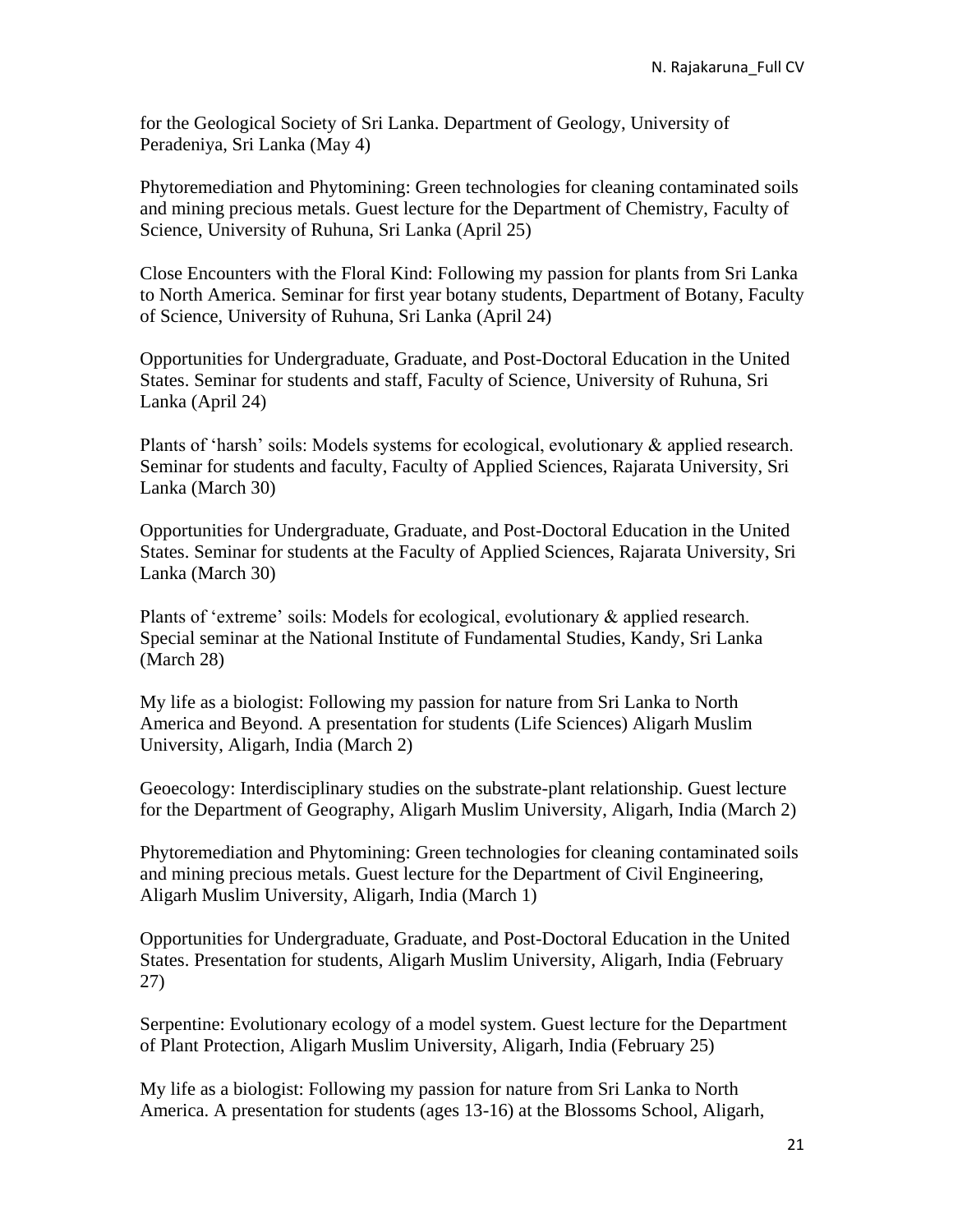India (February 25)

Plants of rock outcrop communities: Models for ecological, evolutionary, and applied research. Guest lecture for the Department of Wildlife Sciences, Aligarh Muslim University, Aligarh, India (February 23)

The importance of botanical collections for education and research. Seminar for the Department of Museology, Aligarh Muslim University, Aligarh, India (February 22)

Plants of 'harsh' soils: Models for ecological, evolutionary & applied research. University extension lecture at the Department of Botany, Aligarh Muslim University, Aligarh, India (February 21)

Life as a botanist in the United States. Presentation to the students and staff at the Department of Botany, Aligarh Muslim University, Aligarh, India (February 20)

Geoecology: Ecological, Evolutionary, and Applied Studies on Plants of 'Harsh' Soils. Guest lecture for the Department of Geography, Faculty of Arts, University of Peradeniya, Sri Lanka (February 02)

Plants of 'extreme' soils: Model systems for ecological, evolutionary, and applied research. Guest lecture at the 4<sup>th</sup> Ruhuna International Science and Technology Conference, University of Ruhuna, Matara, Sri Lanka (January 26)

Close encounters with the non-human kinds: Life as a biologist during and after Trinity. A seminar for science students and faculty, Trinity College, Kandy, Sri Lanka (January 23)

### **2016**

Opportunities for undergraduate and graduate education in the United States. Seminar for undergraduate students, faculty, and staff, Open University of Sri Lanka, Nawala, Colombo, Sri Lanka (November 25)

Phytoremediation and Phytomining: Green technologies for cleaning contaminated soils and mining precious metals. Seminar for the Botanical Society, Open University of Sri Lanka, Nawala, Colombo (November 9)

Life as a botany student and professor in the United States. Presentation to Faculty of Natural Sciences, Open University of Sri Lanka, Nawala, Colombo (November 9)

Plant speciation: Edaphic specialists as model systems for studies in evolution. Two guest lectures for the course on Evolution, College of the Atlantic, Bar Harbor, ME, USA (April 19, 20)

Plant adaptations to a Mediterranean climate. Seminar for the Biological Sciences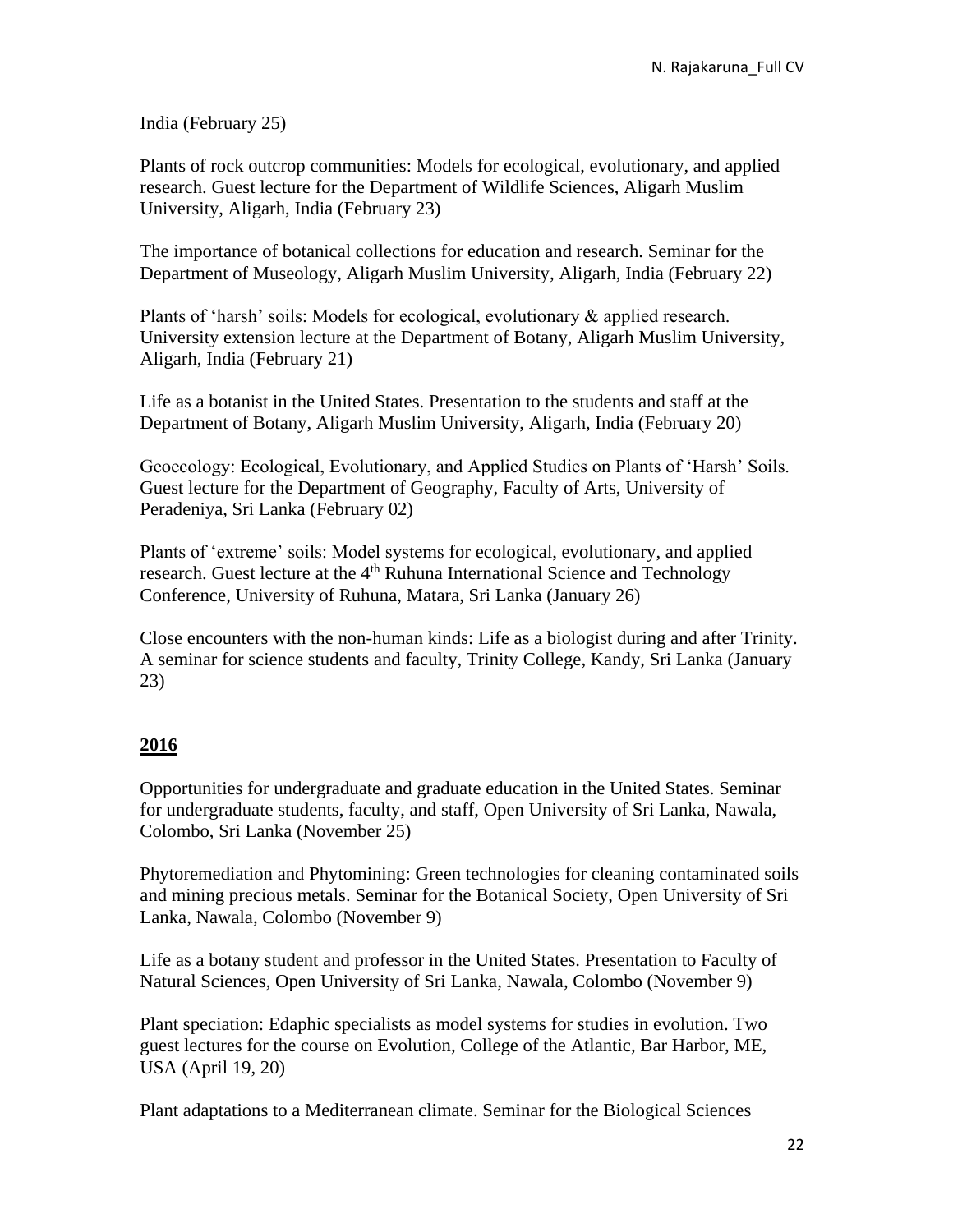Department, California Polytechnic State University, San Luis Obispo, CA, USA (January 22)

The edaphic factor in California's Plant Diversity: Species to Communities. Seminar for the Biological Sciences Department, California Polytechnic State University, San Luis Obispo, CA, USA (January 21)

### **2015**

Phytoremediation and Phytomining: Green technologies for cleaning contaminated soils and mining precious metals. Seminar for the AP Chemistry Class, Mount Desert Island High School, Bar Harbor, ME, USA (June 18)

Serpentine: Evolutionary ecology of a model system. Seminar for the School of Biology and Ecology, University of Maine, Orono, ME, USA (February 13)

# **2014**

Phytoremediation and Phytomining: Green technologies for cleaning contaminated soils and mining precious metals. Seminar for the Institute of Natural Sciences, Ural Federal University, Yekaterinburg, Russia (October 24)

Ecological Speciation: Case studies of edaphic differentiation from the California flora. Seminar for the Institute of Natural Sciences, Ural Federal University, Yekaterinburg, Russia (October 23)

Edible Botany: Exploring plant biology through plants we eat. Guest lecture for biology students at the Institute of Natural Sciences, Ural Federal University, Yekaterinburg, Russia (October 21)

Serpentine: A model for evolutionary studies. Invited keynote presentation at the 8th International Conference on Serpentine Ecology, Sabah, Malaysia (June 10)

Phytoremediation and Phytomining: Green technologies for cleaning contaminated soils and mining precious metals. Seminar for the Department of Agriculture, University of Peradeniya, Sri Lanka (March 04)

Phytoremediation: Using plants to clean metal-contaminated sites. Seminar for the Rotary Club of Kandy Metropolitan, Sri Lanka. The Queen's Hotel, Kandy, Sri Lanka (January 29)

### **2012**

Parallel Speciation in the *Lasthenia californica* complex (Asteraceae). Seminar for Andrew Hendry's Laboratory, Department of Biology, McGill University, Montreal, Canada (June 26)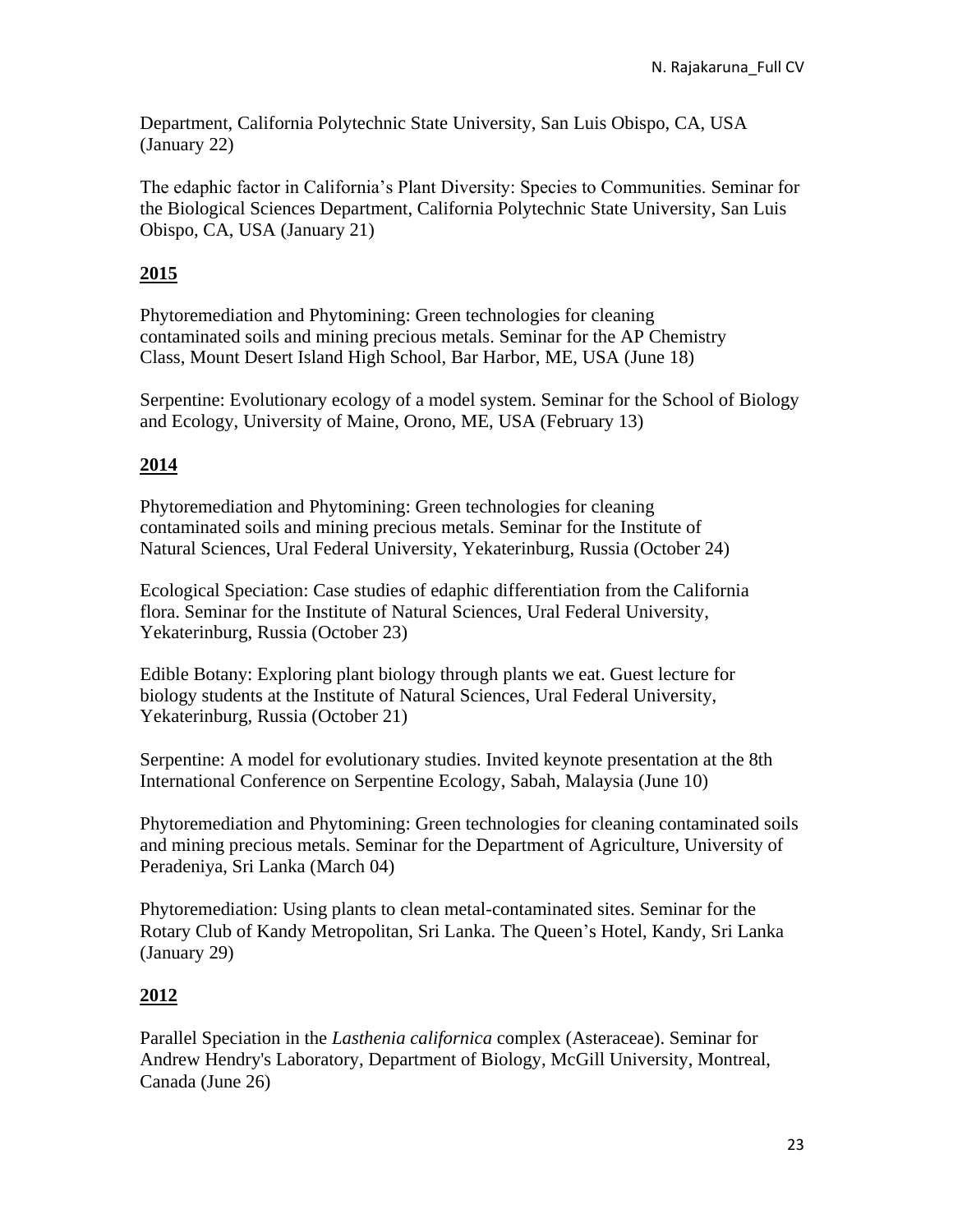The 22nd V. M. Goldschmidt Conference 'Earth in Evolution.' Session on Critical Zone Processes: Their Role in Ecology and Evolution. Keynote Address titled 'The Influence of 'Extreme' Geologies and Substrates on Plant Life in North America,' 24-29 June in Montreal, Canada (June 25)

Ecological Speciation: Case Studies of Edaphic Differentiation from the California Flora. Seminar for the Materials Research Department, iThemba Laboratory for Accelerator Based Sciences, National Research Foundation, South Africa (February 20)

The edaphic factor in the origin of plant species: case studies of ecological speciation from the California flora. Seminar for the School of Environmental Sciences and Development, North-West University, Potchesftroom Campus, South Africa (February 07)

Edaphic Islands: Model Settings for Biodiversity Studies. Seminar for honors/graduate students of the School of Environmental Sciences and Development, North-West University, Potchesftroom Campus, South Africa (February 08)

### **2009**

Plant reproduction and development. Two guest lectures in Biology 96A (Foundations of Biodiversity), San José State University, San José, CA, USA

Plant adaptations to land. Guest Lecture in Biology 96A (Foundations of Biodiversity), San José State University, San José, CA, USA

Plants with mettle: Lives of metallophytes. Lecture for San José State University Alumni Association's Classes without Quizzes Seminar Sessions. San José State University, San José, CA, USA

Edaphic differentiation in the *Lasthenia californica* (Asteraceae) complex: a model for the study of parallel speciation. Guest Lecture in Biology 218 (Evolution), San José State University, San José, CA, USA

Edaphic differentiation in California's flora: Case Studies. Seminar Series, Jasper Ridge Biological Preserve, Stanford University, Stanford, CA, USA

Adaptation below-ground: Key to plant diversity in California. Department of Biological Sciences, Graduate Seminar Series, San José State University, San José, CA, USA

Edaphic differentiation: species to communities. Department of Ecology and Evolutionary Biology. University of California, Santa Cruz, CA, USA

### **2008**

The Plant-Soil Relationship: Ecology, Evolution, and Applied Ecology. Plant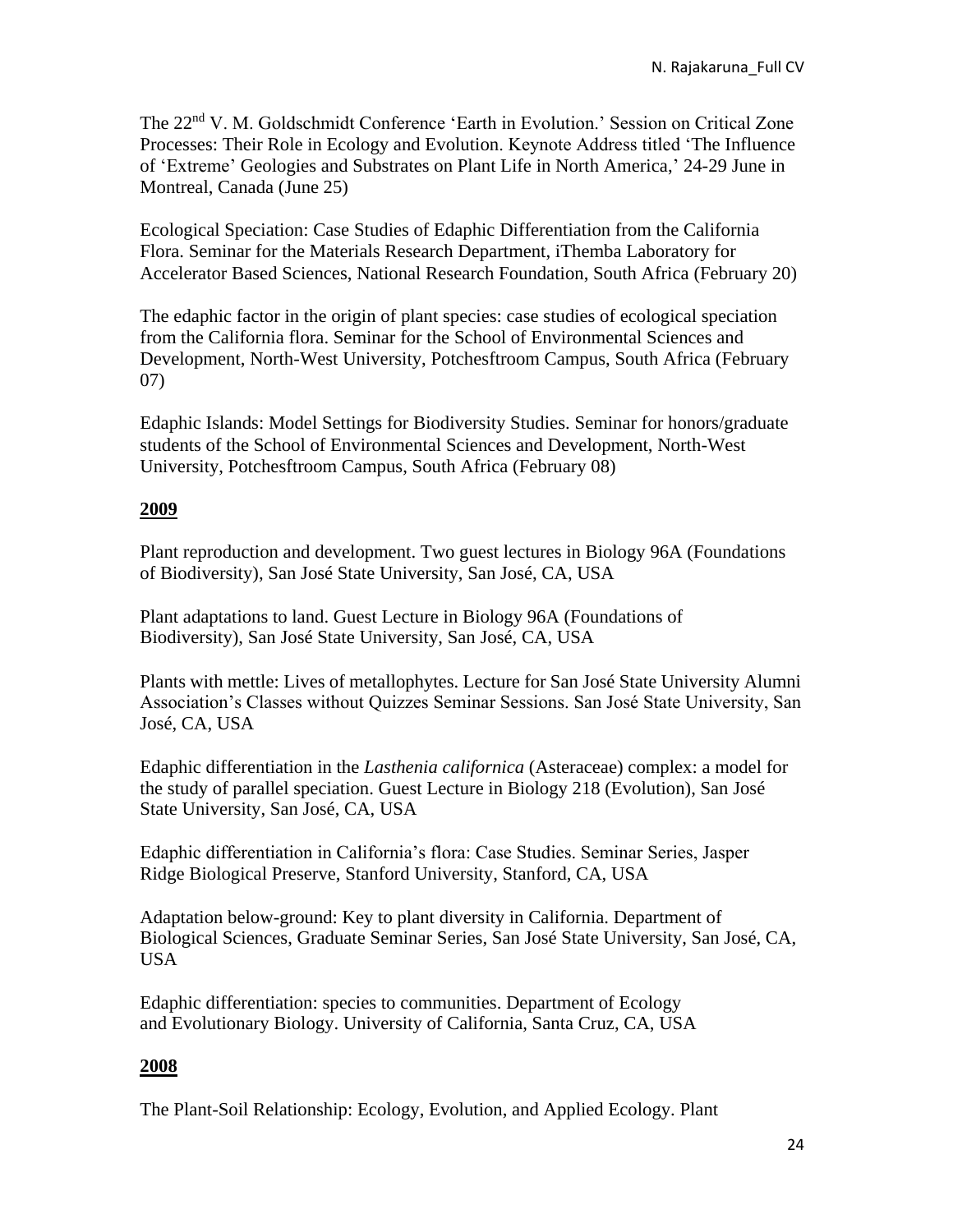Biology (Bio 1) Guest Lecture. San José State University, San José, CA, USA

Edaphic Islands of California: Model settings for the study of plant ecology and evolution. California Native Plant Society, Shoup Garden House, Los Altos, CA, USA

The edaphic factor in plant diversity: species to communities. Department of Biological Sciences, San José State University, San José, CA, USA

Plant ecology of serpentine soils of North America. Humboldt Field Research Institute, Steuben, ME, USA

### **2007**

Botanizing on kooky soils: encounters with plants with mettle. Human Ecology Forum, College of the Atlantic, Bar Harbor, ME, USA

#### **2006**

Plants on extreme soils: models for studies in evolutionary and applied ecology. Department of Biology Seminar Series, Colby College, ME, USA

#### **2005**

Plant-soil relations in the *Lasthenia californica* complex (Asteraceae): a model for studies in evolutionary ecology. Department of Biological Sciences Seminar Series, Auburn University, Auburn, AL, USA

Plants on extreme soils: evolution to remediation. Humboldt Field Research Institute, Steuben, ME, USA

Ecology of metal hyperaccumulation and the emerging field of phytoremediation. Postgraduate Institute of Science, Department of Botany, The University of Peradeniya, Sri Lanka

Plants on Extreme Soils: A Model for Studies in Plant Evolution. Department of Botany, The University of Peradeniya, Sri Lanka

From Cell to System, a Collaborative Science Learning Initiative for K-6 Teachers. Topic: Plants on Extreme Soils: A model for research from cell to ecosystem. College of the Atlantic, Bar Harbor, ME, USA

Parallel Speciation in *Lasthenia californica* (Asteraceae). The Department of Biological Sciences Seminar Series. University of Maine, Orono, ME, USA

### **2004**

Edaphic races in the *Lasthenia californica* complex (Asteraceae): A case for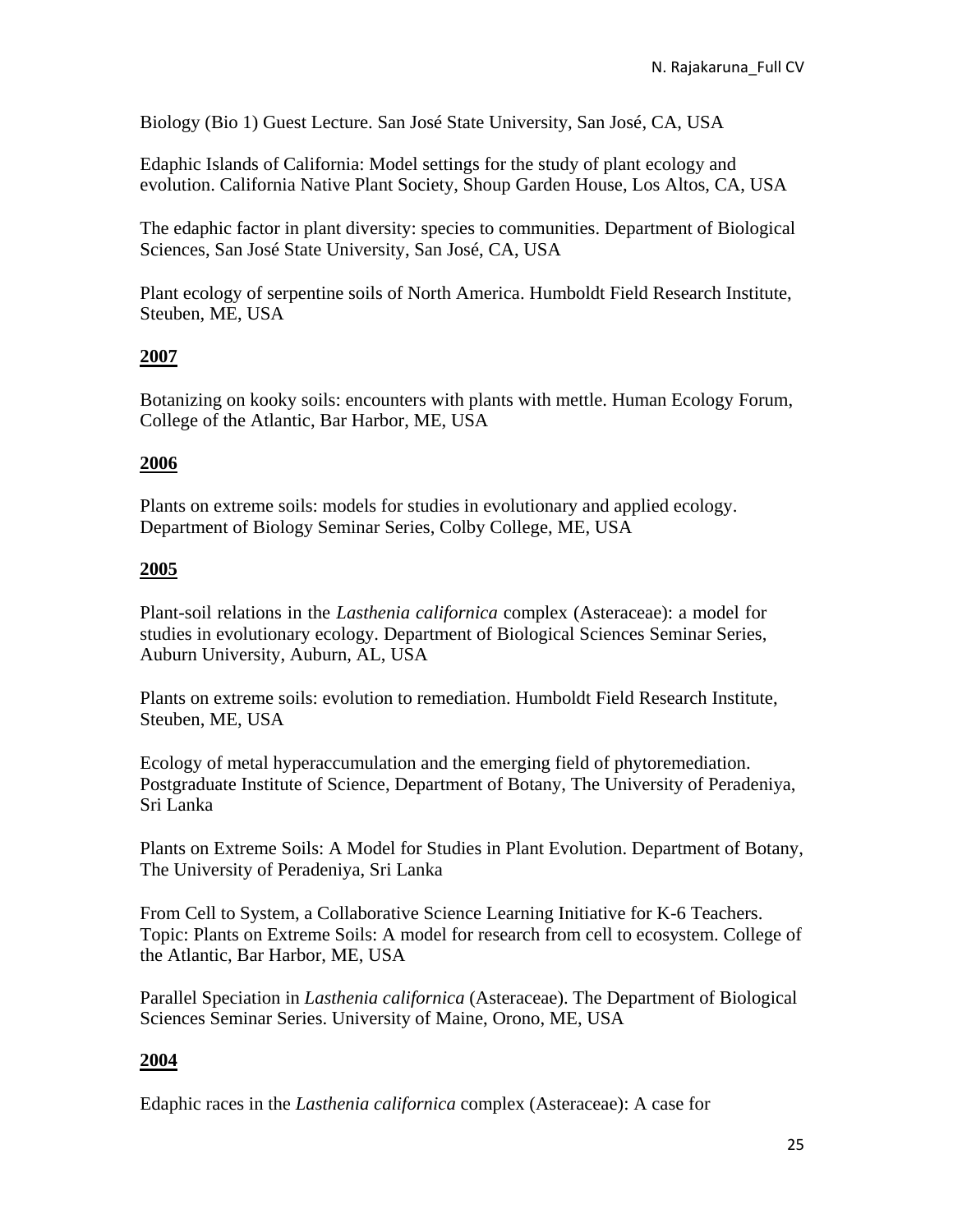parallel speciation. California Botanical Society Lecture Series. University of California, Berkeley, CA, USA

Plant Diversity: Speciation to Conservation. Keene State College, Keene, NH, USA

Edaphic differentiation in the *Lasthenia californica* complex (Asteraceae): A model for the study of adaptive evolution and parallel speciation. Ecology and Evolution Lunch Bunch Seminar Series. University of California, Riverside, CA, USA

Plant Diversity: Speciation to Conservation. College of the Atlantic, Bar Harbor, ME, USA

### **2003**

Edaphic differentiation in the *Lasthenia californica* complex (Asteraceae): A model for the study of adaptive evolution and parallel speciation. The Department of Biological Sciences Seminar Series, University of Southern Mississippi, MS, USA

The edaphic factor in the origin of species. The Coleman Symposium "Serpentine and serpentinites: mineralogy, petrology, geochemistry, ecology, geophysics, and tectonics." Stanford University, CA, USA

Edaphic differentiation in the *Lasthenia californica* complex (Asteraceae): Building a case for parallel speciation. Ecology and Evolutionary Biology Seminar Series. University of California, Santa Cruz, CA, USA

Edaphic differentiation in the *Lasthenia californica* complex (Asteraceae): Building a case for parallel speciation. EcoEvo Seminar Series. Department of Biological Sciences, Stanford University, CA, USA

#### **1997**

A study on the possible edaphic influence on population differentiation of *Lasthenia californica*. Department of Soil Science, The University of British Columbia, Vancouver, BC, Canada

### **Conference Presentations (presenter/s in bold):**

### **2022**

**Fryer, E. R**., Rajakaruna, N., and R. E. O'Dell. The Role of Invasive Species and Soil Chemistry in the Community Assembly of the Vertic Clay Endemic Annual Plant Communities of the San Joaquin Desert. Botanical Society of America 117th Annual Meeting, Anchorage, AK (24-27 July)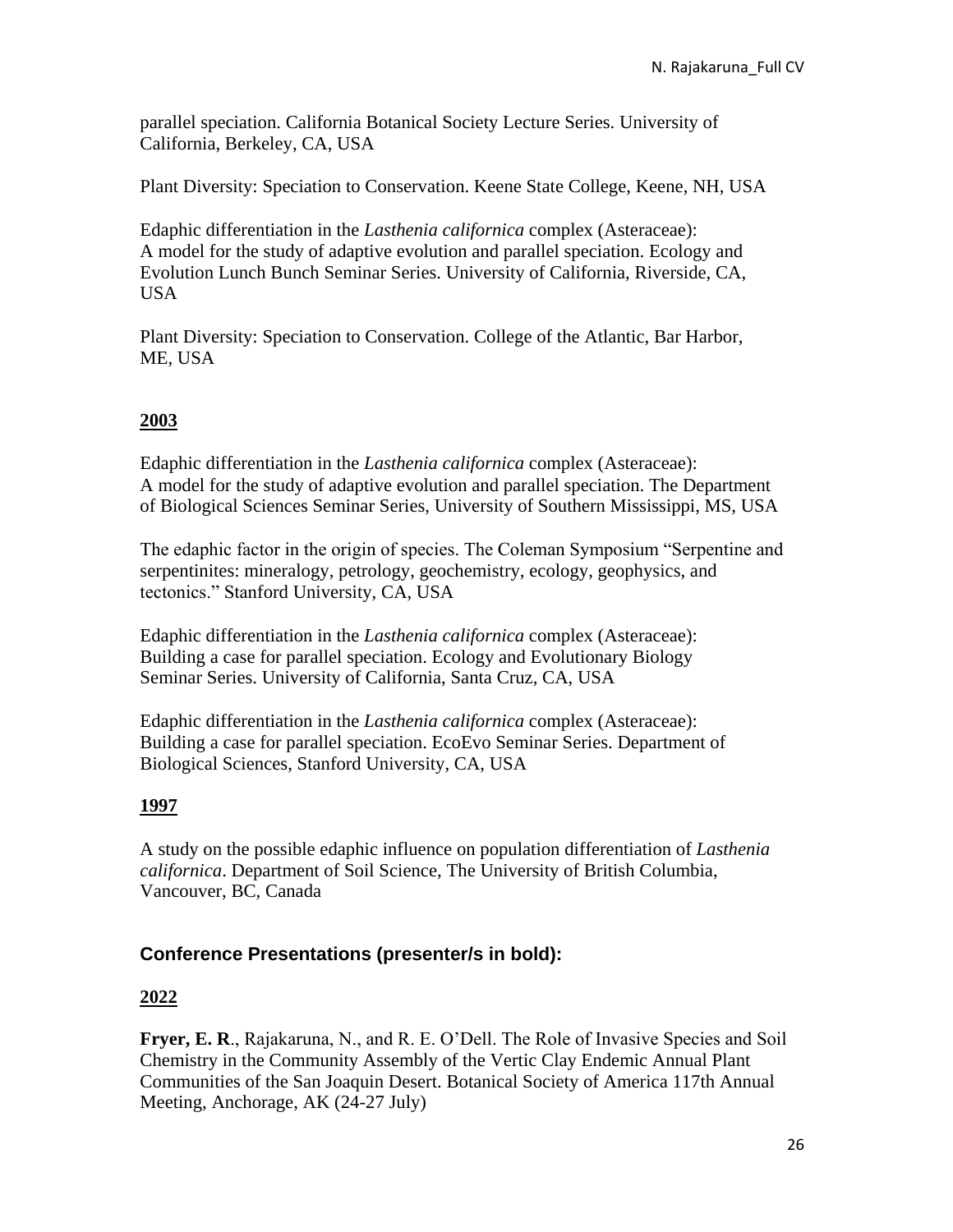**Fryer, E. R**., Rajakaruna, N., Shon, A., McKinnon, S. Community Assembly of Vertic Clay Endemic Annual Plants of the San Joaquin Desert. College of Science and Mathematics Student Research Conference, San Luis Obispo, CA (12-13 May)

# **2021**

**Shon, A**., Fryer, E. R., Rajakaruna, N. Determining Edaphic Factors of Vertic Clay Communities. Biological Sciences Frost Research Symposium, California Polytechnic State University, San Luis Obispo, CA (26-27 August)

**McKinnon, S**., Fryer, E. R., Rajakaruna, N. Effects of edaphic factors and competition on flowering phenology and reproductive output of native California desert annuals. Biological Sciences Frost Research Symposium, California Polytechnic State University, San Luis Obispo, CA (26-27 August)

**Fryer, E. R.,** R. E. O'Dell, and N. Rajakaruna. 2021. Community Assembly of Vertic Clay Endemic Annual Plants of the San Joaquin Desert. Paper presented via Zoom at the Botanical Society of America 2021 Meeting (July 19-23)

**Mulroy, M.,** J. Dart, S. Johnson, R. R. Naesborg, A. Gersoff, and N. Rajakaruna. 2021. Lichen biotas of ultramafic and sandstone outcrops along a maritime gradient. Paper presented via Zoom at the California Botanical Society's 28th Graduate Student Symposium (May 1)

**Fryer, E. R.,** R. E. O'Dell, and N. Rajakaruna. 2021. Community Assembly of Vertic Clay Endemic Annual Plants of the San Joaquin Desert. Paper presented via Zoom at the California Botanical Society's 28th Graduate Student Symposium (April 30)

**Deak, R.,** Grossenbacher, D., Molinari, N., and Rajakaruna, N. 2021. Fire Influences in Montane Meadows. Paper presented via Zoom at the California Botanical Society's 28th Graduate Student Symposium (April 30)

**Balderas, E**., J. Dart, R. R. Naesborg, and N. Rajakaruna. 2021. An ecological assessment of a rare and endangered lichen from central California: *Sulcaria isidiifera*, the splitting yarn lichen. Paper presented via Zoom at the California Botanical Society's 28th Graduate Student Symposium (May 1)

### **2020**

**Samojedny, T. J.,** N. Rajakaruna. Discovering the peculiarities of serpentine environments through three summer experiences. Presented at the Biological Sciences Frost Summer Research Symposium, California Polytechnic State University, San Luis Obispo, CA (August 27)

**Gersoff, A**., M. Mulroy, and N. Rajakaruna. Lichen Communities of Ultramafic Substrates in North America. Paper presented at the Biological Sciences Frost Summer Research Symposium, California Polytechnic State University, San Luis Obispo, CA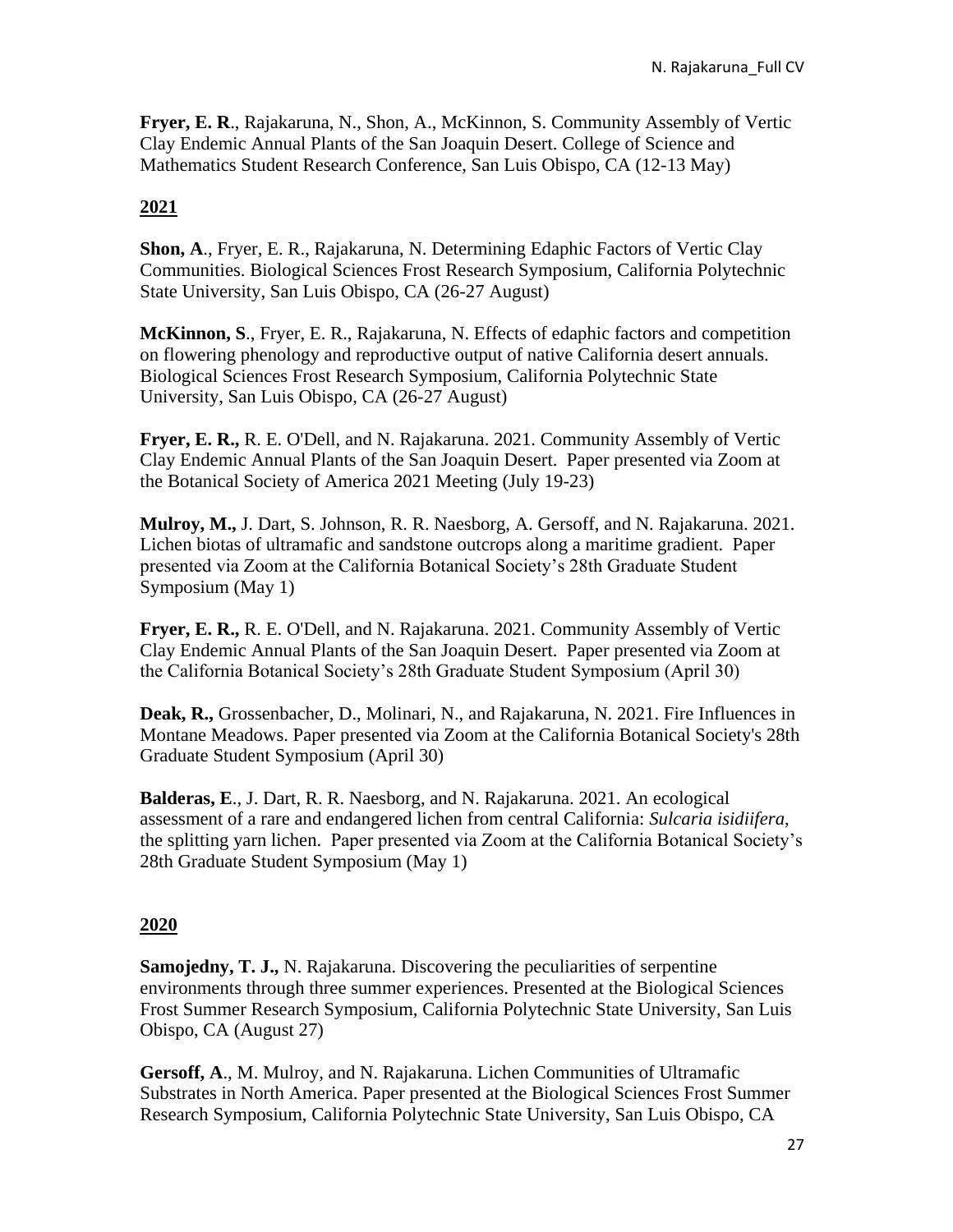(August 27)

**Pena, A**., R. O'Dell, N. Rajakaruna. Investigating the evolutionary mechanisms driving speciation in the *Layia glandulosa* - *Layia discoidea* (Asteraceae) complex. Paper presented at the 2020 CSU Student Research Competition, California Polytechnic State University, San Luis Obispo, CA (Feb 22)

*Following abstracts were accepted for presentation at the 10th International Conference on Serpentine Ecology, however, the conference was postponed until 2021 due to pandemic*

**Devlin, M. C.**, Stephens, D., Negoita, L., and N. Rajakaruna. 2020. Impacts of Multiple Nutrient Element Enrichment on Native and Alien Plant Species in California's Serpentine Grasslands. Oral presentation at the 10th International Conference on Serpentine Ecology, Ekaterinburg, Russia. June 21-30.

Fryday, A. M., Medeiros, I. D., **Siebert, S. J**., Pope, N., and **N. Rajakaruna**. 2020. Lichen species discovery from ultramafic rocks in Mpumalanga, South Africa problems and consequences. Poster presentation at the 10th International Conference on Serpentine Ecology, Ekaterinburg, Russia. June 21-30.

**Mulroy, M**., Dart, J., Fryday, A.M., and N. Rajakaruna. 2020. An investigation of lichen biotas of ultramafic and sandstone outcrops along a maritime gradient in Central California. Poster presentation at the 10th International Conference on Serpentine Ecology, Ekaterinburg, Russia. June 21-30.

**Mulroy, M**., Dart, J., Fryday, A.M., and N. Rajakaruna. 2020. A review of the state of knowledge of lichens of ultramafic substrates in North America. Oral presentation at the 10th International Conference on Serpentine Ecology, Ekaterinburg, Russia. June 21-30.

**Stephens, D**., K. Nelson, L. Negoita, and N. Rajakaruna. Evolutionary Ecology of Two Rare *Chorizanthe* (Polygonaceae) Species from central California, U.S.A. Poster presentation at the 10th International Conference on Serpentine Ecology, Ekaterinburg, Russia. June 21-30.

**Walsh, P.**, A. Ferrero, T. Cataldo, C. Knight, and N. Rajakaruna. Work in Progress: Competitive inhibition of Ni uptake by other divalent cations in California hyperaccumulator *Streptanthus polygaloides* (Brassicaceae). Poster presentation at the 10th International Conference on Serpentine Ecology, Ekaterinburg, Russia. June 21-30.

**Rajakaruna, N.** Life on the Rocks: What plants on harsh substrate 'islands' can teach us about diversity, ecology, evolution, and conservation and restoration practices. Oral presentation at the 10th International Conference on Serpentine Ecology, Ekaterinburg, Russia. June 21-30.

Fernando, D. R., H. A. S. Weerasinghe, D. S. A. Wijesundera, G. W. A. R. Fernando, A. E. Fernando, M. C.M. Iqbal, C. H. Miranda, J. M. Gosse, Y. A. S. Samithri, and **N. Rajakaruna**. Plant-Soil Relations of Ultramafic Outcrops in Sri Lanka: A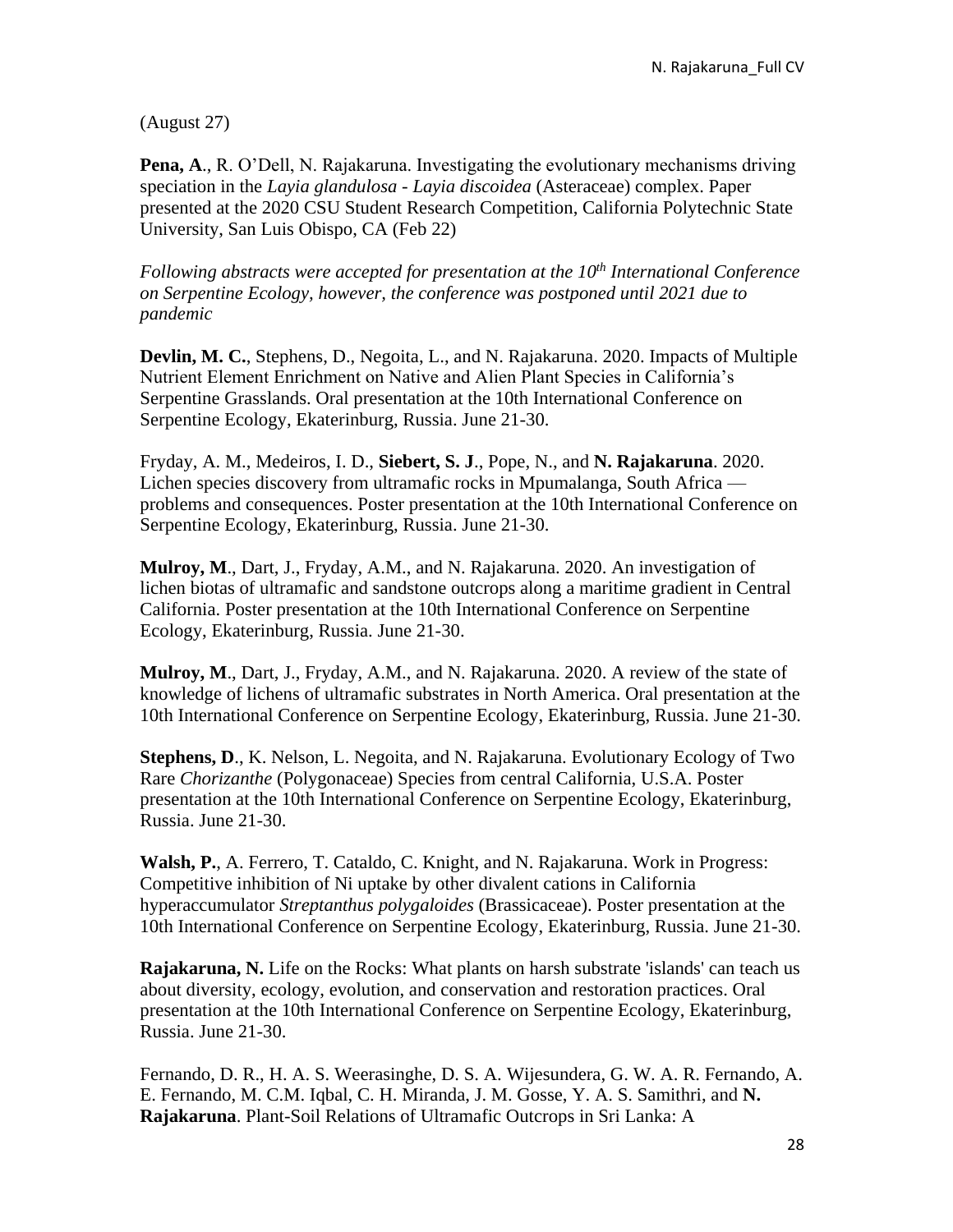Reassessment. Poster presentation at the 10th International Conference on Serpentine Ecology, Ekaterinburg, Russia. June 21-30.

**Pena, A. J**., O'Dell, R., Rajakaruna, N. 2020. Investigating the evolutionary mechanisms driving speciation in the *Layia glandulosa* - *L. discoidea* [Asteraceae] complex. Oral Presentation at the 10th International Conference on Serpentine Ecology, Ekaterinburg, Russia. June 21 - 30.

**Ferrero, A**. and N. Rajakaruna. Work in Progress: Isolation and characterization of Nickel-tolerant bacteria from disturbed and undisturbed serpentine outcrops at Irish Hills Open Space Preserve in San Luis Obispo, CA, U.S.A. Poster presentation at the 10th International Conference on Serpentine Ecology, Ekaterinburg, Russia. June 21-30.

**Raposo, A**., L. Negoita, C. Howington, A. Pena, A. Ferrero, P. Walsh, D. Stephens and N. Rajakaruna. The influence of fire and fire retardant (Phos-chek®) on plant diversity and non-native species abundance in California's serpentine chaparral. Oral Presentation at the 10th International Conference on Serpentine Ecology, Ekaterinburg, Russia. June 21 - 30.

**Dawley, R**., D. Stephens, and N. Rajakaruna. Work in Progress: The Use of California Native Plants in Chromite Mine Restoration. Poster presentation at the 10th International Conference on Serpentine Ecology, Ekaterinburg, Russia. June 21-30.

**Siebert, S. J.** and N. Rajakaruna. An overview of ultramafic geoecology in sub-Saharan Africa and the way forward. Oral Presentation at the 10th International Conference on Serpentine Ecology, Ekaterinburg, Russia. June 21 - 30.

**Siebert. S**. **J.**, F. Siebert, S. Adhikari, R. Boneschans, N. Rajakaruna. Foliar elemental profiles of forbs on metal-rich pyroxenite-derived soils of Sekhukhuneland, South Africa. Poster presentation at the 10th International Conference on Serpentine Ecology, Ekaterinburg, Russia. June 21-30.

Venter, A., **S. J. Siebert**, A. Levanets, **N. Rajakaruna**, S. Barnard. Microbial diversity of biological soil crusts on serpentine soils in Mpumalanga, South Africa. Poster presentation at the 10th International Conference on Serpentine Ecology, Ekaterinburg, Russia. June 21-30.

### **2019**

**Pena, A**., R. O'Dell, N. Rajakaruna. Investigating the evolutionary mechanisms driving speciation in the *Layia glandulosa* - *Layia discoidea* (Asteraceae) complex. Paper presented at the Biological Sciences Frost Summer Research Symposium, California Polytechnic State University, San Luis Obispo, CA (August 23)

**Stephens, D**., K. Nelson, N. Rajakaruna. Ecological Genetics of Two Rare *Chorizanthe* (Polygonaceae) species. Paper presented at the Biological Sciences Frost Summer Research Symposium, California Polytechnic State University, San Luis Obispo, CA (August 23)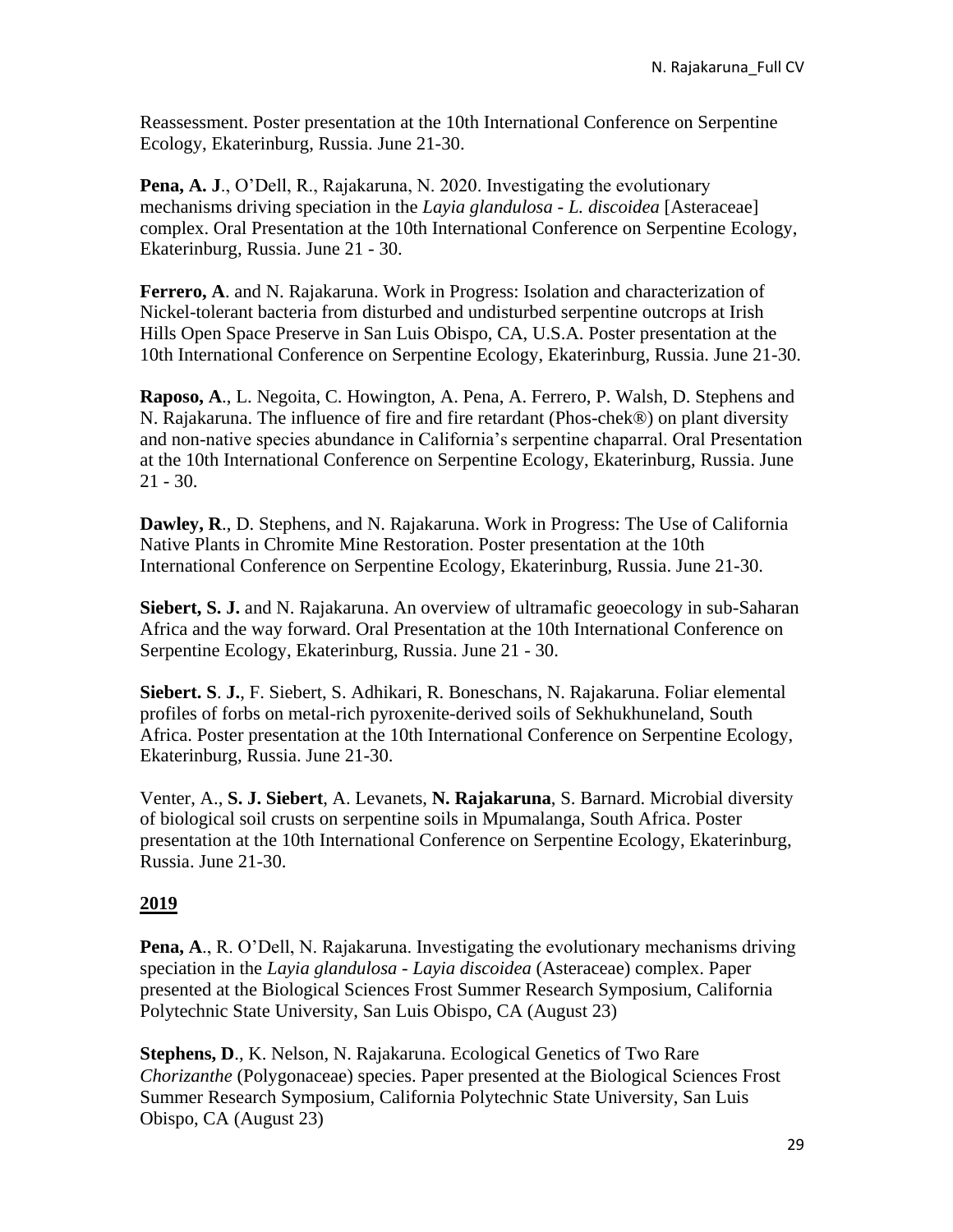**Tran, K**., P. Excoffier, N. Rajakaruna. Ecological adaptations of three California endemics to harsh environments. Paper presented at the Biological Sciences Frost Summer Research Symposium, California Polytechnic State University, San Luis Obispo, CA (August 23)

**Reinhart, M., R. Hunter**, C. Appel, N. Rajakaruna, D. Keil, J. Acosta, C. Stubler, E. Appel, E. Yao. Do Fire Retardants Have an Effect on Soil Chemistry and Plant Diversity? Poster presented at The College of Agriculture, Food and Environmental Sciences (CAFES) Student Research Symposium, Chumash Auditorium, California Polytechnic State University, San Luis Obispo, CA 93407 (May 12)

**Tran, K.**, Argueta, P. N., and N. Rajakaruna. Plants and People: Creating an Ethnobotany Garden in the yak?it<sup>y</sup>ut<sup>y</sup>u Housing Complex Landscape. Poster presented at the College of Science and Mathematics 2019 Research Conference, California Polytechnic State University, San Luis Obispo, CA 93407 (May 16-17)

**Devlin, M**., D. Stephens, A. Williams, M. Morris, S. Parr, L. Negoita, and N. Rajakaruna. Impacts of Multiple Nutrient Element Enrichment on Native and Non-Native Plant Species in Serpentine Soils. Poster presented at the College of Science and Mathematics 2019 Research Conference, California Polytechnic State University, San Luis Obispo, CA 93407 (May 16-17)

**Ferrero, A**. P. Walsh, T. Cataldo, and N. Rajakaruna. Work in Progress: Can drought conditions induce enhanced Nickel hyperaccumulation in *Streptanthus polygaloides* (Brassicaceae)? Poster presented at the College of Science and Mathematics 2019 Research Conference, California Polytechnic State University, San Luis Obispo, CA 93407 (May 16-17)

**Pena, A**. J., S. Farrow, and N. Rajakaruna. Greenhouse Studies to Explore the Factors and Mechanisms Driving Speciation in the *Layia gladulosa-L. discoidea* Complex. Poster presented at the College of Science and Mathematics 2019 Research Conference, California Polytechnic State University, San Luis Obispo, CA 93407 (May 16-17)

**Raposo, Z**., C. Howington, P. Walsh, A. Ferrero, L. Negoita, and N. Rajakaruna. Postfire Plant Diversity across Serpentinite and Metavolcanic Substrates under the Influence of Fire Retardant. Poster presented at the College of Science and Mathematics 2019 Research Conference, California Polytechnic State University, San Luis Obispo, CA 93407 (May 16-17)

**Excoffier, P**., R. E. O'Dell, and N. Rajakaruna. 2019. Seed longevity and climatic tolerance of San Joaquin Woollythreads (*Monolopia congdonii*; Asteraceae). Paper presented at the California Botanical Society's 27th Graduate Student Symposium, California Polytechnic State University, San Luis Obispo, CA 93407 (April 6)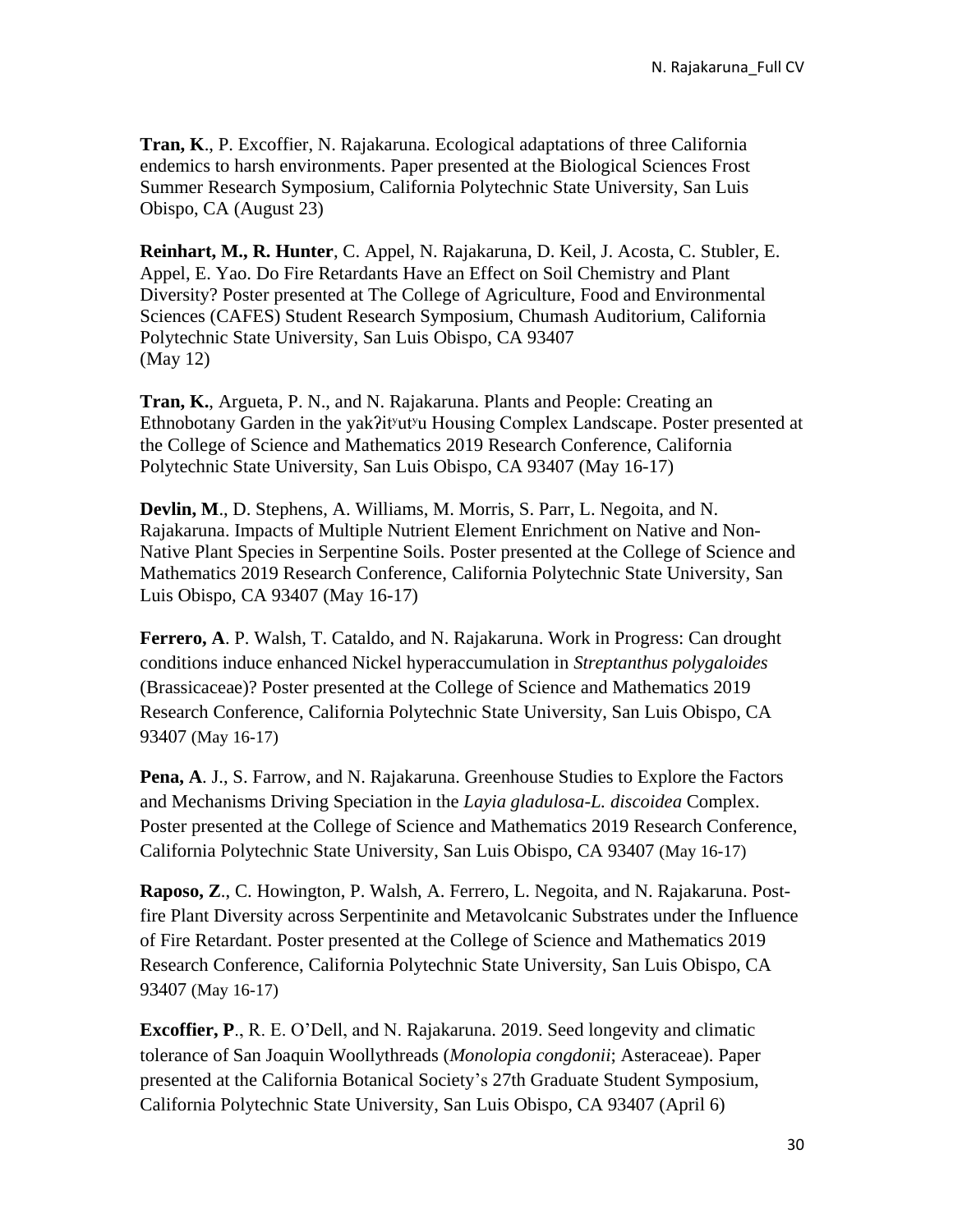**Hunter, R.,** M. Reinhart, C. Appel, N. Rajakaruna, J. Acosta, and C. Stubler. 2019. Do fire retardants have an effect on soil chemistry and plant diversity? Poster presented at the California Botanical Society's 27th Graduate Student Symposium, California Polytechnic State University, San Luis Obispo, CA 93407 (April 6)

**Devlin, M**., D. Stephens, A. Williams, M. Morris, S. Parr, L. Negoita, and N. Rajakaruna. 2019. Impacts of Multiple Nutrient Element Enrichment on Native and Non-Native Plant Species in Serpentine Soils. Poster presented at the California Botanical Society's 27th Graduate Student Symposium, California Polytechnic State University, San Luis Obispo, CA 93407 (April 6)

**Ferrero, A**. P. Walsh, T. Cataldo, and N. Rajakaruna. 2019. Work in Progress: Can drought conditions induce enhanced Nickel hyperaccumulation in *Streptanthus polygaloides* (Brassicaceae)? Poster presented at the California Botanical Society's 27th Graduate Student Symposium, California Polytechnic State University, San Luis Obispo, CA 93407 (April 6)

**Pena, A**. J., S. Farrow, and N. Rajakaruna. 2019. Greenhouse Studies to Explore the Factors and Mechanisms Driving Speciation in the *Layia gladulosa-L. discoidea* Complex. Poster presented at the California Botanical Society's 27th Graduate Student Symposium, California Polytechnic State University, San Luis Obispo, CA 93407 (April 6)

**Raposo, Z**., C. Howington, P. Walsh, A. Ferrero, L. Negoita, and N. Rajakaruna. 2019. Post-fire Plant Diversity across Serpentinite and Metavolcanic Substrates under the Influence of Fire Retardant. Poster presented at the California Botanical Society's 27th Graduate Student Symposium, California Polytechnic State University, San Luis Obispo, CA 93407 (April 6)

**Williams, A.,** Devlin, M., and N. Rajakaruna. Impacts of Nutrient Enrichment on Native and Non-Native Plants in Serpentine Soil. Poster presented at the STAR (STEM Teacher and Researcher) Program Conference, San Diego, CA. January 18.

### **2018**

**Ferrero, A.**, Walsh, P., and N. Rajakaruna. Does Nickel Influence Drought Tolerance in *Streptanthus polygaloides* (Brassicaceae)?. Paper presented at the Biological Sciences Frost Summer Research Symposium, California Polytechnic State University, San Luis Obispo, CA. August 20.

**Raposo, Z.**, **Howington, C.,** and N. Rajakaruna. A study of post-fire plant diversity across serpentinite and metavolcanic substrates on Poly Ridge, Cal Poly San Luis Obispo. Paper presented at the Biological Sciences Frost Summer Research Symposium, California Polytechnic State University, San Luis Obispo, CA. August 20.

**Farrow, S**. and N. Rajakaruna. Work in Progress: How do harsh soils contribute to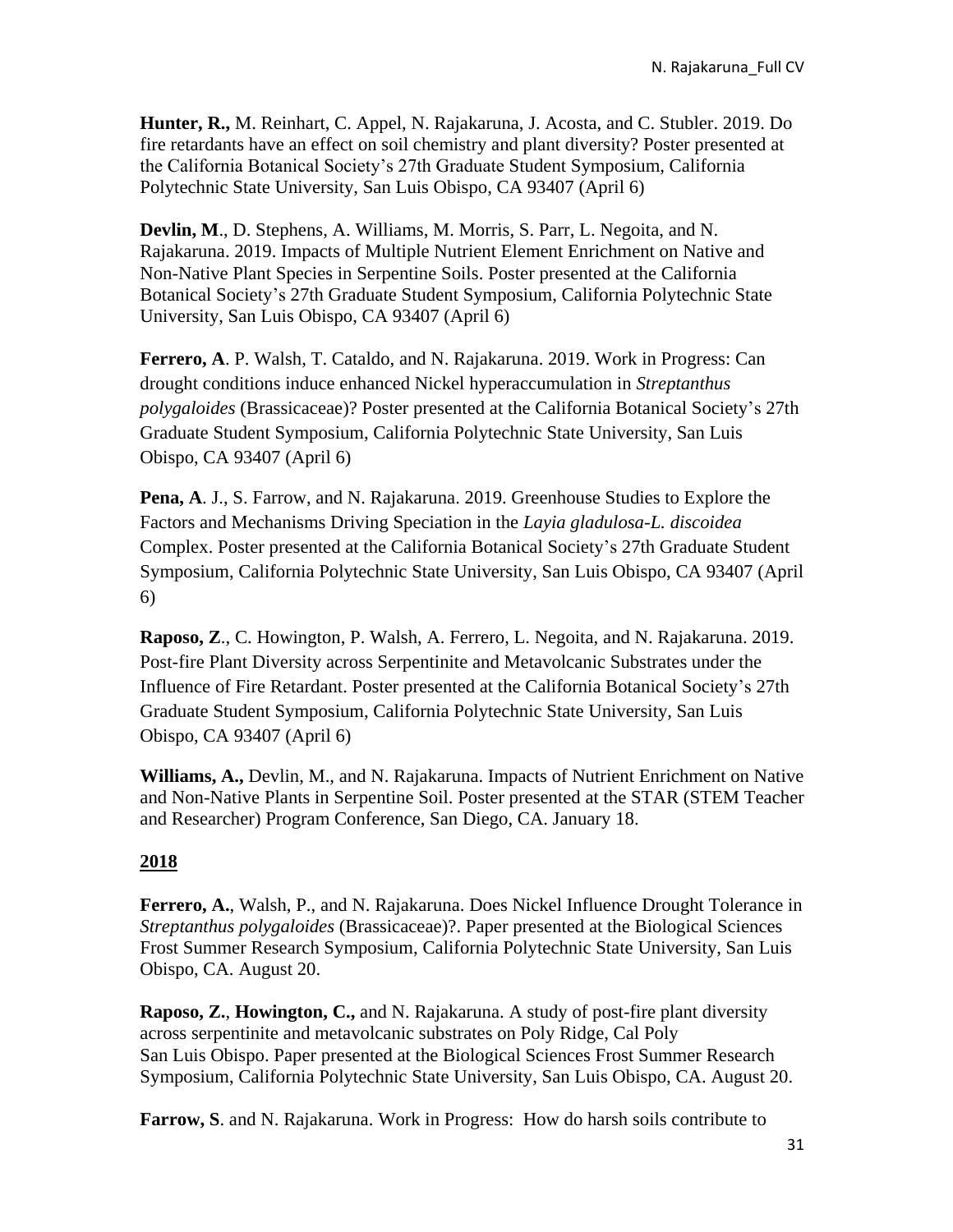speciation in two California endemic soil specialist plant species? Poster presented at College of Science and Mathematics Student Research Symposium, California Polytechnic State University, San Luis Obispo, CA. May 17-18.

**Ferrero, A**., P. Walsh, and N. Rajakaruna. Work in progress: Does Nickel Influence Drought Tolerance in *Streptanthus polygaloides* (Brassicaceae)? Poster presented at College of Science and Mathematics Student Research Symposium, California Polytechnic State University, San Luis Obispo, CA. May 17-18.

**Devlin, M**., A. Williams, and N. Rajakaruna. Work in progress: Impacts of Multiple Nutrient Element Enrichment on Native and Alien Plant Species in California's Serpentine Grasslands. Poster presented at College of Science and Mathematics Student Research Symposium, California Polytechnic State University, San Luis Obispo, CA. May 17-18.

**Bridgeman, M**., S. Farrow, and N. Rajakaruna. Work in progress: the effects of herbivory on the capsaicin content in chili peppers. Poster presented at College of Science and Mathematics Student Research Symposium, California Polytechnic State University, San Luis Obispo, CA. May 17-18.

**Raposo, Z**., C. Howington, P. Walsh, A. Ferrero, S. Whitlock, C. Bishop, M. Morris, C. Miranda, G. Orta, M. Mayer, and Dr. N. Rajakaruna. Fire and *Phos-Chek* (fire retardant) influence on plant and microbial diversity on distinct soils and slope aspects on Poly Canyon—San Luis Obispo, California. Poster presented at College of Science and Mathematics Student Research Symposium, California Polytechnic State University, San Luis Obispo, CA. May 17-18.

**Rajakaruna, N.** Serpentine geoecology of eastern North America: Information gaps and future directions. Paper presented at the Northeast Natural History Conference, Burlington, VT. April 13-15.

**Burgess, J. L**., W. B. Hilgartner, N. Rajakaruna. Forest expansion on serpentine grassland communities: the impact of atmospheric N and land use. Paper presented at the European Congress of Conservation Biology, Jyväskylä, Finland. June 12-15.

**von Wettberg. E. J. B**., J. Wang, N. Rajakaruna, M. Kang. Plant Life on Harsh Soils: Contrasts in edaphic endemism and adaptation to Serpentine, Karst, Gypsum, Dolomite and other high pH soils, with examples from mid-Atlantic serpentines, *Primulina* species in China, and agro-ecosystems. Paper presented at the Northeast Natural History Conference, Burlington, VT. April 13-15.

### **2017**

**Gunarathne, V**., N. Rajakaruna and M. Vithanage. Influence of water content, ligands and protons on metal release in heavy metal rich soils. Poster presented at the 10th Annual International Research Conference of General Sir John Kothalawala Defense University, Ratmalana, Sri Lanka. August 3-4.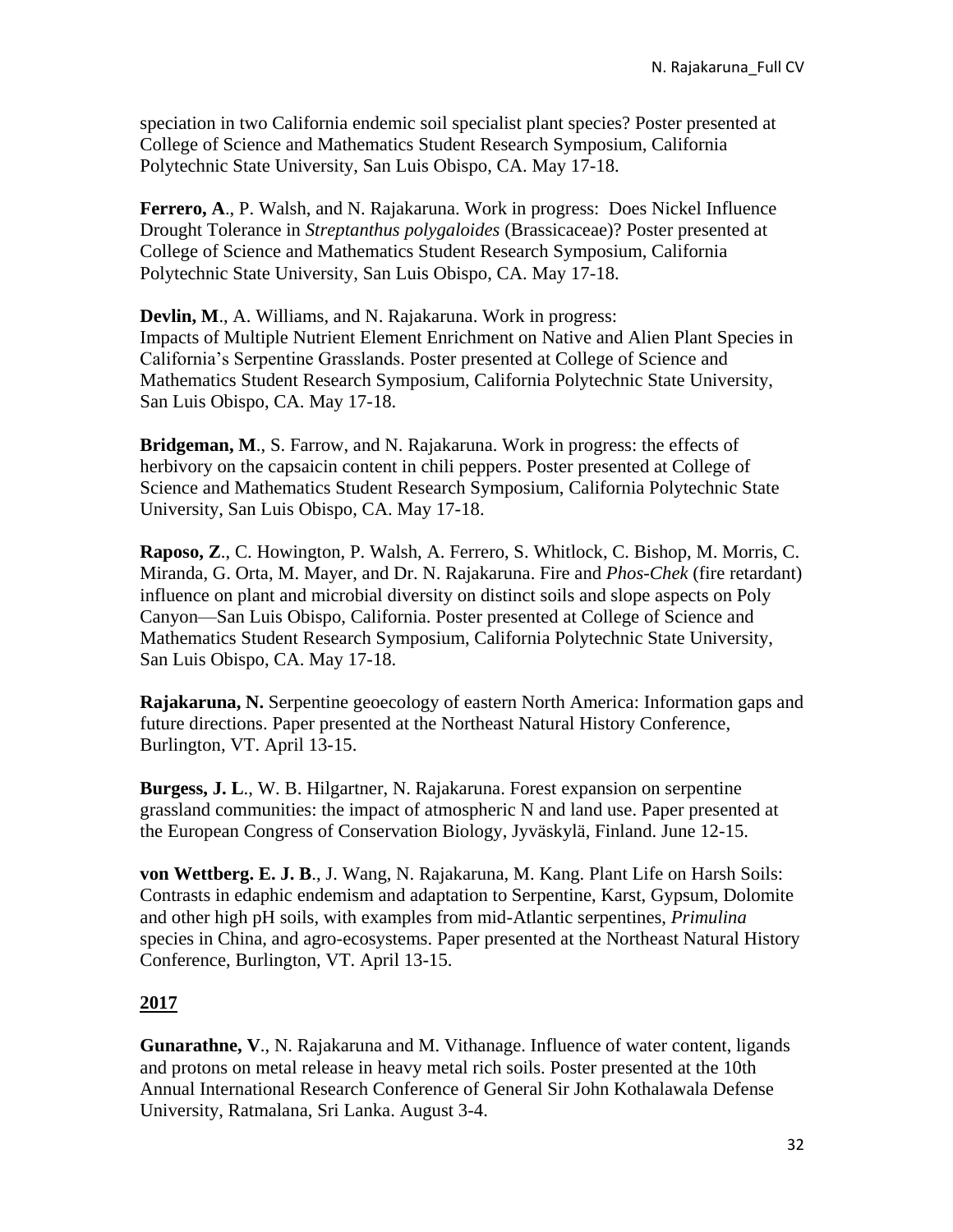Krell, N. T., Negoita, L., and **N. Rajakaruna**. Little evidence for local adaptation to soil type by *Achillea millefolium* and *Hypericum perforatum* from Deer Isles, Maine, USA. Poster presented at the 9th International Conference on Serpentine Ecology, Tirana + Pogradec, Albania. June 4-9.

Ntloko, B., S. J. Siebert, **N. Rajakaruna**, and P. Ayres. Establishing *Merxmuellera disticha* (Poaceae) on kimberlite tailings in the afro-alpine zone of Lesotho. Poster presented at the 9th International Conference on Serpentine Ecology, Tirana + Pogradec, Albania. June 4-9.

Jayalal, U., **N. Rajakaruna**, M.C.M. Iqbal, and S. Wijesundara. A preliminary survey of lichens associated with serpentinite rocks in Ussangoda, Sri Lanka. Poster presented at the 9th International Conference on Serpentine Ecology, Tirana + Pogradec, Albania. June 4-9.

Gunarathne, V., **N. Rajakaruna** and M. Vithanage. Influence of soil water content on metal release in serpentine soil. Paper presented at the 9th International Conference on Serpentine Ecology, Tirana + Pogradec, Albania. June 4-9.

**Medeiros, I. D.** and N. Rajakaruna. Exceptions to the serpentine syndrome in eastern North America. Paper presented at the 9th International Conference on Serpentine Ecology, Tirana + Pogradec, Albania. June 4-9.

**Rajakaruna, N.** Evolutionary Ecology of Serpentine Plants. Paper presented at the 9th International Conference on Serpentine Ecology, Tirana + Pogradec, Albania. June 4-9.

Venter, A., Siebert, S. J., **Rajakaruna, N.,** Barnard, S., Levanets, A., Ismail, A., and Allam, M. Biological crusts of ultramafic and non-ultramafic soils from the Barberton Greenstone Belt of South Africa. Poster presented at the 9th International Conference on Serpentine Ecology, Tirana + Pogradec, Albania. June 4-9.

**Medeiros, I. D.,** A. M. Fryday, N. Pope, M. Coetzee, A. Frisby, S. J. Siebert, and N. Rajakaruna. Work in progress: Lichen substrate ecology of the Barberton Greenstone Belt, South Africa. Poster presented at the 9th International Conference on Serpentine Ecology, Tirana + Pogradec, Albania. June 4-9.

Siebert, S. J., P. Beukes, P. van Zyl, **N. Rajakaruna**, and F. Siebert. Chromium uptake by forbs: evidence from chromite outcrops in the Rustenburg Layered Suite, South Africa. Poster presented at the 9th International Conference on Serpentine Ecology, Tirana + Pogradec, Albania. June 4-9.

Siebert S. J., **N. Rajakaruna**, N. Schutte, D. Komape, and Pieter Bester. A new nickel hyperaccumulator in the Asteraceae on serpentinite in the Barberton Greenstone Belt, South Africa. Poster presented at the 9th International Conference on Serpentine Ecology, Tirana + Pogradec, Albania. June 4-9.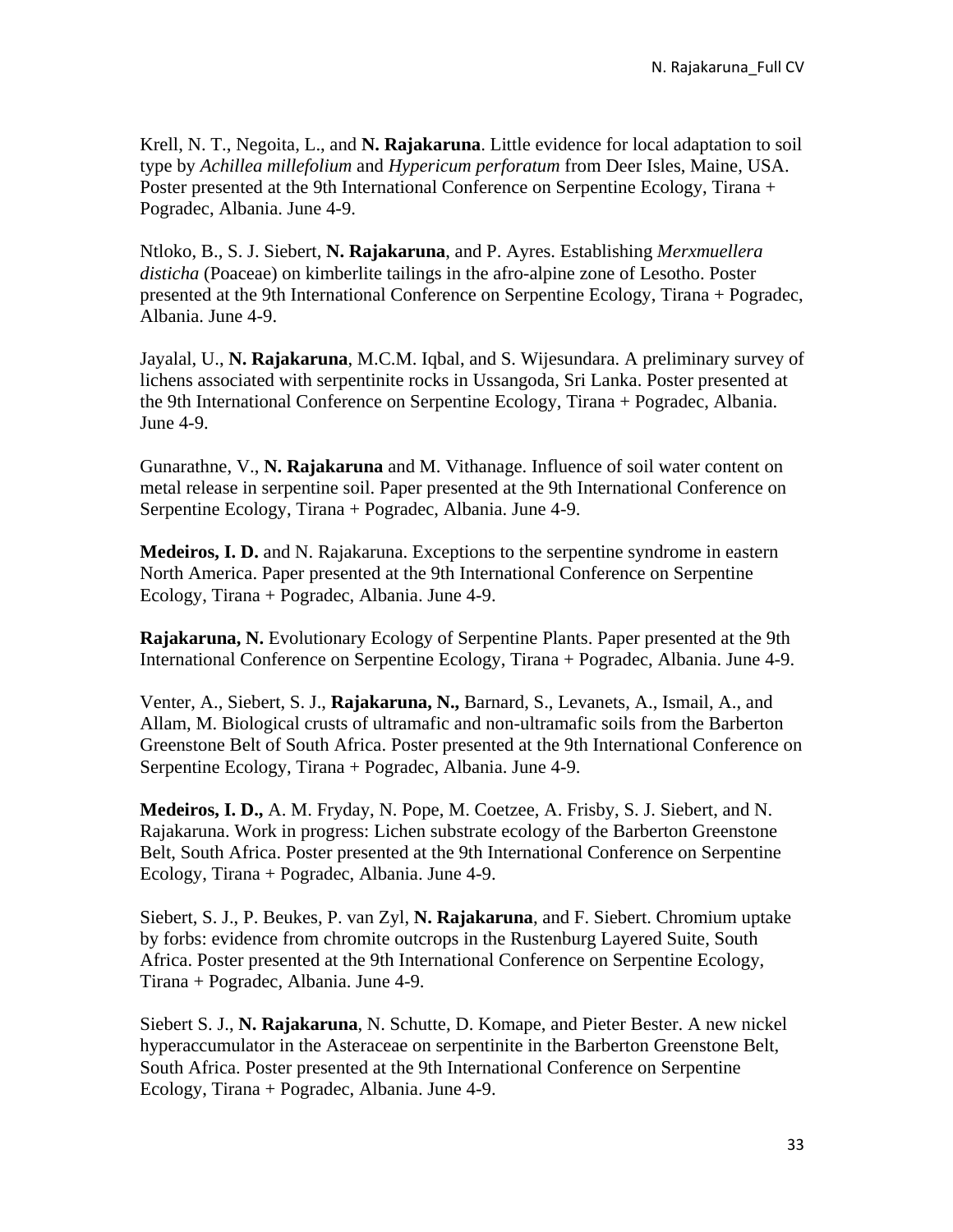**Rajakaruna, N**. Evolutionary Ecology of Serpentine Plants. Paper presented at the 64<sup>th</sup> Annual Meeting of the Ecological Society of Japan, Tokyo, Japan. March 14-18.

**Rajakaruna, N.** Serpentine Flora of Sri Lanka. Paper presented at the South and Central Asia Fulbright Conference, Kolkata, West Bengal, India (March 7)

**Erasmus, A**., Venter, A. Levanets A., Siebert, S., Rajakaruna, N. Common terrestrial algae and cyanobacteria of Southern Africa. Poster presented 30th Congress of the Phycological Society of Southern Africa (PSSA2017), De Hoop Nature Reserve, Overburg, South Africa. Jan 12-17.

# **2016**

**Medeiros, I. D.** and N. Rajakaruna**.** 2016. Serpentinite Outcrops Do Not Support a (Particularly) Distinctive Biota in Western Massachusetts. Paper presented at the Botanical Society of America Meeting. Savannah, GA, USA. July 30-August 3.

**Medeiros, I. D.** and N. Rajakaruna. 2016. Serpentinite Outcrops in Massachusetts: A Botanical and Ecological Overview. Paper presented at the 2016 Northeast Natural History Conference. Springfield, Massachusetts, USA. April 22-24.

**Medeiros, I. D.** and N. Rajakaruna**.** 2016. Documenting the Rocks, Soils, and Biota of Serpentinite Outcrops in Western Massachusetts. Poster presented at the Geological Society of Maine 2016 Spring Meeting. University of Maine, Orono, ME, USA. April 1. *Honorable Mention*.

**Medeiros, I. D.** and N. Rajakaruna. 2016. Documenting the rocks, soils, and biota of serpentinite outcrops in western Massachusetts. Poster presented at the Northeastern Section - 51st Annual Meeting of the Geological Society of America. Albany, NY, USA. March 21-23.

### **2015**

**Samuel, E. M**., Porter, D., Munson, T., and N. Rajakaruna. 2015. Mycoremediation in the face of anthropogenic environmental damage. Poster presented at the 2015 New England Botanical Club Conference. Northampton, Massachusetts, USA. June 5-7.

**Samuel, E. M., Porter, D. and N. Rajakaruna. 2015. Mycoremediation in the face of** anthropogenic environmental damage. Poster presented at the 2015 Mycological Society of America Meeting. Edmonton, Alberta, Canada. July 25-29.

**Medeiros, I.D.** and N. Rajakaruna. 2015. Research in Progress: Documenting the Serpentine Biota of Massachusetts. Poster presented at the NEBC 120th Anniversary Research Conference. Smith College, Northampton, Massachusetts, USA. June 5-7

**Krell, N. T**., Dawson, H. R., and N. Rajakaruna. 2015. Are yarrow and St. John's wort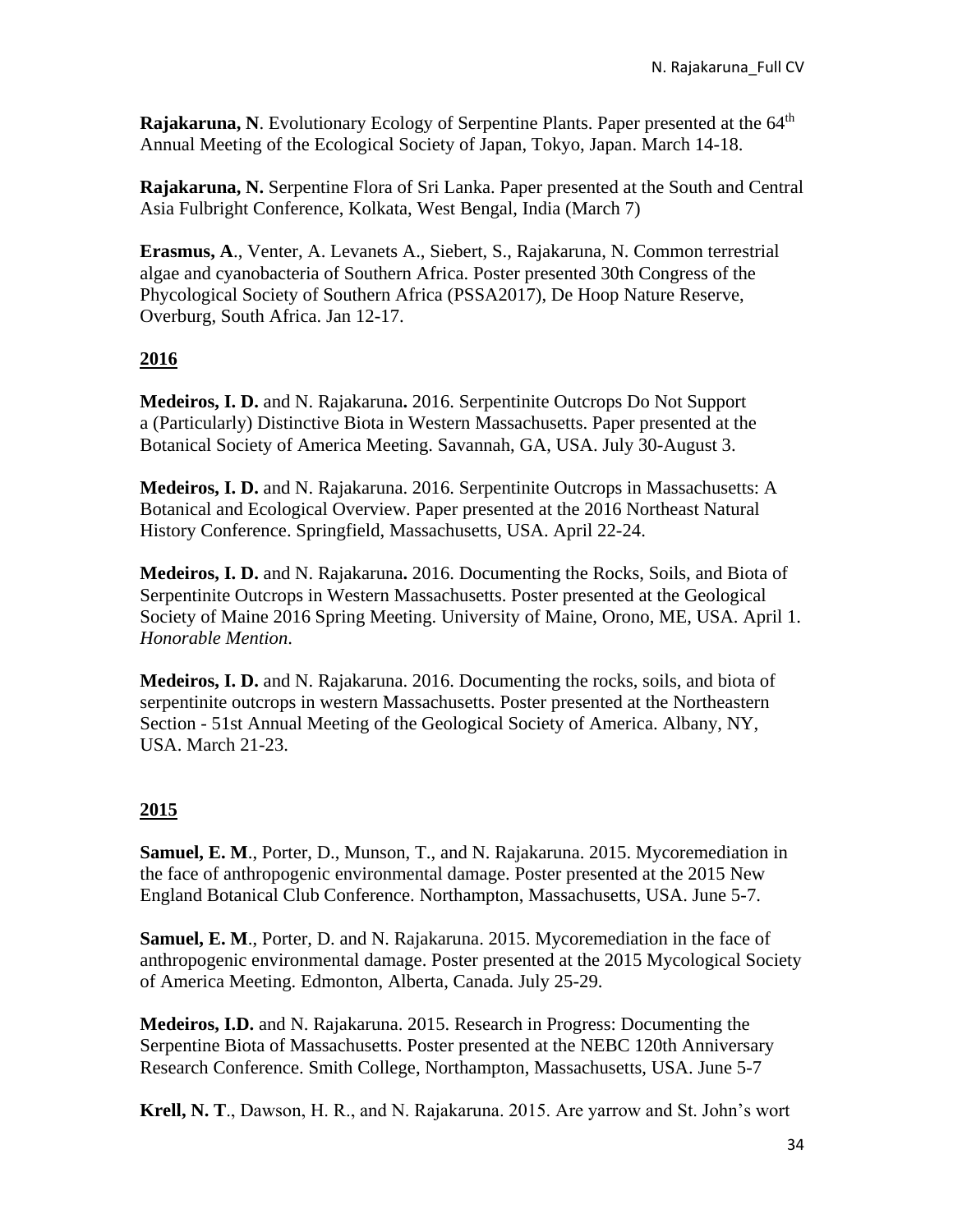locally adapted to serpentine and granite outcrops on Deer Isles, ME? Poster presented at the NEBC 120th Anniversary Research Conference. Smith College, Northampton, Massachusetts, USA. June 5-7

**Excoffier, P.,** Olday, F. C., and N. Rajakaruna. 2015. Vernal Pool Bryophytes of Acadia National Park, Maine. Poster presented at the 2015 Northeast Natural History Conference. Springfield, Massachusetts, USA. April 18-20

**Medeiros, I.D.** and N. Rajakaruna. 2015. Research in Progress: Documenting the Serpentine Biota of Massachusetts. Poster presented at the 2015 Northeast Natural History Conference. Springfield, Massachusetts, USA. April 18-20

**Rajakaruna, N.** 2015. Serpentine geoecology of eastern North America: Current knowledge and information gaps. Paper presented at the 2015 Northeast Natural History Conference. Springfield, Massachusetts, USA. April 18-20

**Krell, N. T.**, Dawson, H. R., and N. Rajakaruna. 2015. Are yarrow and St. John's wort locally adapted to serpentine and granite outcrops on Deer Isles, Maine? Poster presented at the 2015 Northeast Natural History Conference. Springfield, Massachusetts, USA. April 18-20

Knudsen, K., A. Fryday, N. Rajakaruna, F. Olday, **R. E. O'Dell**, N. Pope, and S. Woolhouse. 2015. Lichens of the New Idria serpentine mass, San Benito County, California: a preliminary study of the lichen-substrate relationship. Poster presented at California Native Plant Society's 2015 Conservation Conference: Celebrating 50 years of Progress and Promise, San José, CA, USA. January 13-17.

### **2014**

**Hall, S.,** Anderson, J., Rajakaruna, N. and Cass, D. 2014.Watershed Landscape Ecology: Interdisciplinary and field-based learning in the Northeast Creek Watershed, Mount Desert Island, Maine. Poster presented at the AGU Fall Meeting, San Francisco, CA, USA. December 16.

**Medeiros, I. D**. and N. Rajakaruna. 2014. A Biodiverse Polluted Site in Coastal Maine: Opportunity and Dilemma. Poster presented at XX International Conference of the Society for Human Ecology (Ecological Responsibility and Human Imagination: Saving the Past~Shaping the Future), College of the Atlantic, Bar Harbor, ME, USA. October 22-25.

**Barton, J**., N. Rajakaruna, and B. Connery. 2014. Lichens of selected vernal pools in Acadia National Park, Maine. Poster presented at the Acadia National Park Science Symposium, Schoodic Education Research Center, Winter Harbor, Maine, USA. April 16.

**Iqbal, M.C.M** and N. Rajakaruna. 2014. Serpentine Ecology in Sri Lanka: current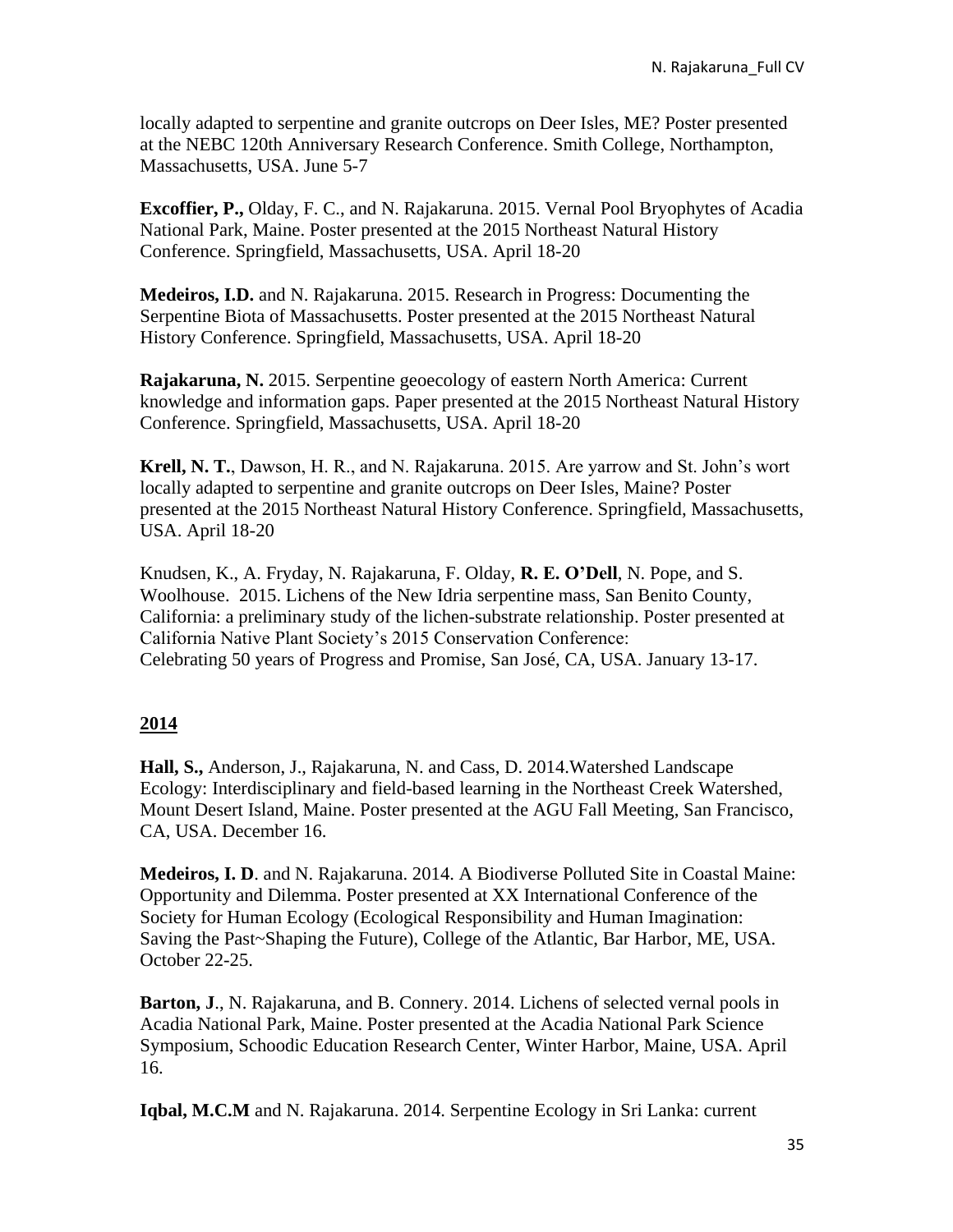knowledge, information gaps, and future directions. Paper presented at the 8th International Conference on Serpentine Ecology, Sabah, Malaysia. June 9-13.

**Siebert, S. J**., N. Rajakaruna, and P Beukes. 2014. Chromium uptake by plants: evidence from naturally occurring chromititite outcrops of the Rustenburg Layered Suite, South Africa. Poster presented at the  $8<sup>th</sup>$  International Conference on Serpentine Ecology, Sabah, Malaysia. June 9-13.

Medeiros, I. D. Fryday, A. M. and N. Rajakaruna. 2014. Diversity and Conservation of Lichens at Two Metal-Enriched Sites in Coastal Maine, USA. Paper presented at the 8<sup>th</sup> International Conference on Serpentine Ecology, Sabah, Malaysia. June 9-13.

Wijethunga, W.M.K.T., K.B. Wijesekara, R. Weerasooriya, and **N. Rajakaruna**. 2014. Chromium phytoextraction potential of *Brassica juncea* (L.) Czern. (Indian Mustard) genotypes from Sri Lanka. Poster presented at the 8<sup>th</sup> International Conference on Serpentine Ecology, Sabah, Malaysia. June 9-13.

Burgess, J. L., Szlavecz, K., **Rajakaruna, N**., Lev, S. and C. M. Swan. 2014. Serpentine Forest Succession and Mesophication in Response to Conifer Encroachment. Poster presented at the 8<sup>th</sup> International Conference on Serpentine Ecology, Sabah, Malaysia. June 9-13.

Venter, A., Levanets, A., **Siebert, S**., and N. Rajakaruna. 2014. Soil algae and cyanoprokaryotes of mafic and ultramafic substrates in Mpumalanga, South Africa. Poster presented at the 8<sup>th</sup> International Conference on Serpentine Ecology, Sabah, Malaysia. June 9-13.

Herath, I., Wickremasinghe, S., **Rajakaruna, N**., Nawaratne, A. and M. Vithanage. 2014. The addition of biochar to serpentine soils reduces metal ion release and phytotoxicity in tomato plants. Poster presented at the 8<sup>th</sup> International Conference on Serpentine Ecology, Sabah, Malaysia. June 9-13.

Chaturanga, P. K. D., **M. C.M. Iqbal**, S. K. A. T. Dharmasena, and N. Rajakaruna 2014. Nickel tolerance of and uptake by serpentine and non-serpentine ecotypes of *Fimbristylis ovata* (Cyperaceae) from Sri Lanka. Poster presented at the 8<sup>th</sup> International Conference on Serpentine Ecology, Sabah, Malaysia. June 9-13.

**Herath, I.**, Wickremasinghe, S., Rajakaruna, N., Nawaratne, A. and M. Vithanage. 2014. Beneficial effects of biochar application on metal ion release and phytotoxicity reduction in serpentine soil. Paper presented at Peradeniya University International Research Sessions, University of Peradeniya, Sri Lanka. July 4-5.

### **2013**

**Georgaklis, E**., Rajakaruna, N. 2013. Environmental Influences on Chemical Variation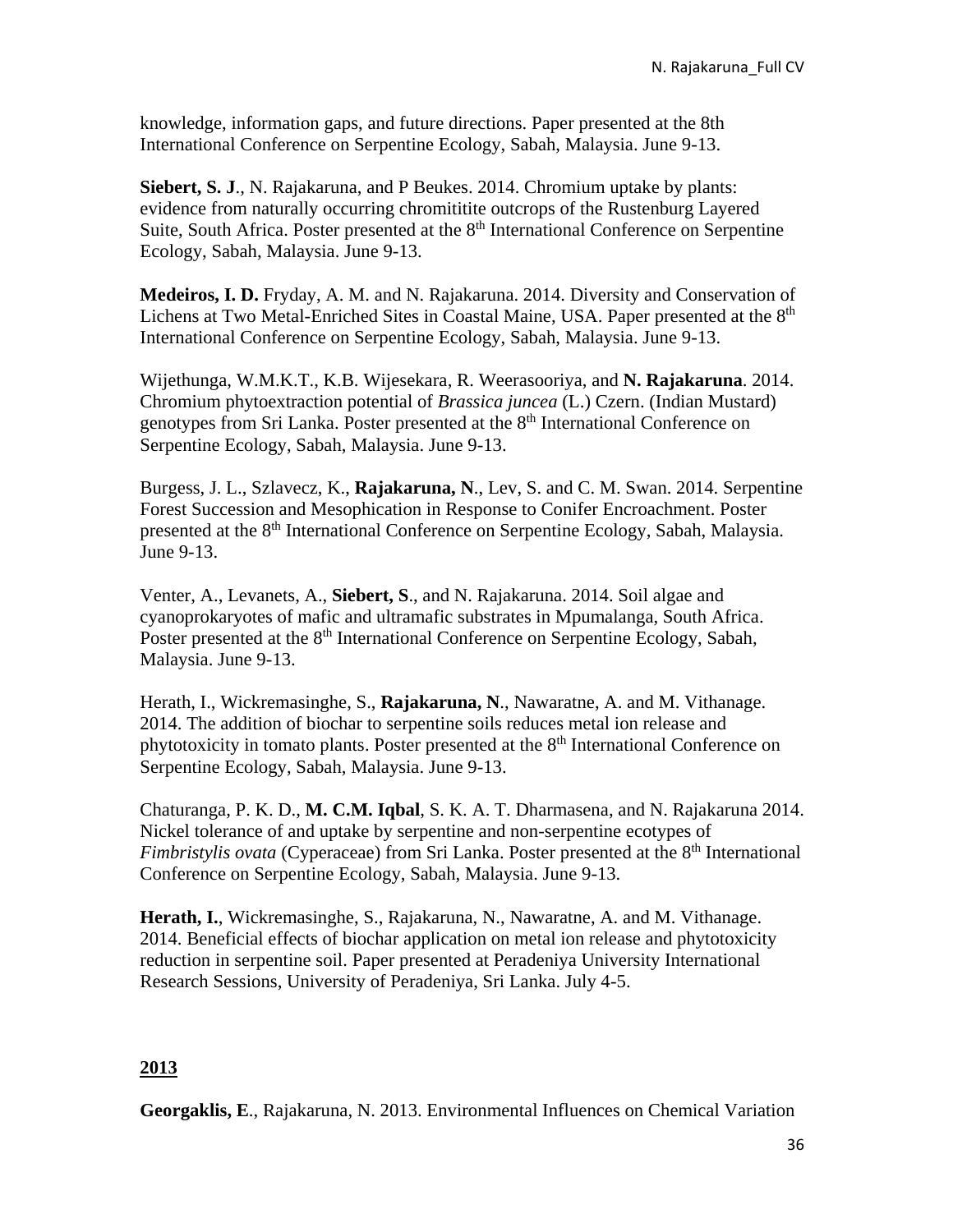and Growth of Four Asian Botanicals. Poster presented at Northeast Undergraduate Research and Development Symposium, University of New England, Biddeford, ME, March 2.

# **2012**

Hurter B, Van Dyk R, Siebert SJ, Coetsee M, **Rajakaruna N.** 2012. Nickel accumulation by *Berkheya* and *Senecio* species (Afrikaans Title: Akkumulering van nikkel deur *Berkheya*- en *Senecio*-spesies). Poster presented at the Annual Conference of the Biology Section, South African Academy for Science and Arts, North-West University, Potchefstroom, South Africa, October 5.

**Jumper, K.** Porter, D. and Rajakaruna, N. 2012. Diversity and Heavy Metal Uptake of Macrofungi found on Serpentine and Granite Outcrops on the Deer Isles, Maine, USA. Poster presented at the Conference of the Mycological Society of America, Yale University, New Haven, Connecticut, USA, July 15-19.

**Jumper, K., Porter, D., Rajakaruna, N., and Stern, M. 2012. Biodiversity and** Heavy Metal Uptake of Macrofungi found on Serpentine and Granite Outcrops on the Deer Isles, Maine, USA. Poster presented at the Northeast Natural History Conference, OnCenter Convention Center, Syracuse, New York, USA, April 15-19.

**Barton, J.,** Olday, F., and N. Rajakaruna. 2012. A Study of Lichens of Vernal Pools of Acadia National Park, Maine, U.S.A. Poster presented at the Northeast Natural History Conference, OnCenter Convention Center, Syracuse, New York, USA, April 15-19.

**Negoita, L.**, Dickinson, M., Rajakaruna, N., Mittelhauser, G., and Pope, N. 2012. Herbivory and Soil Features: A Case Study of Coastal Maine Island Plant Communities. Paper presented at the Northeast Natural History Conference, OnCenter Convention Center, Syracuse, New York, USA, April 15-19.

**Stern, M.** and N. Rajakaruna. 2012. Plant Soil Relations of the Rockland/Thomaston Limestone Quarry. Poster presented at the Northeast Natural History Conference, OnCenter Convention Center, Syracuse, New York, USA, April 15-19.

**Rajakaruna, N.** Harris, T. B., S. J. Nelson, and P. D. Vaux. 2012. Stressors and Threats to the Flora of Acadia National Park, Maine: Current Knowledge, Information Gaps, and Future Directions. Poster presented at the Northeast Natural History Conference, OnCenter Convention Center, Syracuse, New York, USA, April 15-19.

**Rajakaruna, N.** 2012. The Influence of Geology and Substrate on Plant Life in Northeastern North America. Paper presented at the Northeast Natural History Conference, OnCenter Convention Center, Syracuse, New York, USA, April 15-19.

**Yost, J. M.,** Barry, T., Kay, K. M., and N. Rajakaruna. 2012. Edaphic Adaptations and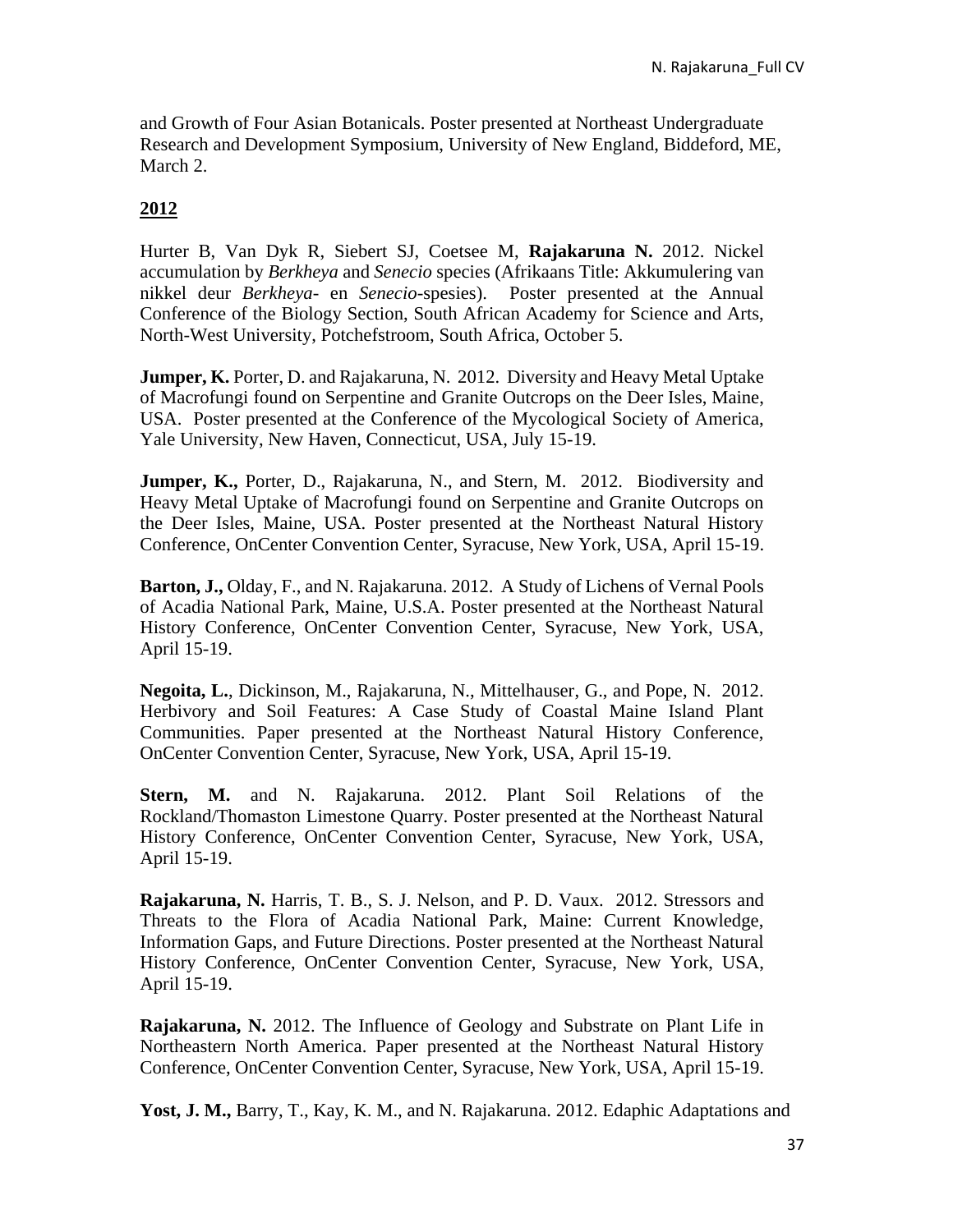Speciation in California Goldfields. Paper presented at the California Native Plant Society Conservation Conference, San Diego, CA, USA, January 10-14.

**Woolhouse, S.** and Rajakaruna, N. 2012. Ecology and Reproductive Biology of two serpentine endemic *Monardella* species from the Northern Sierra Nevada. Paper presented at the California Native Plant Society Conservation Conference, San Diego, CA, USA, January 10-14.

# **2011**

Yost, J., Barry, T., K. Kay, and N. Rajakaruna. 2011. Local adaptation and speciation in cryptic species of *Lasthenia* (Asteraceae). Poster presented at the Botany 2011, St. Louis, MO, USA, July 9-13.

**Stark, H. Z.** and N. Rajakaruna. 2011. Plants and people of New England: our contemporary reliance on traditional knowledge. Paper presented at the Northeast Natural History Conference, Albany, NY, April 6-9, 2011.

**M. Mansfield** and N. Rajakaruna. 2011. Plant diversity and soil-tissue relations of Callahan Mine, Brooksville, Maine. Poster presented at the Northeast Natural History Conference, Albany, NY, April 6-9, 2011.

**J. E. Gall, Kirven-Dows, L. A.,** C. Graham and N. Rajakaruna. 2011. Diversity and metal content of insects on adjacent serpentine and granite outcrops on the Deer Isles, ME, USA. Poster presented at the Northeast Natural History Conference, Albany, NY, April 6-9, 2011.

Yost, J., Barry, T., K. Kay, and **N. Rajakaruna**. 2011. Fine Scale local adaptation maintained by selection across subtle edaphic gradients. Poster presented at the 7th International Conference on Serpentine Ecology, Coimbra, Portugal, June 12-16.

Pope, N., Fong, M., Boyd, R., and **N. Rajakaruna**. 2011. Variation in metal accumulation among wild morphotypes of *Streptanthus polygaloides*, a Californian Ni hyperaccumulator. Poster presented at the 7th International Conference on Serpentine Ecology, Coimbra, Portugal, June 12-16.

**J. E. Gall, Kirven-Dows, L. A.,** C. Graham and N. Rajakaruna. 2011. Diversity and metal content of insects on adjacent serpentine and granite outcrops on the Deer Isles, ME, USA. Poster presented at the 7th International Conference on Serpentine Ecology, Coimbra, Portugal, June 12-16.

Knudsen, K., Fryday, A., **Rajakaruna, N.**, Olday, F. C., O'Dell, R. E., and S. Woolhouse. 2011. Lichens of the New Idria Serpentine Mass, San Benito County, California, USA: A Preliminary Study of the Lichen-Substrate Relationship. Poster presented at the 7th International Conference on Serpentine Ecology, Coimbra, Portugal, June 12-16.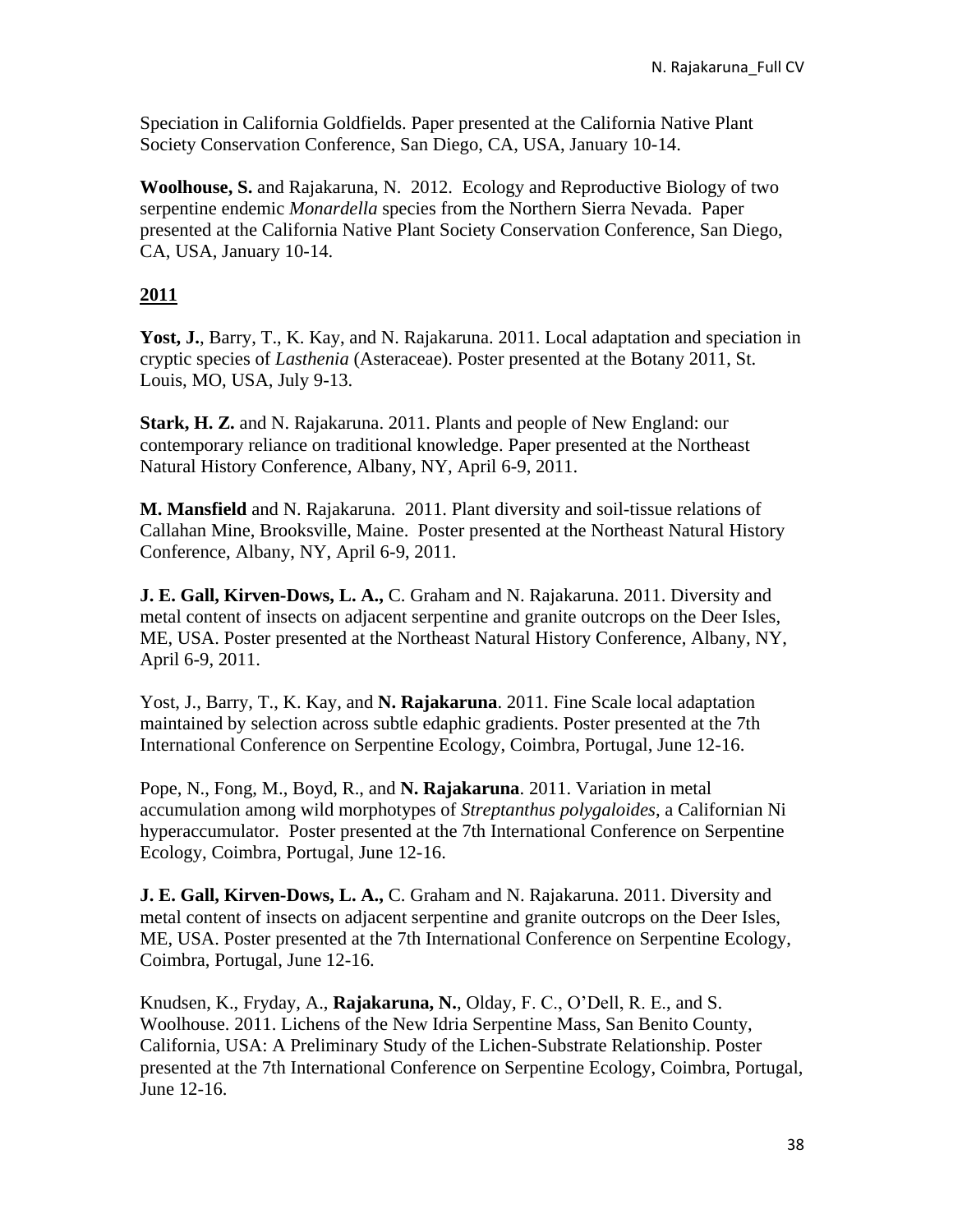**Woolhouse, S.** and N. Rajakaruna. 2011. Variation in the rare bodenvag *Lewisia cantelovii* J. T. Howell (Montiaceae): Local adaptation or phenotypic plasticity? Paper presented at the 7th International Conference on Serpentine Ecology, Coimbra, Portugal, June 12-16.

**Bieger, A.**, Rajakaruna, N. and S. Harrison. 2011. Ecotypic adaptation to soil-type and micro-climate of three common chaparral shrubs of California. Paper presented at the 7th International Conference on Serpentine Ecology, Coimbra, Portugal, June 12-16.

**Woolhouse, S.** and N. Rajakaruna. 2011. Ecology and Reproductive Biology of two serpentine endemic *Monardella* species from Plumas National Forest. Poster presented at the Northern California Botanist Symposium, California State University, Chico, CA, January 10-11.

### **2010**

**Celis, J.,** N. Rajakaruna, and M. C. Vasey. 2010. Ecological speciation in the *Lasthenia minor*-*L. maritima* complex (Asteraceae). Poster presented at the California Botanical Society Graduate Student Symposium, San José State University in San José, CA February 13.

**Woolhouse, S.** and N. Rajakaruna. 2010. Biology and ecology of three rare serpentine plants from Plumas National Forest in the Northern Sierra Nevada, California. Paper presented at the California Botanical Society Graduate Student Symposium, San José State University in San José, CA, February 13.

**Fong, M. G.,** R. S. Boyd, and N. Rajakaruna. 2010. Are morphotypes of *Streptanthus polygaloides* (Brassicaceae) distinct genotypes worthy of taxonomic subdivision and conservation? Poster presented at the California Botanical Society Graduate Student Symposium, San José State University in San José, CA February 13.

**Barry, T**., Rajakaruna, N., and K. M. Kay. 2010. Local adaptation and seasonal distribution of edaphic races of *Lasthenia californica*-*L. gracilis* complex in two distinct regions of a serpentine outcrop. Poster presented at the California Botanical Society Graduate Student Symposium, San José State University in San José, CA February 13.

#### **2009**

**Davoodian, N.** and N. Rajakaruna. Arbuscular mycorrhizal colonization of St. John's Wort (*Hypericum perforatum*) on adjacent serpentine and granite outcrops. Poster presented at Botany and Mycology 2009, Snowbird, Utah, July 25-29.

**Rajakaruna, N.** and N. Jenson. Endemism and rarity in California's flora: are most endemic and rare species edaphic specialists? Poster presented at California Native Plant Society 2009 Conservation Conference: Strategies and Solutions. Sacramento Convention Center and Sheraton Grand Hotel, Sacramento, CA, January 17-19.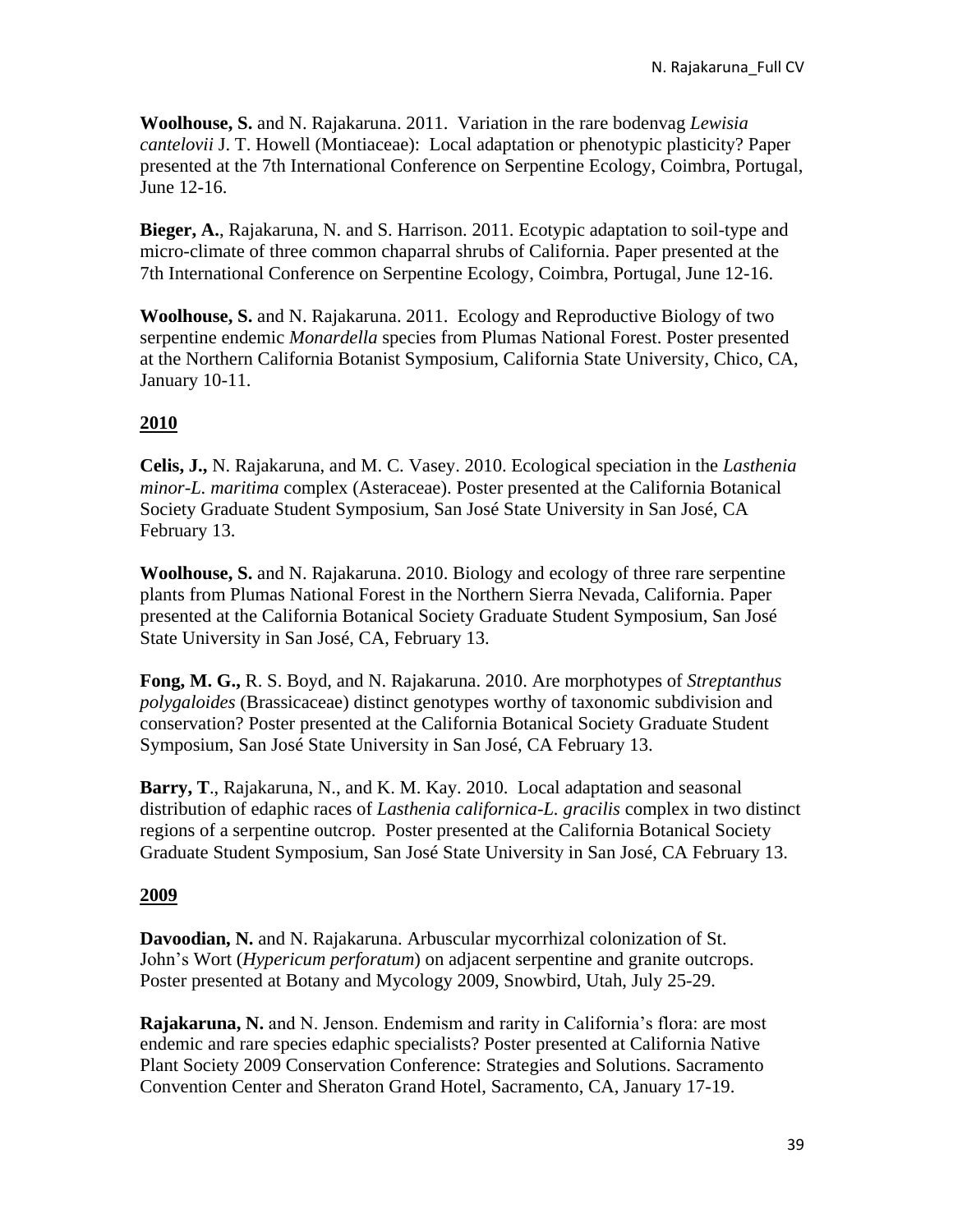**Fong, M. G.,** R. S. Boyd, and N. Rajakaruna. Are morphotypes of *Streptanthus polygaloides* (Brassicaceae) distinct genotypes worthy of taxonomic subdivision and conservation? Poster presented at California Native Plant Society 2009 Conservation Conference: Strategies and Solutions. Sacramento Convention Center and Sheraton Grand Hotel, Sacramento, CA, January 17-19.

### **2008**

**Rajakaruna, N**., T. B. Harris, and E. B. Alexander. 2008. Serpentine Outcrops of Eastern North America: Model Habitats for Geoecological Studies. Paper presented at Northeast Natural History Conference X, Empire State Plaza in Albany, NY, April 17 – 18

**Ciccotelli, B**. and N. Rajakaruna. 2008. A Study to Characterize the Flora of Vernal Pools, Acadia National Park. Poster presented at the Northeast Natural History Conference X, Empire State Plaza in Albany, NY, April 17 - 18

Rajakaruna, N., **T. B. Harris**, and E. B. Alexander. 2008. Geoecology of serpentine in eastern North America: Critical information gaps and future directions. Paper presented at the Sixth International Conference on Serpentine Ecology, College of the Atlantic, Bar Harbor, ME, June 16 - 23

Davoodian, N., **N. Rajakaruna**, and D. D. Ackerly. 2008. Evolution of serpentine endemism in fire-prone habitats: a preliminary model from California's chaparral. Poster presented at the Sixth International Conference on Serpentine Ecology, College of the Atlantic, Bar Harbor, ME, June 16 - 23

**Briscoe, L. R**., F. C. Olday, and N. Rajakaruna. 2008. A floristic survey of bryophytes on a peridotite and a granitic outcrop in Deer Isle, Maine, USA. Poster presented at the Sixth International Conference on Serpentine Ecology, College of the Atlantic, Bar Harbor, ME, June 16 - 23

**Harris, T. B**. and N. Rajakaruna. 2008. *Adiantum viridimontanum*, *Aspidotis densa*, and *Minuartia marcescens*, additional serpentine endemics from eastern North America? Poster presented at the Sixth International Conference on Serpentine Ecology, College of the Atlantic, Bar Harbor, ME, June 16 - 23

Pope, N. and **N. Rajakaruna**. 2008. Vascular plants of serpentine and granite in the Deer Isle complex, Maine, USA. Poster presented at the Sixth International Conference on Serpentine Ecology, College of the Atlantic, Bar Harbor, ME, June 16 – 23

#### **2007**

**Harris, T. B**., Dannenberg, E., Pope, N., Briscoe, L. Thrall, A., Olday, F. C., and N. Rajakaruna. 2007. Plant life on metal-enriched soils in Maine: involving undergraduate students in ecological research. Poster presented at Maine Space Grant Consortium Annual Meeting, The University of Southern Maine, Portland, ME, April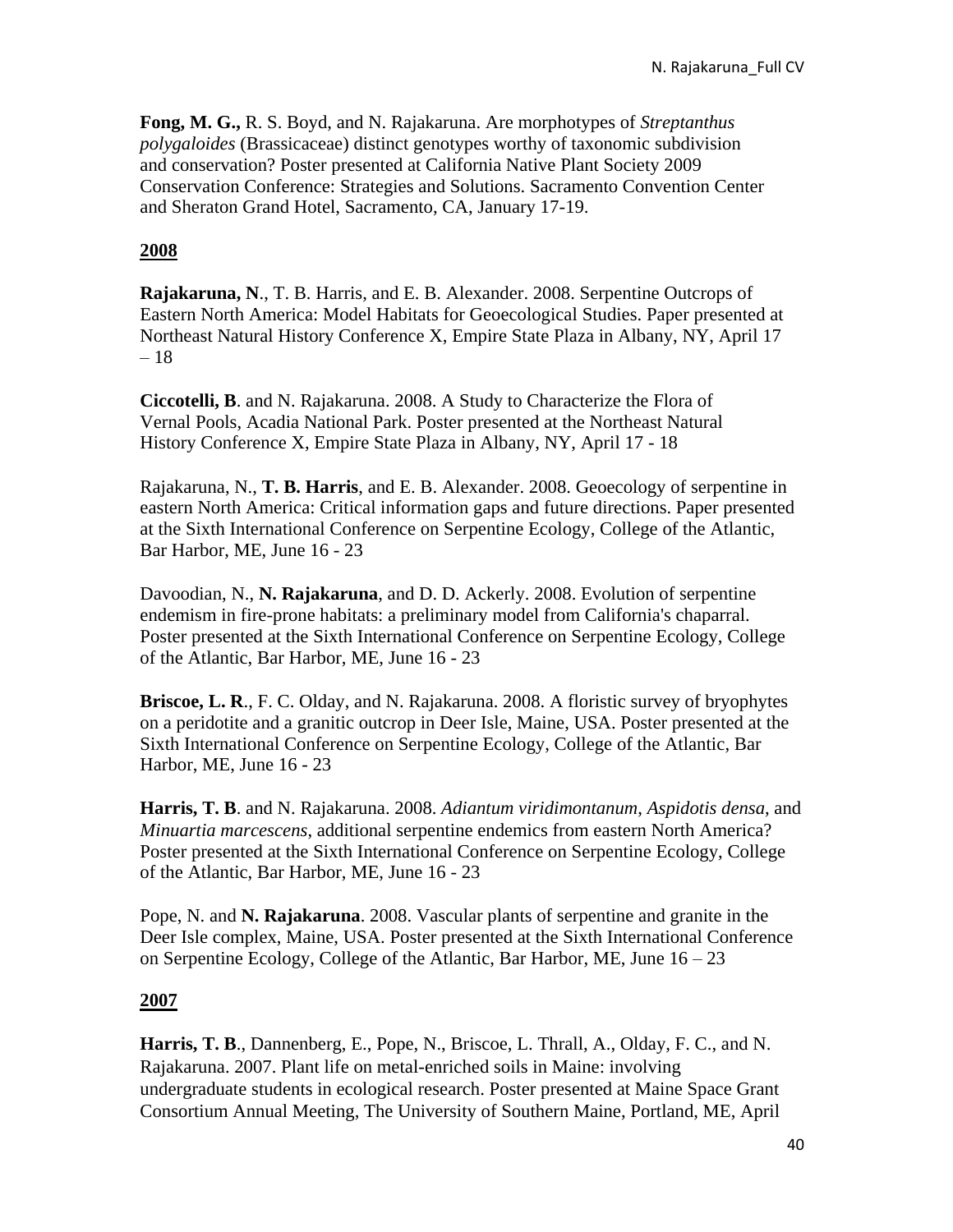# 20

**Thrall, A**., Pope, N., Dannenberg, E., Tompkins, K., Pavicevic, P., Harris, T. B. and N. Rajakaruna. 2007. Plant-Soil Relations on Serpentine Outcrops of Deer Isle, Maine in Northeastern United States. Poster presented at Maine Space Grant Consortium Annual Meeting, The University of Southern Maine, Portland, ME, April 20

# **2006**

**Rajakaruna, N**. and D. D. Ackerly. Understanding Community Assembly on Serpentine: A Study of Functional Traits Relating to Serpentine Tolerance. Paper presented at the V International Conference on Serpentine Ecology, Siena, Italy May 09- 13

Harris, T. B., Olday, F. C., and **N. Rajakaruna**. Saxicolous and Terricolous Lichens of a peridotite outcrop in the Northeastern United States: A baseline study exploring the lichen-substrate relationship. Poster presented at the V International Conference on Serpentine Ecology, Siena, Italy May 09-13

Thrall, A., Pope, N., Dannenberg, E., Tompkins, K., Pavicevic, P., Harris, T. B. and **N. Rajakaruna**. Plant-Soil Relations on Serpentine Outcrops of Deer Isle, Maine in Northeastern United States. Poster presented at the V International Conference on Serpentine Ecology, Siena, Italy May 09-13

**Iqbal, M. C. M**., Kulasekara, L., Rajakaruna, N. and S. S. Iqbal. Plant-Soil Relations of a Serpentine Site in the Southern Coast of Sri Lanka. Paper presented at the V International Conference on Serpentine Ecology, Siena, Italy May 09-13

**Harris, T. B**., Olday, F. C., and N. Rajakaruna. Lichens of a Peridotite Outcrop in Eastern North America: An Investigation into the Lichen-Serpentine Relation. Paper presented at the Botany 2006 Meeting, Chico, California, USA July 28 - August 03

# **2003**

**Whitton, J.** and N. Rajakaruna. The ecology of plant speciation. Paper presented at the Plant Speciation Conference, Plant Canada Meeting, St. Xavier University, Antagonish, Nova Scotia, Canada June 26-28

**Rajakaruna, N.** and J. Whitton. Parallel Evolution in the *Lasthenia californica* complex (Asteraceae). Poster presented at the Plant Speciation Conference, Plant Canada Meeting, St. Xavier University, Antagonish, Nova Scotia, Canada. June 26-28

Rajakaruna, N. Edaphic differentiation in *Lasthenia* (Asteraceae): A model for the study of parallel speciation. Paper presented at the Fourth International Conference on Serpentine Ecology, Jardin Botanico Nacional, Havana, Cuba. April 21-26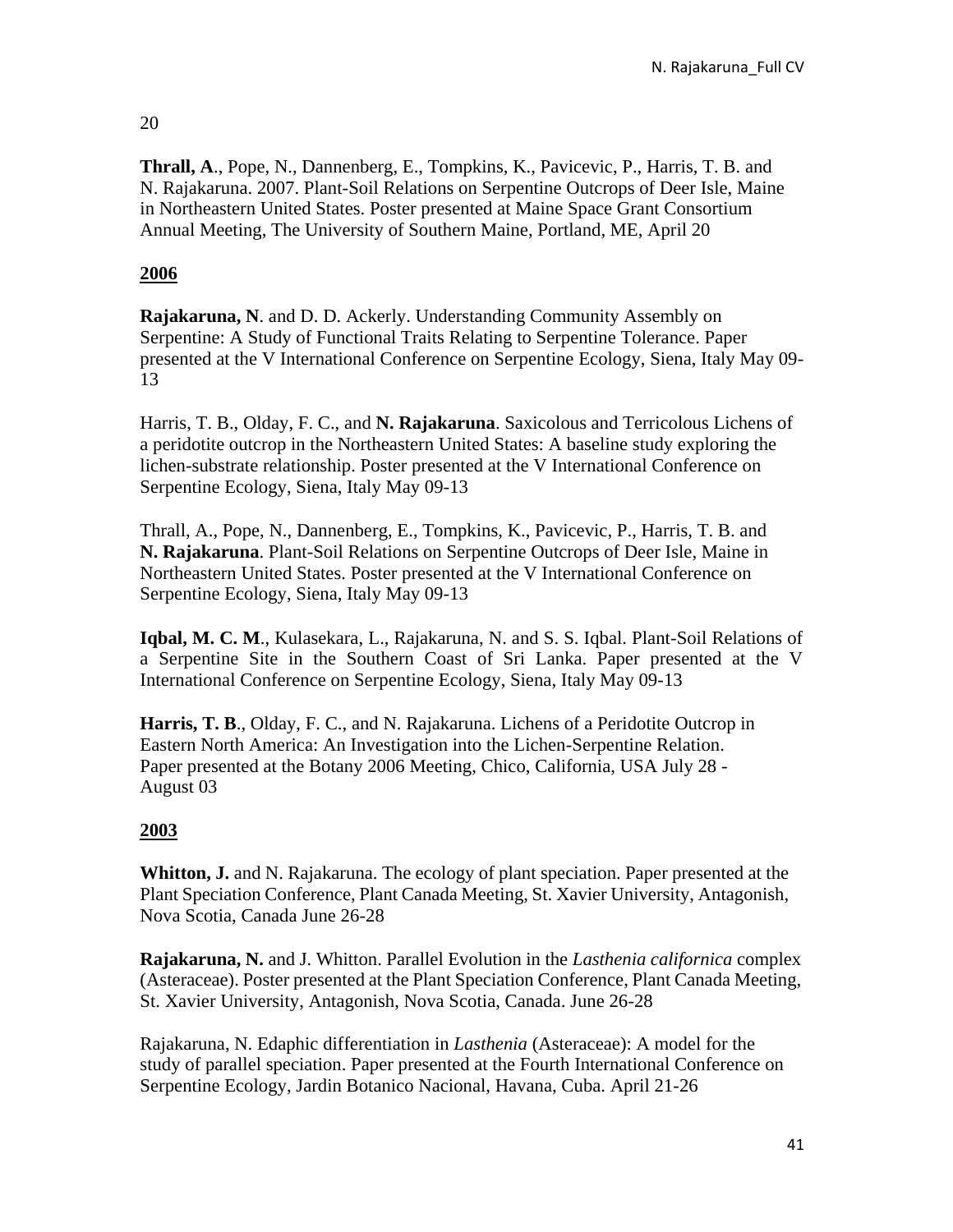Rajakaruna, N. Serpentine plants of Sri Lanka: A preliminary study. Poster presented at the Fourth International Conference on Serpentine Ecology, Jardin Botanico Nacional, Havana, Cuba. April 21-26

Rajakaruna, N. Edaphic differentiation in the *Lasthenia californica* complex (Asteraceae: Heliantheae): a case for parallel speciation. Paper presented at the California Botanical Society Graduate Student Meeting, University of California, San Diego, CA. February 15

# **2002**

**Rajakaruna, N**. and J. Whitton. Building a case for the parallel evolution of edaphic races in the *Lasthenia californica* complex (Asteraceae:Heliantheae). Paper presented at the symposium on Molecular Genetics and Ecology of Plant Adaptation, Botanical Garden and Centre for Plant Research, University of British Columbia, Canada. December 11-13

**Whitton, J.** and N. Rajakaruna. Adaptation Underground: Incorporating edaphic influences in plant evolutionary studies. Paper presented at the symposium on Molecular Genetics and Ecology of Plant Adaptation, Botanical Garden and Centre for Plant Research, University of British Columbia, Canada. December 11-13

Rajakaruna, N. Edaphic differentiation in *Lasthenia*: Building a case for the parallel evolution of edaphic races in the *L. californica* complex. Talk presented in the Department of Botany Seminar Series, University of British Columbia. November 05

**Whitton, J.** and N. Rajakaruna. Adaptive divergence in response to water stress in *Lasthenia californica* (Asteraceae). Poster presented at the Annual Meeting of The Society for the Study of Evolution. Urbana-Champaigne, IL, USA. June 28-July 02

### **1999**

**Rajakaruna, N**. and B. A. Bohm. The edaphic factor and patterns of variation in *Lasthenia californica* (Asteraceae). Paper presented at the Third International Conference on Serpentine Ecology. Kruger National Park, South Africa. March 22-28

### **1998**

Rajakaruna, N. Are edaphic factors influencing incipient speciation in *Lasthenia californica* (Asteraceae)? Paper presented at the Annual Meeting of The Society for the Study of Evolution.Vancouver, B.C., Canada. June 20-24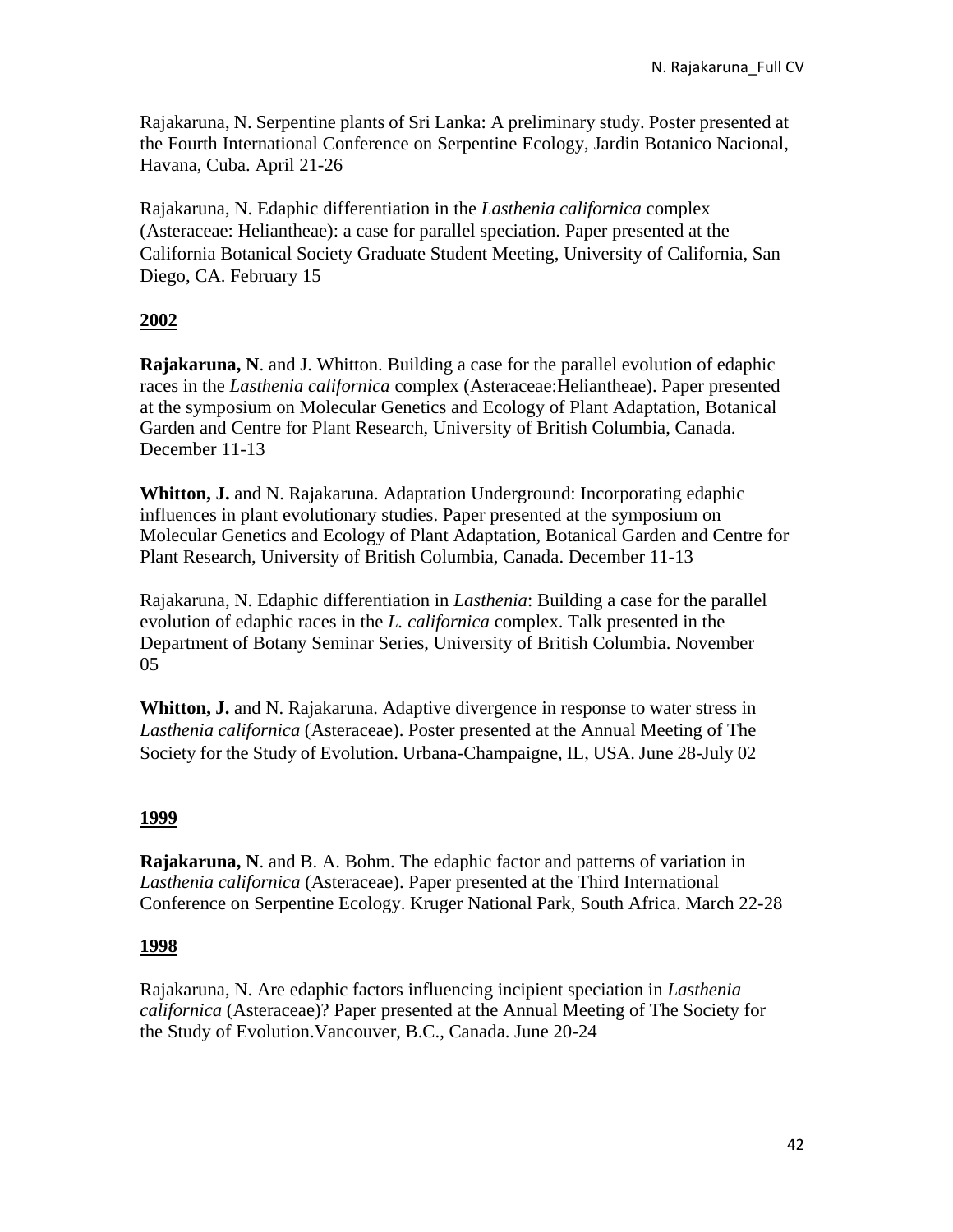#### **1997**

Rajakaruna, N. Getting the dirt on *Lasthenia*. Presentation at the Department of Botany Seminar Series, University of British Columbia

#### **Relevant Professional Services:**

#### a. Manuscripts Reviewed (2004-Current):

Areas: plant-soil relations, evolutionary ecology, serpentine ecology, geoecology, heavy metals and ecosystem health

*American Journal of Botany* (8 papers); *Annals of Botany* (13 papers); *International Journal of Plant Sciences* (5 papers); *Madrono: A West American Journal of Botany* (8 papers); *New Phytologist* (7 papers); *Journal of Ecology* (3 papers); *Ecology* (1 paper); *Annual Review of Ecology, Evolution, Systematics* (1 paper); *Oecologia* (4 papers); *Molecular Ecology* (8 papers); *Functional Ecology* (1 paper); *Belgian Journal of Botany*  (1 paper); *Environmental Pollution* (4 papers); *Evolutionary Ecology* (1 paper); *Fresenius Environmental Bulletin* (1 paper); *Plant Ecology* (5 papers); *Northeastern Naturalist* (3 papers); *Estuaries and Coasts* (1 paper); *Biological Journal of the Linnaean Society* (3 papers); *The Journal of the Torrey Botanical Society* (6 papers); *Ceylon Journal of Science* (*Biological Sciences*) (2 papers); *Plant Biosystems* (1 paper); *Journal of Geology and Mining Research* (1 paper); *Botany* (formerly *Canadian Journal of Botany*; 2 papers); *International Journal of Phytoremediation* (2 papers); *Central European Journal of Biology* (3 papers); *African Journal of Biotechnology* (1 paper); *Journal of Medicinal Plant Research* (5 papers); *Plant and Soil* (25 papers); *Research in Pharmaceutical Biotechnology* (1 paper); *Biotropica* (2 papers); *Journal of Geography and Regional Planning* (1 paper); *Ecology Letters* (1 paper); *BMC Evolutionary Biology* (3 papers); *Journal of Hydrology* (1 paper); *African Journal of Agricultural Research* (2 papers); *Journal of Plant Nutrition and Soil Science* (3 papers); *Plant Ecology and Diversity* (12 papers); *South African Journal of Botany* (5 papers); *Rhodora* (1 paper); *Plant Biology* (1 paper); *Web Ecology* (2 papers); *PLOS One* (2 papers); *Plant Ecology and Evolution* (1 paper); *Revue d Ecologie* (1 paper); *Frontiers in Plant Physiology* (2 papers); *Scientific World Journal: Botany* (2 papers); *Catena* (1 paper); *ISRN Botany* (4 papers); *American Journal of Ecology and Ecosystems* (1 paper); *Plant Science* (1 paper); *Journal of Biogeography* (2 papers); *Human Ecology Review* (1 paper); *Journal of Plant Ecology* (2 papers); *Forest Ecology and Management* (2 papers); *International Scholarly Research Notices* (2 papers); *The American Naturalist* (1 paper); *Ecological Engineering* (1 paper); *Australian Journal of Botany* (15 papers); *Proceedings of the Royal Society B: Biological Sciences* (1 paper); *Environmental Science and Technology* (1 paper); *Diversity* (1 paper); *Ecotoxicology and Environmental Safety* (6 papers); *International Journal of Molecular Sciences* (2 papers); *Geoderma* (2 papers); *Science of the Total Environment* (7 papers); *Journal of Food and Drug Analysis* (1 paper); *Environmental Entomology* (1 paper); *Arid Land Research and Management* (1 paper); *Environment, Development, and Sustainability* (2 papers); *Environmental Monitoring and Assessment* (2 papers); *Science Asia* (1 paper); *International Journal of Environmental Research and Public Health* (2 papers); *Ruhuna Journal of Science* (6 papers); *Environments* (2 papers); *Sustainability* (1 paper); *Current Analytical*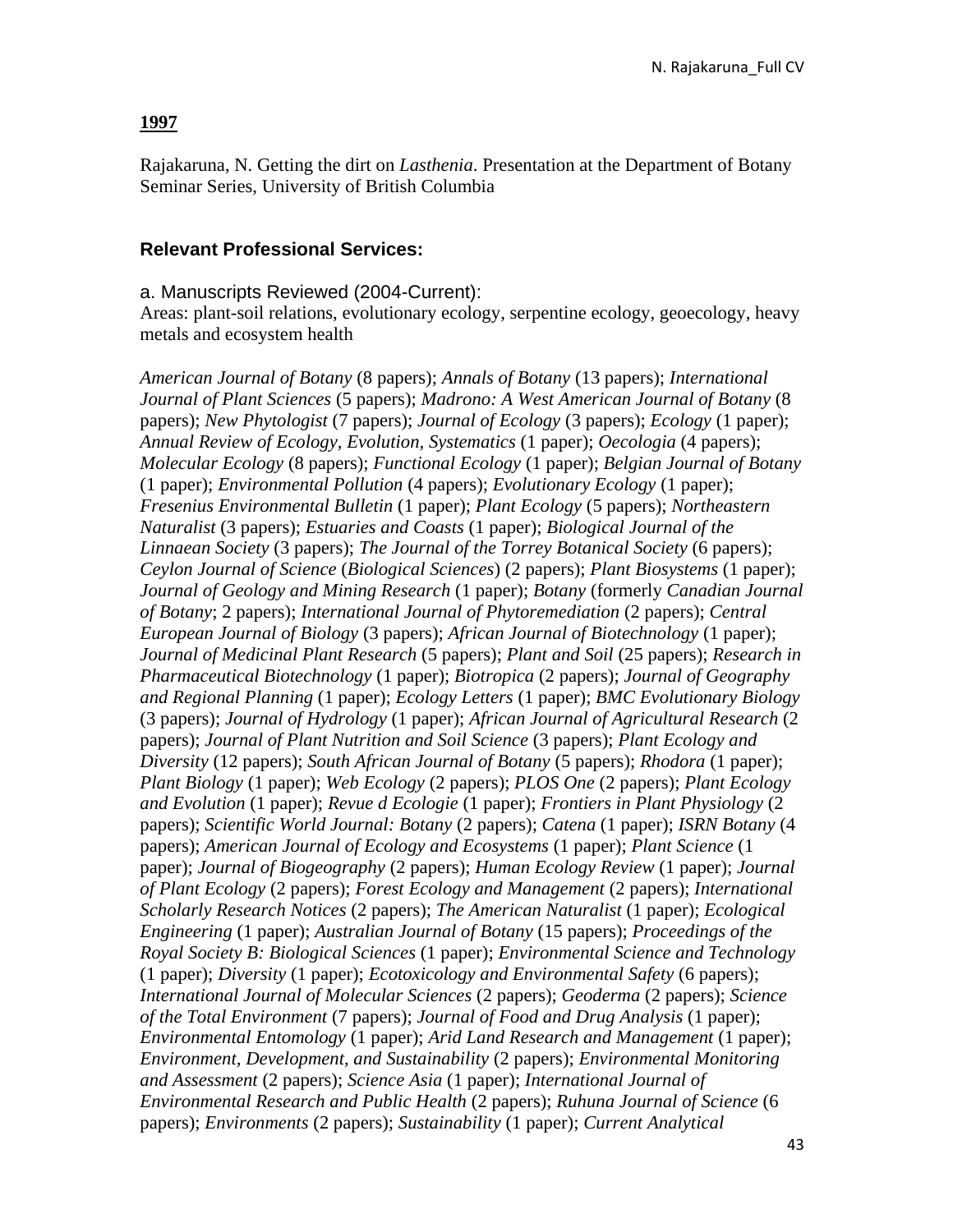*Chemistry* (1 paper); *Egyptian Journal of Aquatic Research* (2 papers); *Limnology* (4 papers); *Ecological Research* (3 papers); *Applied Soil Ecology* (3 papers); *Botanical Studies* (1 paper); *Haseltonia* (1 paper); *Journal of Geochemical Exploration* (1 paper); *Brazilian Journal of Microbiology* (1 paper); *Food Webs* (1 paper); *Trends in Ecology & Evolution* (1 paper); *Bothalia* (1 paper); *Castanea* (1 paper); *Euro-Mediterranean Journal for Environmental Integration* (1 paper); *Frontiers in Plant Science* (2 papers); *Soil Systems* (1 paper); *Physiologia Plantarum* (1 paper)

b. Books/Book Chapters/Proposed Publications Reviewed:

Cheplick, G. P. 2015. *Approaches to Plant Evolutionary Ecology*. Oxford University Press (reviewed chapter 6: Abiotic agents of selection)

Lang, M., ed. 2013. *Brassica*: *Characterization, Functional Genomics and Health Benefits*, Nova Science Publishers, Inc., NY, USA. (reviewed chapter on Health Benefits of *Brassica* Species).

Mittelhauser, G.H., L.L. Gregory, S.C. Rooney, J.E. Weber, M. Lovit, and D. Kausen. 2010. *Field Guide to the Plants of Acadia National Park*. University of Maine Press, Orono, ME (reviewed glossary for botanical accuracy).

Schlising, R. A. and D. G. Alexander. 2011. *Vernal Pool Landscapes*. Proceedings of the 2010 conference on "Vernal Pool Conservation: Research, Progress, and Problems. Is Recovery Possible?" Studies from the Herbarium, California State University, Chico, CA.

E. B. Alexander. *Soils in Natural Landscapes*. Proposed Publication via UC Press, Berkeley, CA. Subsequently published by CRC Press 2013.

### c. Grants/Research/Researcher Reviewed (2004-Current):

External Examiner, M.Sc. Theses on the 'conservation ecology of an endangered sandstone outcrop plant species,' 'herbaceous plant diversity responses to various treatments of fire and herbivory in sodic patches of a semi-arid riparian ecosystem,' 'forb and soil microbe diversity of ultramafic tailings facilities,' 'conservation ecology of an endangered succulent of sandstone outcrops in Mpumalanga, South Africa,' and 'Redefining the Griqualand West Centre of Endemism': Faculty of Natural Sciences, *North-West University*, Potchefstroom Campus, South Africa; Ph.D. Dissertation on Phytoremediation: *University of the Punjab*, Lahore, Pakistan; M.Phil. Thesis on plant-soil relations on serpentine soils: *University of Peradeniya*, Sri Lanka; Ph.D. Dissertation on serpentine soil-plant relations: *The University of Queensland*, Australia; Ph.D. Thesis on biotransfer of heavy metals: Department of Botany, *Aligarh Muslim University*, India; undergraduate honor's thesis on manganese hyperaccumulation, Faculty of Natural Sciences, *North-West University*, Potchefstroom Campus, South Africa; Ph.D. Dissertation on Herbarium Science: *Aligarh Muslim University*, India; Ph.D. Dissertation on the geobotany of mountain ecosystems of Griqualand West, South Africa, Faculty of Natural Sciences, *North-*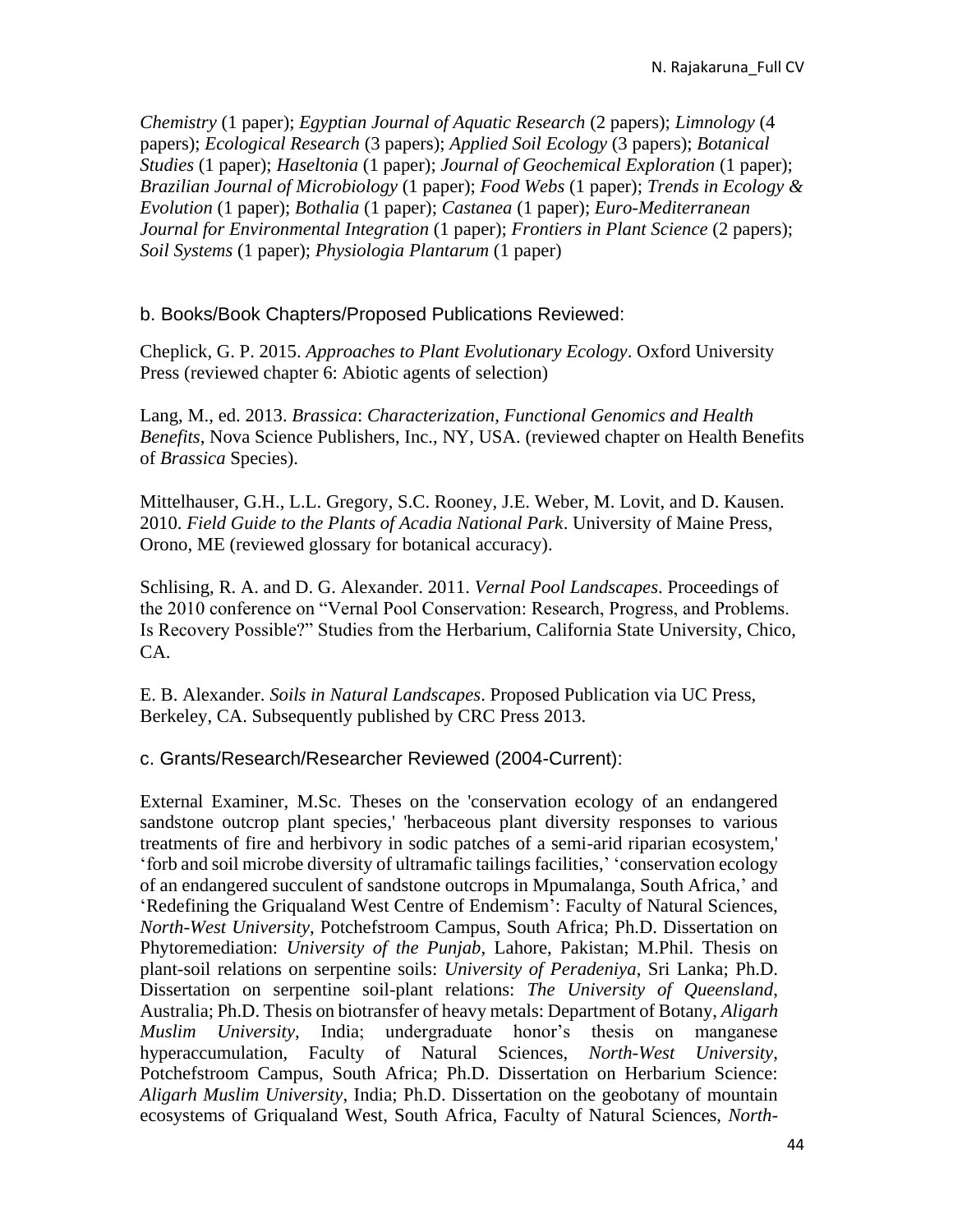*West University*, Potchefstroom Campus, South Africa; Ph.D. Dissertation on plantsoil (heavy metal) relations: *Aligarh Muslim University*, India; 2 Ph.D. Dissertations on plant-mycorrhizae-soil (heavy metal) relations: *Aligarh Muslim University*, India; Ph.D. Dissertation on plant ecology of gypsum soils: Instituto Pirenaico de Ecología (IPE-CSIC), Spain.

Legislative-Citizen Commission on Minnesota Resources (area: soil metals, remediation, ecosystem health)

National Science Foundation of Sri Lanka, Competitive Research Grant Scheme (area: phytoremediation)

United States-Israel Binational Science Foundation, Jerusalem, Israel (area: heavy metals and ecosystem health)

Charles University Grants Agency, Prague: research proposal on ecological genomics of serpentine adaptation for a doctoral student dissertation at the Department of Botany, Faculty of Science, Charles University, Prague, Czech Republic (2019, 2020)

Living Earth Scientific Evaluation Committee, the French National Research Agency (ANR): research proposal review (plant speciation)

NASA EPSCoR Research Infrastructure Development (RID) proposal: **Geochemistry** 

National Geographic Society: Areas: plant-soil relations (3 proposals); other (1 proposal)

Retention, Tenure and Promotion Evaluations: Stanford University; Humboldt State University; University of Sharjah, UAE; North-West University, South Africa; University of Maine, Orono; University of Tabuk, Saudi Arabia

United States Civilian Research and Development Foundation: Cooperative Grants Program. Area: plant-soil relations

United States Civilian Research and Development Foundation: Cooperative Grants Program. Area: phytoremediation

National Science Foundation. Area: Plant evolutionary ecology, geochemistry, plants & climate change (6 proposals)

National Research Foundation, International Science Cooperation Grants, South Africa. Area: plant-soil relations

National Research Foundation, South Africa. Area: Plant-soil-insect relations, geobotany (4 researcher reviews)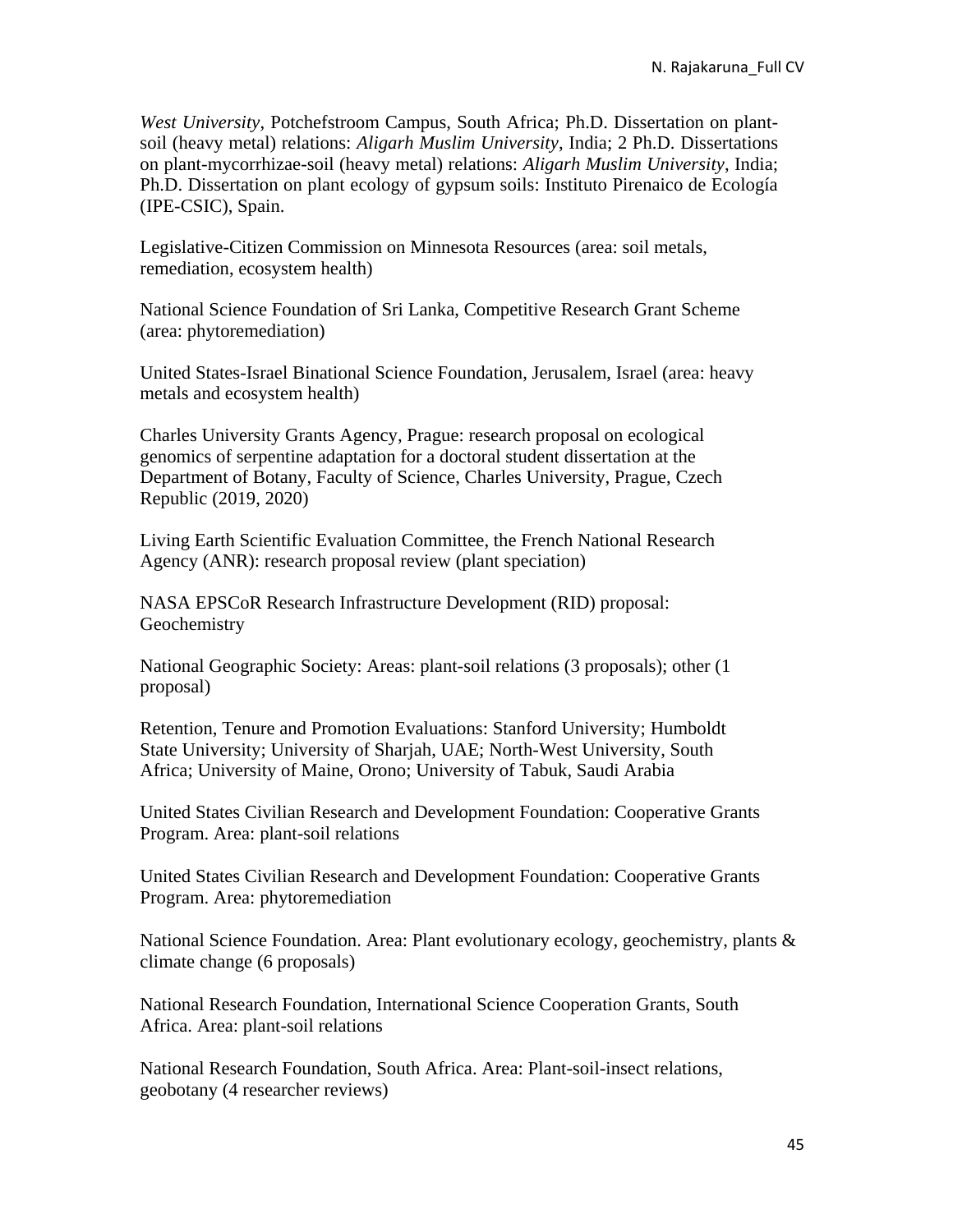North-West University, Potchefstroom Campus, South Africa. Area: Plant Ecology, Ecology (3 faculty reviews)

USGS Maine Water Resources Institute Program Grants. Area: Geochemistry of serpentinites

d. Editorial Boards:

- Associate Editor, *Frontiers in Plant Science* (specialty section Functional Plant Ecology; Feb 2022-current)
- External Editor, *Journal of University of Ruhuna* (Sri Lanka; October 2021 current)
- Section Editor, *Plant and Soil* (September 2021- current)
- Associate Editor, *Plant Ecology and Diversity* subject area: evolution and systematics (July 2020-current)
- Associate Editor, *AoB PLANTS* (April 2020-current)
- Editorial Board Member, *Ecological Research*, Ecological Society of Japan (May 2018-current)
- Advisory Board Member, *Open University of Sri Lanka (OUSL) Journal* (Feb 2017-current)
- Editorial Board Member (Biological Sciences), *Ruhuna Journal of Science* (Jan 2017-current)
- Guest Associate Editor, *AoB PLANTS* (1 manuscript on plant-soil relations; March 2020)
- Guest Editor, *Ecological Research* (Springer), Special Issue on the Proceedings of the 9th International Conference on Serpentine Ecology (2017-208)
- Editorial Board Member, International Scholarly Research Network Journals [*ISRN Botany; International Scholarly Research Notices*] (2012-2017)
- Guest Editor, *Northeastern Naturalist* (2008-2009); *Plant Ecology and Diversity* (2011-2012); *Australian Journal of Botany* (2014-2015)
- e. Other (2004-Current):
	- ➢ Member, Research, Evaluation and Learning (REL) Unit's Focus Group for Fulbright's US Scholar Award Peer Review Process (Jan 2022)
	- ➢ Selection Committee, Faculty-in-Residence, University Housing, Cal Poly, San Luis Obispo, CA (2020, 2021)
	- ➢ Selection Committee, Outstanding Faculty Advisor Award, Cal Poly, San Luis Obispo, CA (2021)
	- ➢ Internal Review Committee, Environmental Earth and Soil Sciences Program, College of Agriculture, Food, and Environmental Sciences, Cal Poly, San Luis Obispo, CA (Feb 2021)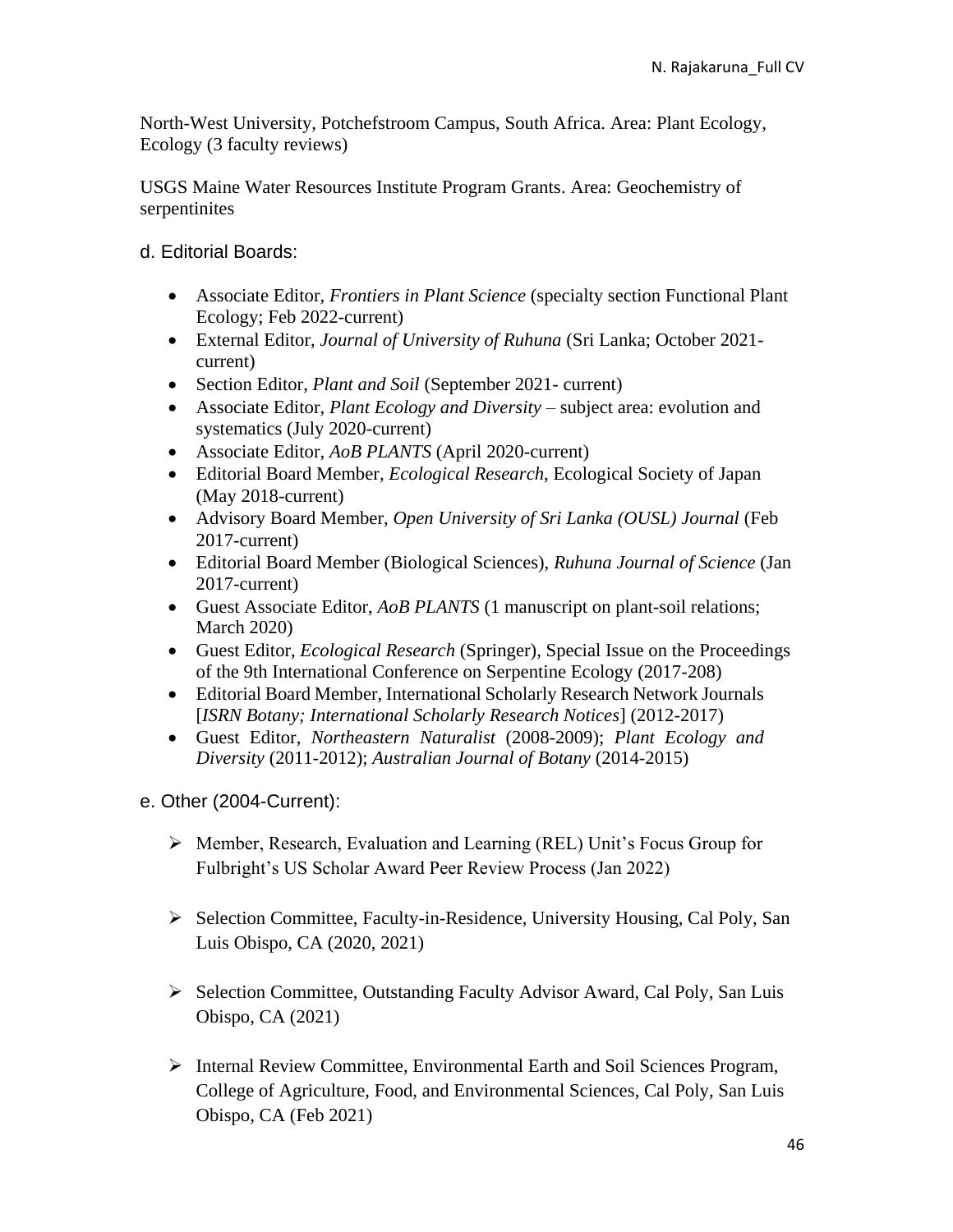- ➢ Selection Committee, Fulbright Student Program, Cal Poly, San Luis Obispo, CA (2020, 2021)
- ➢ Board Member, College of the Atlantic Alumni Association, Bar Harbor, ME (June-August 2020)
- ➢ ScholarX Mentor (mentoring support to a selected pool of high Potential undergraduate students based in Sri Lanka; [https://sefglobal.org/scholarx/2020/;](https://sefglobal.org/scholarx/2020/) 2020, 2021)
- ➢ Member-at-Large, Council of the California Botanical Society (May-Dec 2020)
- ➢ Member of the group reviewing plant status for the California Native Plant Society (CNPS) Inventory and the California Natural Diversity Database (CNDDB) in the Central West Review Group (May 2019)
- ➢ Member, Ph.D. Thesis Committees: University of California, Santa Cruz; MSc Thesis Committees: San Jose State University, California, California Polytechnic State University, San Luis Obispo
- ➢ Member, Selection Committee, The Joan K. Hunt and Rachel M. Hunt Summer Scholarship in Field Botany, The Garden Club of America (2019)
- ➢ Member of the Scientific Advisory and Organizing Committees for the 10th International Conference on Serpentine Ecology, Yekaterinburg, Russia (June 2020)
- ➢ Committee Member, Fulbright U.S. Scholar Discipline Peer Review Ecology, Evolution, & Conservation Biology (2018, 2020)
- ➢ Member, Board of Directors, California Native Plant Society, San Luis Obispo Chapter, CA (2018-)
- ➢ Co-Chair, Geoecology: Life on Harsh Substrates, Northeast Natural History Conference, Burlington, VT (April 13-15 2018)
- ➢ Co-Chair, Session on Plant Science, CNPS Conservation Conference, Los Angeles, CA (Feb 1-3 2018)
- ➢ Co-Chair, Session on Ecology and Evolution, 9th International Conference on Serpentine Ecology, Tirana, Albania, June 5-7 2017
- ➢ Moderator, Session on Science and Technology, South and Central Asia Fulbright Conference, Kolkata, West Bengal, India (March 6-8)
- ➢ Member of the Scientific Advisory Committee for the 9th International Conference on Serpentine Ecology, Tirana, Albania, June 2017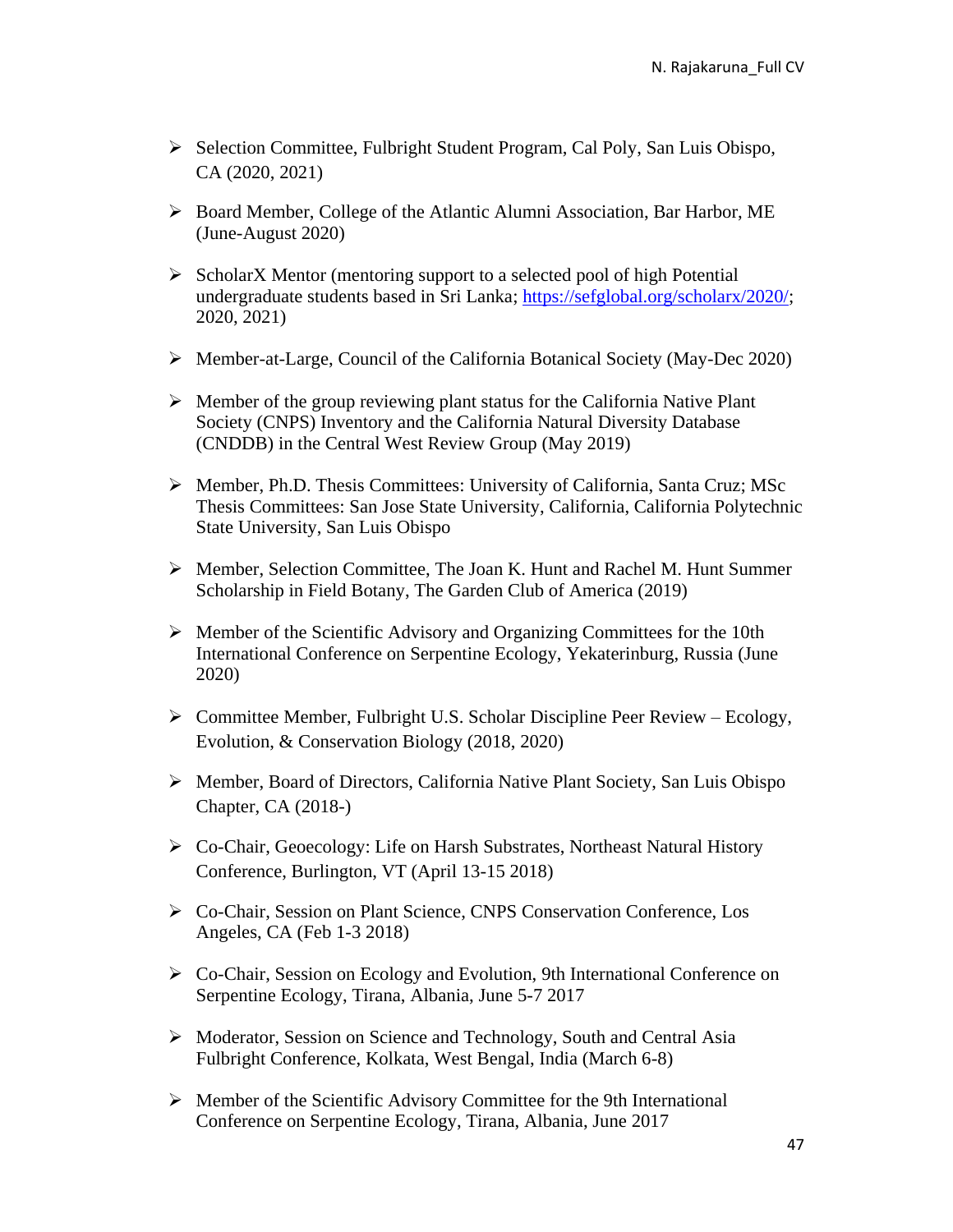- ➢ Senior Personnel/Advisor, National Science Foundation (2015) grant "Collaborative Proposal GEOPATH-EXTRA: Field based professional development for ESTEM undergraduates." PIs: Dr. Calla Schmidt (University of San Francisco), Rebecca Walker (Mount San Antonio Community College), Dr. Sarah Hall (College of the Atlantic), and Dr. Carol Ormand (Science Education Research Center). **\$340,733**
- ➢ Council Member, New England Botanical Club (2015-)
- ➢ Organizer and Moderator, Session on 'Landforms and Vegetation,' Northeast Natural History Conference, Sheraton Springfield Hotel, Springfield, MA, USA, April 18-20 2015
- ➢ Working Group Member, Characterizing landscape genomics and reconstructing pathways to plant ecological specialization and speciation, project funded by the John Wesley Powell Center for Analysis and Synthesis, US Geological Survey, 2015-2016
- ➢ Co-Chair, Session on Physiology and Evolution, 8th International Conference on Serpentine Ecology, Sabah, Malaysia, June 2014
- ➢ Member of the Scientific Advisory Committee for the 8th International Conference on Serpentine Ecology, Sabah, Malaysia, June 2014
- ➢ Organizer and Moderator, Session on 'Plant Ecology,' Northeast Natural History Conference, OnCenter Convention Center, Syracuse, New York, USA, April 15-19 2012
- ➢ Member, Board of Directors, International Serpentine Ecology Society [\(http://ultramafic-ecology.org/\)](http://ultramafic-ecology.org/), (2011-)
- ➢ Organizer and Moderator, Session on 'Botany,' Northeast Natural History Conference, New York State Museum, Albany, New York, USA, April 6-11 2011
- ➢ Member of the Scientific Advisory Committee for the 7th International Conference on Serpentine Ecology, Coimbra, Portugal, June 2011
- ➢ Faculty Advisor, California Botanical Society Graduate Student Meeting, San Jose State University, CA, USA (Feb 13 2010)
- ➢ Faculty Member, Sustainable Campus Environment and Food Systems Coalition (SCEFS), San José State University, CA, USA (2009-2010)
- ➢ Faculty Advisor, Beta Beta Beta National Biological Honor Society, San José State University, San José, CA, USA (Spring 2009-August 2010)
- ➢ Advisory Board, Veggielution Urban Farming Project, San José, CA, USA